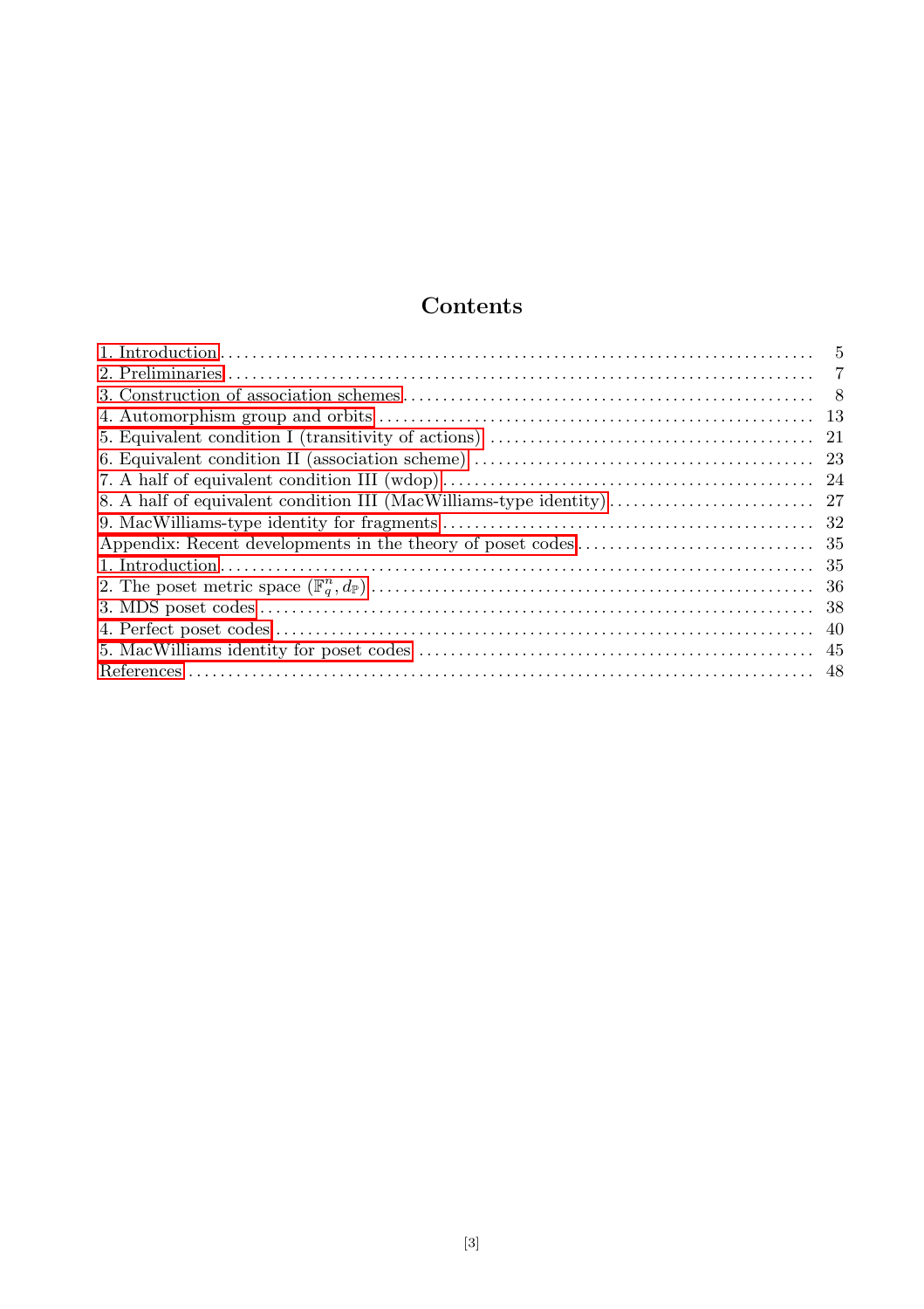## Abstract

Let **P** be a poset on the set  $[m] \times [n]$ , which is given as the disjoint sum of posets on 'columns' of  $[m] \times [n]$ , and let  $\check{P}$  be the dual poset of P. Then P is called a generalized Niederreiter– Rosenbloom–Tsfasman poset (gNRTp) if all further posets on columns are weak order posets of the 'same type'. Let G (resp.  $\check{G}$ ) be the group of all linear automorphisms of the space  $\mathbb{F}_q^{m \times n}$ preserving the P-weight (resp.  $\check{P}$ -weight). We define two partitions of  $\mathbb{F}_q^{m \times n}$ , one consisting of 'P-orbits' and the other of 'P-orbits'. If P is a gNRTp, then they are respectively the orbits under the action of G on  $\mathbb{F}_q^{m \times n}$  and of  $\check{G}$  on  $\mathbb{F}_q^{m \times n}$ . Then, under the assumption that **P** is not an antichain, we show that  $(1)$  P is a gNRTp iff  $(2)$  the P-orbit distribution of C uniquely determines the P-orbit distribution of  $C^{\perp}$  for every linear code C in  $\mathbb{F}_q^{m \times n}$  iff (3) G acts transitively on each P-orbit iff (4)  $\mathbb{F}_q^{m \times n}$  together with the classes given by  $\cdot(u, v)$  belongs to a class iff  $u - v$ belongs to a P-orbit' is a symmetric association scheme. Furthermore, a general method of constructing symmetric association schemes is introduced. When P is a gNRTp, using this, four association schemes are constructed. Some of their parameters are computed and MacWilliamstype identities for linear codes are derived. Also, we report on the recent developments in the theory of poset codes in the Appendix.

Acknowledgements. The first author was supported by Sogang University Research Grant in 2004.

2010 Mathematics Subject Classification: Primary 05E30; Secondary 94B60.

Key words and phrases: association schemes, MacWilliams-type identity, weak dual orbit pair, generalized Niederreiter–Rosenbloom–Tsfasman poset.

Received 14.3.2011; revised version 19.10.2011.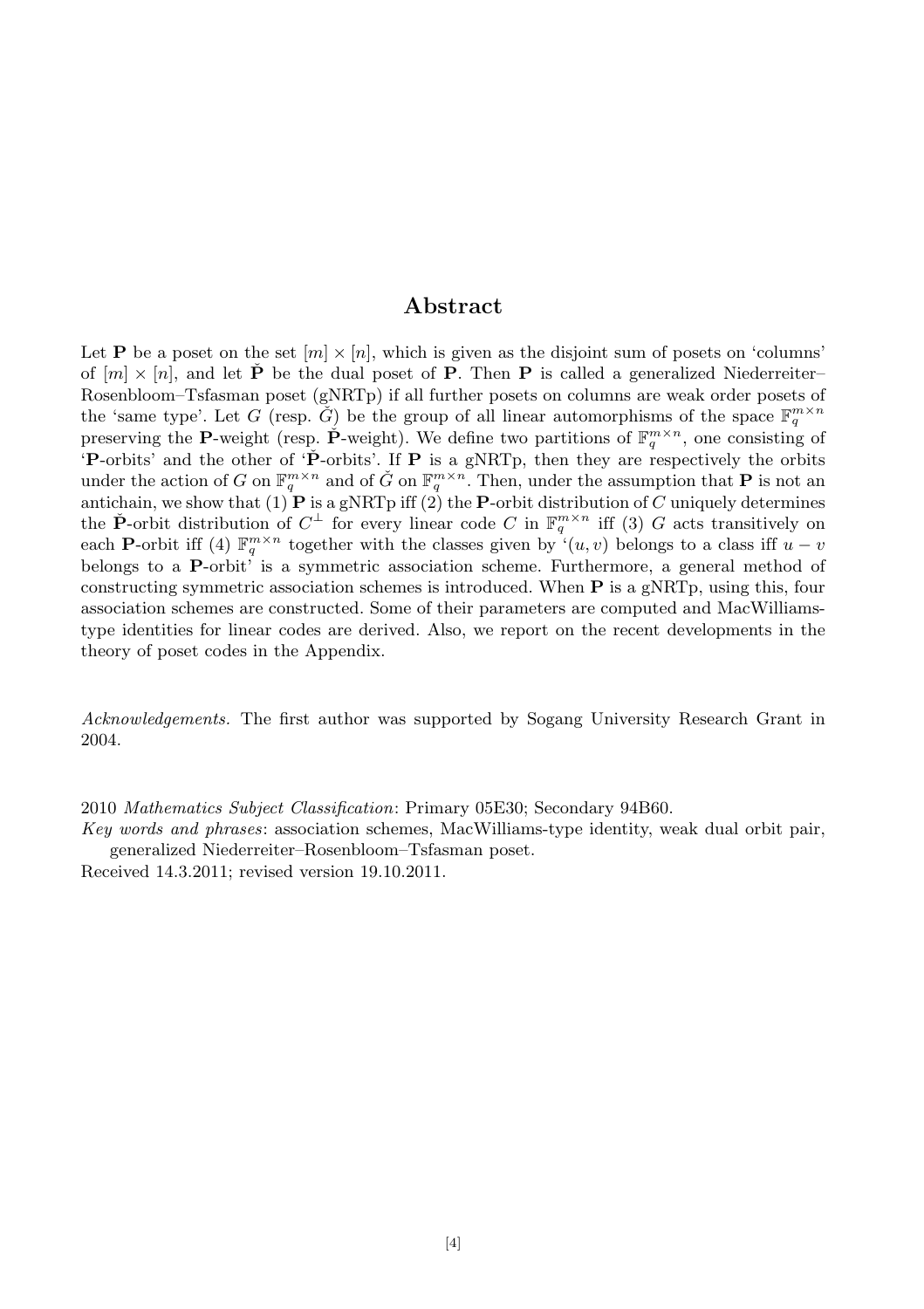## 1. Introduction

<span id="page-2-0"></span>The poset codes were introduced in [\[4\]](#page-45-1) by Brualdi et al. in connection with Niederreiter's problem in [\[27\]](#page-46-0) and have received considerable attention in recent years (cf. [\[10\]](#page-45-2), [\[12\]](#page-45-3), [\[16](#page-45-4)[–18\]](#page-45-5), [\[20\]](#page-45-6), [\[21\]](#page-46-1)). The reader is referred to the Appendix for the recent developments in the theory of poset codes. The Niederreiter–Rosenbloom–Tsfasman weight (metric), introduced in [\[29\]](#page-46-2), [\[31\]](#page-46-3) and further developed, for example in [\[8\]](#page-45-7), [\[28\]](#page-46-4), [\[32\]](#page-46-5), is a good example of a poset weight which corresponds to the poset consisting of finite disjoint sums of chains of equal finite lengths.

Let  $\mathbb{F}_q$  be the finite field with q elements, and let  $n, m_1, \ldots, m_t$  be positive integers with  $m = m_1 + \cdots + m_t$ . Assume that  $\mathbf{P} = \mathbf{P}_1 + \cdots + \mathbf{P}_n$  is the poset given by the disjoint sum of posets  $P_i$  whose underlying set and order relation are given by

$$
[m] \times \{j\} = m_1 \mathbf{1}^{(j)} \cup \dots \cup m_t \mathbf{1}^{(j)},
$$
  
\n
$$
m_r \mathbf{1}^{(j)} = \{ (m_1 + \dots + m_{r-1} + 1, j), \dots, (m_1 + \dots + m_{r-1} + m_r, j) \},
$$
  
\n
$$
a <_{\mathbf{P}_j} b \iff a \in m_r \mathbf{1}^{(j)}, b \in m_s \mathbf{1}^{(j)}
$$
 for some  $r, s$  with  $1 \le r < s \le t$ 

 $(cf. (2.4))$ . Such a **P** will be called a generalized Niederreiter–Rosenbloom–Tsfasman poset for the reason to be explained below.

Let  $w_{\mathbf{P}}$  be the corresponding **P**-weight. Namely, for u in the space  $\mathbb{F}_q^{m \times n}$  of all  $m \times n$ matrices over  $\mathbb{F}_q$ ,  $w_{\mathbf{P}}(u)$  is defined to be the cardinality of the smallest ideal containing the support of u (cf. (2.1)). Then  $w_{\mathbf{P}}$  is nothing but the Niederreiter–Rosenbloom–Tsfasman weight for  $m_1 = \cdots = m_t = 1$  (cf. [\[8\]](#page-45-7), [\[23\]](#page-46-6), [\[31\]](#page-46-3), [\[32\]](#page-46-5)), while it is the **P**-weight corresponding to the weak order poset for  $n = 1$  (cf. [\[16](#page-45-4)[–18\]](#page-45-5), [\[20\]](#page-45-6), [\[21\]](#page-46-1)).

Assume for the moment that  $P$  is any poset on  $[m]$ . Then it has been shown that (1) **P** is a weak order poset on  $[m] \Leftrightarrow (2)$  (**P**, **P**) is a weak dual MacWilliams pair (wdMp)  $\Leftrightarrow$  (3) the group  $Aut(\mathbb{F}_q^m, w_{\mathbf{P}})$  acts transitively on each **P**-sphere  $S_{\mathbf{P}}(i)$  =  $\{x \in \mathbb{F}_q^m \mid w_{\mathbf{P}}(x) = i\}$   $(0 \leq i \leq m) \Leftrightarrow (4)$   $\mathcal{X} = (\mathbb{F}_q^m, \mathcal{R} = \{R_i\}_{i=0}^m)$ , with  $(x, y) \in R_i \Leftrightarrow x - y \in S_{\mathbf{P}}(i)$ , is a symmetric association scheme. Here  $\mathbf{P}$  is the dual poset of  $P$ ;  $(P, \dot{P})$  is called a wdMp if the P-weight distribution (enumerator) of C uniquely determines the  $\check{P}$ -weight distribution (enumerator) of  $C^{\perp}$ , for every linear code C in  $\mathbb{F}_q^m$ ; Aut $(\mathbb{F}_q^m, w_{\mathbf{P}})$  is the group of all linear automorphisms of  $\mathbb{F}_q^m$  preserving  $w_{\textbf{P}}$ ; and here  $S_{\textbf{P}}(i)$ 's are defined for any **P**, but they are the orbits under the action of  $Aut(\mathbb{F}_q^m, w_{\mathbf{P}})$  on  $\mathbb{F}_q^m$  if **P** is the weak order poset. (1)⇒(2) is shown indepen-dently in [\[16\]](#page-45-4) and [\[21\]](#page-46-1),  $(2) \Rightarrow (1)$  in [21],  $(1) \Rightarrow (3)$  in [16],  $(3) \Rightarrow (1)$  in [\[17\]](#page-45-8), and  $(1) \Leftrightarrow (4)$ in [\[22\]](#page-46-7).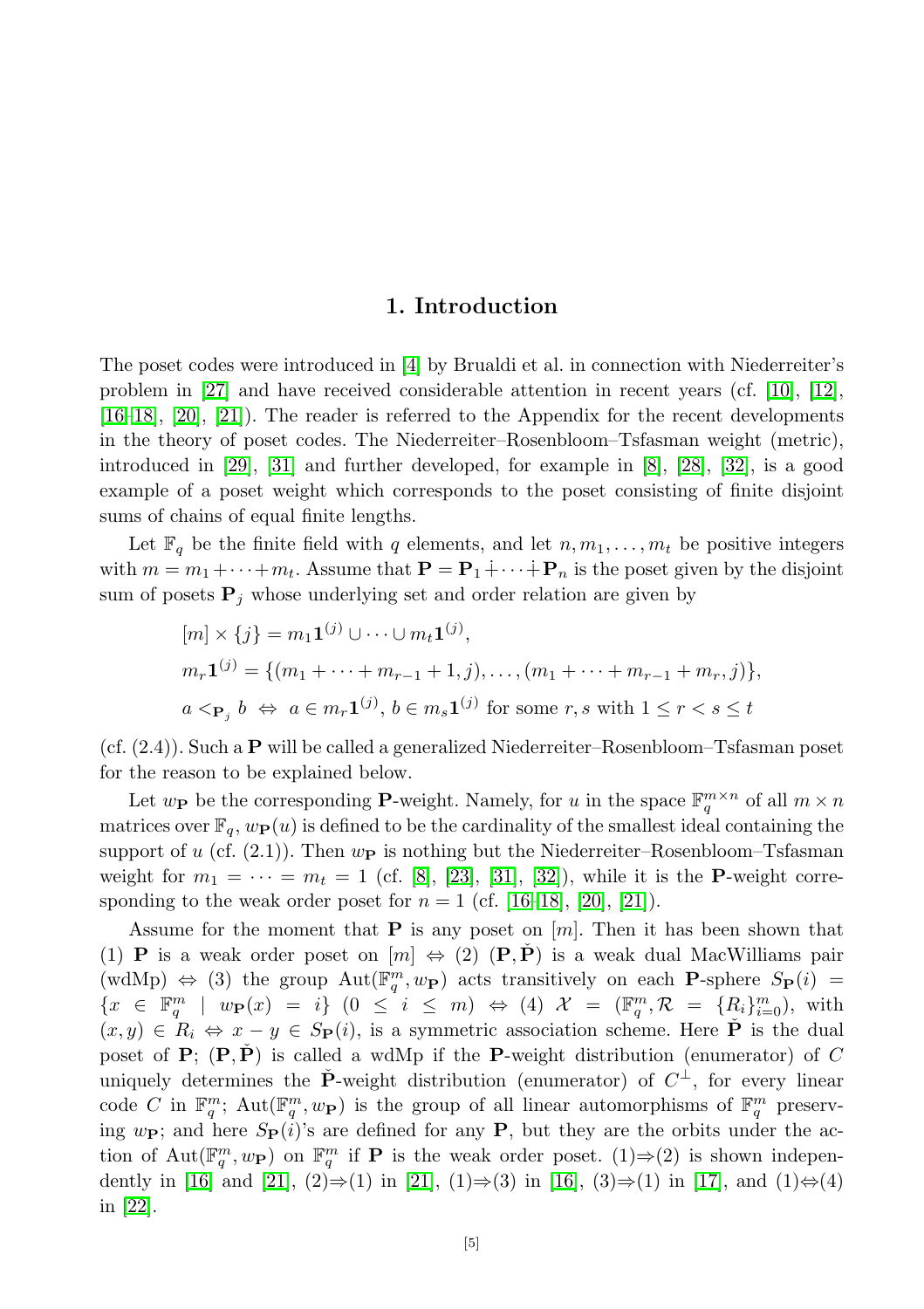The main purpose of this paper is to generalize the above results to the case of generalized Niederreiter–Rosenbloom–Tsfasman posets. Our main result is the following theorem.

THEOREM. Let  $\mathbf{P} = \mathbf{P}_1 \dotplus \cdots \dotplus \mathbf{P}_n$  be the poset given by the disjoint sum of posets  $\mathbf{P}_j$  on the underlying set  $[m] \times \{j\}$ , for  $j = 1, \ldots, n$ . Assume further that **P** is not an antichain. Then the following are equivalent:

- (1) **P** is a generalized Niederreiter–Rosenbloom–Tsfasman poset.
- (2)  $(P, \dot{P})$  is a weak dual orbit pair.
- (3) The group  $G = \text{Aut}(\mathbb{F}_q^{m \times n}, w_{\mathbf{P}})$  acts transitively on each set  $\mathcal{O}_{\mathbf{P}}(\beta) \subseteq \mathbb{F}_q^{m \times n}$  $(\beta \in I_{m,n}/S_n).$
- (4)  $\mathcal{X}_{\mathbf{P}} = (\mathbb{F}_{q}^{m \times n}, \mathcal{R}_{\mathbf{P}} = \{R_{\mathbf{P},\beta}\}_{\beta \in I_{m,n}/S_n}), \ with \ (x,y) \in R_{\mathbf{P},\beta} \Leftrightarrow x y \in \mathcal{O}_{\mathbf{P}}(\beta)$  $(\beta \in I_{m,n}/S_n)$ , is a symmetric association scheme.

Here  $\dot{P}$  is the dual poset of P just as before,  $(P, \dot{P})$  is a *weak dual orbit pair* if the P-orbit distribution  $\{|\mathcal{O}_{\mathbf{P}}(\beta) \cap C|\}_{\beta \in I_{m,n}/S_n}$  of C uniquely determines the P-orbit distribution  $\{|\mathcal{O}_{\check{P}}(\beta)\cap C^{\perp}|\}_{\beta\in I_{m,n}/S_n}$  of  $C^{\perp}$  for any linear code  $C \subseteq \mathbb{F}_q^{m\times n}$ , and  $\{\mathcal{O}_{\mathbf{P}}(\beta)\}_{\beta \in I_{m,n}/S_n}$ ,  $\{\mathcal{O}_{\check{\mathbf{P}}}(\beta)\}_{\beta \in I_{m,n}/S_n}$  are certain partitions of  $\mathbb{F}_q^{m \times n}$ ; they are respectively the orbits under the action of G and  $\check{G} = \text{Aut}(\mathbb{F}_q^{m \times n}, w_{\check{P}})$  on  $\mathbb{F}_q^{m \times n}$ , if **P** is a generalized Niederreiter–Rosenbloom–Tsfasman poset.

The proofs of  $(1) \Leftrightarrow (3), (1) \Leftrightarrow (4), (2) \Rightarrow (1), (1) \Rightarrow (2)$  will each occupy one chapter. The proofs for  $(2) \Rightarrow (1)$ ,  $(3) \Rightarrow (1)$ , and  $(4) \Rightarrow (1)$  are very similar to one another in spirit, while  $(1) \Rightarrow (3)$  is trivial.  $(1) \Rightarrow (4)$  is a special case of Theorem 3.1, which says that, for any poset **P** on [N] and a subgroup H of  $\text{Aut}(\mathbb{F}_q^N, w_{\mathbf{P}})$  containing the involution  $\iota \in \text{Aut}(\mathbb{F}_q^N)$  given by  $u \mapsto -u$ , and the orbits  $\{\mathcal{O}_{H,i}\}_{i=0}^d$  under the action of H on  $\mathbb{F}_q^N$ , with  $\mathcal{O}_{H,0} = \{0\}$ ,  $\mathcal{X}_H = (\mathbb{F}_q^N, \mathcal{R}_H = \{R_{H,i}\}_{i=0}^d), \text{ with } (x, y) \in R_{H,i} \Leftrightarrow x - y \in \mathcal{O}_{H,i}, \text{ is a symmetric}$ association scheme. This gives a general method of constructing association schemes, even though its proof is easy.

The proof (1)  $\Rightarrow$  (2) requires a longer explanation. We will show that  $G = \text{Aut}(\mathbb{F}_q^{m \times n}, w_{\mathbf{P}})$  $= QP^n \rtimes_{\psi} S_n$  (cf. (4.17)) when  $\mathbf{P} = \mathbf{P}_1 \dotplus \cdots \dotplus \mathbf{P}_n$  is the generalized Niederreiter– Rosenbloom–Tsfasman poset with  $t > 1$  (i.e., **P** is not an antichain). From the three naturally arising subgroups  $H, K, L$  (cf. (4.18)) of  $G$ , and  $G$  itself, we will construct the corresponding association schemes  $\mathcal{X}_H$ ,  $\mathcal{X}_K$ ,  $\mathcal{X}_L$  and  $\mathcal{X}_P$ . To show (1)⇒(2), we only need to consider  $\mathcal{X}_{\mathbf{P}}$ , which coincides with the ordered Hamming scheme [\[25\]](#page-46-8) for  $m_1 = \cdots = m_t = 1$ . Borrowing some idea from [\[25\]](#page-46-8), we compute the usual parameters of the association schemes such as the adjacency matrices, the irreducible idempotents, q-numbers, and p-numbers. Further, we will show that  $(\mathbb{F}_q^{m \times n}, \mathcal{R}_{\check{\mathbf{P}}} = \{R_{\check{\mathbf{P}},\beta}\}_{\beta \in I_{m,n}/S_n}$ is isomorphic to  $\mathcal{X}_{\mathbf{P}}^*$ , where the former is the scheme corresponding to  $\check{G}$  and the latter is the dual scheme to  $\mathcal{X}_{\mathbf{P}}$ . Similar results also hold for the subgroups  $H, K, L$  of G. These results rest on Theorem 3.3, which gives some equivalent conditions for such an isomorphism to exist. Delsarte's well-known result (cf. (3.12), (3.13)) can now be invoked in order to get MacWilliams-type identities for linear codes in the association schemes  $\mathcal{X}_{\mathbf{P}}, \mathcal{X}_H, \mathcal{X}_K$ , and  $\mathcal{X}_L$ , and thus, in particular, the proof for  $(1) \Rightarrow (2)$  will be completed.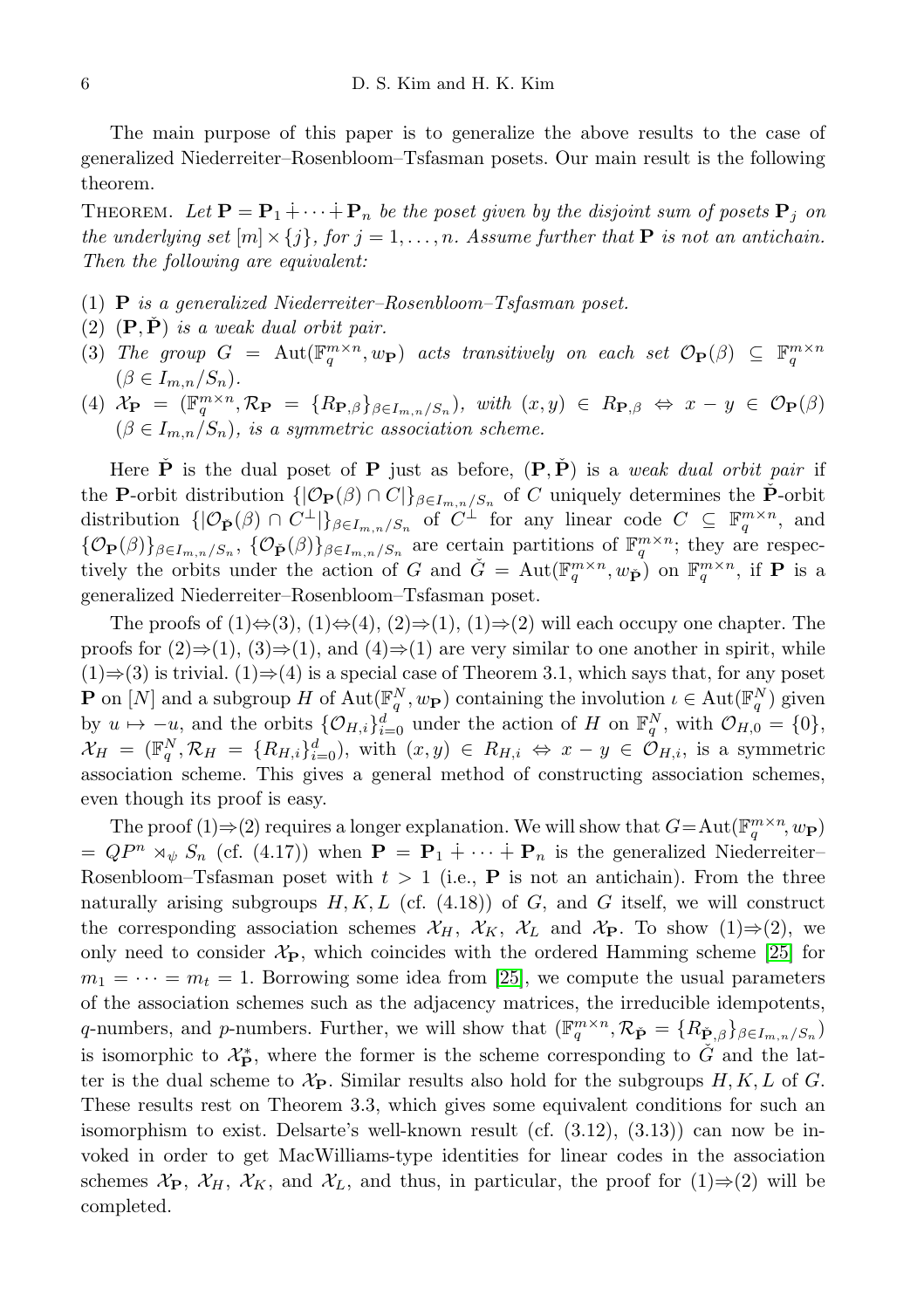## 2. Preliminaries

<span id="page-4-0"></span>Let  $\mathbb{F}_q$  be the finite field with q elements, and let  $\mathbf{P} = ([N], \leq)$  be a poset on the underlying set

$$
[N] = \{1, \ldots, N\}
$$

of coordinate positions of vectors in  $\mathbb{F}_q^N$ . For any such poset **P**, the **P**-weight  $w_{\mathbf{P}}(u)$  of  $u \in \mathbb{F}_q^N$  is defined in [\[4\]](#page-45-1) to be

$$
w_{\mathbf{P}}(u) = |\langle \text{Supp}(u) \rangle|,
$$

where

 $\langle \text{Supp}(u) \rangle = \{ j \in [N] \mid j \leq i \text{ for some } i \in \text{Supp}(u) \}$  (2.1)

is the smallest ideal (a subset I of [N] is an ideal if  $a \in I$ ,  $b \le a \Rightarrow b \in I$ ) containing  $Supp(u)$ , with

$$
Supp(u) = \{ i \in [N] \mid u_i \neq 0 \}.
$$

Then one shows that  $w_{\mathbf{P}}(u) \geq 0$  with equality if and only if  $u = 0$ ,  $w_{\mathbf{P}}(u) = w_{\mathbf{P}}(-u)$ , and  $w_{\mathbf{P}}(u+v) \leq w_{\mathbf{P}}(u) + w_{\mathbf{P}}(v)$ , for all  $u, v \in \mathbb{F}_q^N$ , i.e.,  $d_{\mathbf{P}}(u, v) = w_{\mathbf{P}}(u-v)$  is a metric, called the P-metric.

A linear code C of length N over  $\mathbb{F}_q$  equipped with  $w_{\mathbf{P}}$  is called a linear **P**-code (or a linear code on P) of length N over  $\mathbb{F}_q$ . In particular, the space  $\mathbb{F}_q^N$  equipped with  $w_{\mathbf{P}}$ , denoted by  $(\mathbb{F}_q^N, w_{\mathbf{P}})$ , is called a **P**-weight space. If **P** is an antichain, then  $w_{\mathbf{P}} = w$  is the Hamming weight and  $(\mathbb{F}_q^N, w)$  is the Hamming space. By a linear automorphism of  $\mathbb{F}_q^N$ preserving  $w_{\mathbf{P}}$  we mean a nonsingular linear map  $\phi$  of  $\mathbb{F}_q^N$  satisfying  $w_{\mathbf{P}}(\phi u) = w_{\mathbf{P}}(u)$ , for all  $u \in \mathbb{F}_q^N$ . The group of all such automorphisms will be denoted by  $\mathrm{Aut}(\mathbb{F}_q^N, w_{\mathbf{P}})$ .

Let  $n, m_1, \ldots, m_t$   $(t \geq 1)$  be positive integers with  $m = m_1 + \cdots + m_t$ . For each j  $(j \in [n])$ , let  $P_j$  be the poset whose underlying set and order relation are given by

$$
[m] \times \{j\} = m_1 \mathbf{1}^{(j)} \cup \dots \cup m_t \mathbf{1}^{(j)},
$$
  
\n
$$
m_r \mathbf{1}^{(j)} = \{ (m_1 + \dots + m_{r-1} + 1, j), \dots, (m_1 + \dots + m_{r-1} + m_r, j) \},
$$
  
\n
$$
a <_{p_j} b \Leftrightarrow a \in m_r \mathbf{1}^{(j)}, b \in m_s \mathbf{1}^{(j)} \text{ for some } r, s \text{ with } 1 \le r < s \le t.
$$
 (2.2)

Also, let  $P_0$  be the poset whose underlying set and order relation are given by

$$
[m] = m_1 \mathbf{1} \cup \cdots \cup m_t \mathbf{1},
$$
  
\n
$$
m_r \mathbf{1} = \{m_1 + \cdots + m_{r-1} + 1, \ldots, m_1 + \cdots + m_{r-1} + m_r\},
$$
  
\n
$$
a < \mathbf{p}_0 \; b \iff a \in m_r \mathbf{1}, b \in m_s \mathbf{1} \text{ for some } r, s \text{ with } 1 \le r < s \le t.
$$
\n
$$
(2.3)
$$

Then  $P_0, P_1, \ldots, P_n$  are all isomorphic to one another under the obvious maps.

Unless otherwise stated, for the rest of this paper,  $\mathbf{P} = \mathbf{P}_1 \dotplus \cdots \dotplus \mathbf{P}_n$  will denote the poset given by the disjoint sum of the posets  $P_1, \ldots, P_n$  defined in (2.2). In more detail, **P** is the poset on the underlying set  $[m] \times [n]$  of indices of matrices in  $\mathbb{F}_q^{m \times n}$ , with the order relation given by

$$
a <_{\mathbf{P}} b \Leftrightarrow a \in m_r \mathbf{1}^{(j)}, b \in m_s \mathbf{1}^{(j)}
$$
 for some  $r, s, j$  (2.4)

with  $1 \leq r < s \leq t$  and  $j \in [n]$ .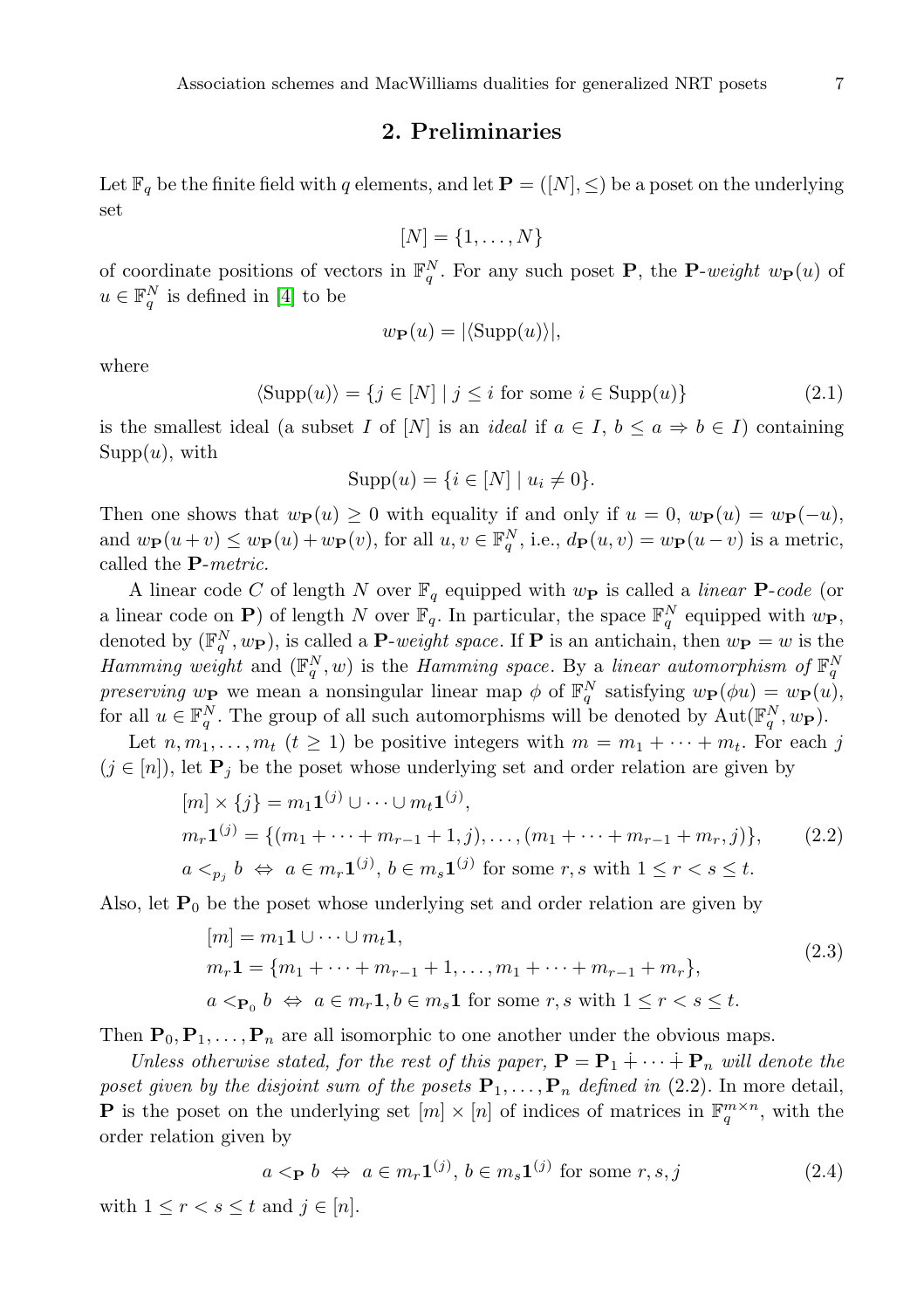In accordance with the poset structure of  $P_0$ , we write

$$
\mathbb{F}_q^m = \mathbb{F}_q^{m_1} \oplus \cdots \oplus \mathbb{F}_q^{m_t}, \quad x = (x_1, \ldots, x_t), \, x_r \in \mathbb{F}_q^{m_r}, \quad \text{for } x \in \mathbb{F}_q^m, \tag{2.5}
$$

so that  $x_r$  is the rth block of coordinates of x. If, for  $x = (x_1, \ldots, x_t) \in \mathbb{F}_q^m$ , s is the largest integer with  $x_s \neq 0$ , then

$$
w_{\mathbf{P}_0}(x) = w(x_s) + \sum_{r=1}^{s-1} m_r,
$$
\n(2.6)

where  $w(x_s)$  is the Hamming weight of  $x_s$  (cf. (2.1), (2.3)). The map

$$
\tau_j : (\mathbb{F}_q^m, w_{\mathbf{P}_0}) \to (\mathbb{F}_q^{[m] \times \{j\}}, w_{\mathbf{P}_j})
$$
\n
$$
(2.7)
$$

given by  $(x_1, \ldots, x_m) \mapsto {}^t[x_1 \cdots x_m] = {}^t[x_{1j} \cdots x_{mj}]$  is an isomorphism of weight spaces, i.e.,  $\tau_j$  is an isomorphism of vector spaces and  $w_{\mathbf{P}_0}(x) = w_{\mathbf{P}_j}(\tau_j x)$  for all  $x \in \mathbb{F}_q^m$ (cf.  $(2.2)$ ,  $(2.3)$ ).

For  $u = [u^1 \cdots u^n] \in \mathbb{F}_q^{m \times n}$ , with  $u^j$  the *j*th column of u,

$$
w_{\mathbf{P}}(u) = \sum_{j=1}^{n} w_{\mathbf{P}_j}(u^j),
$$
\n(2.8)

and we set

$$
w_j(u) = w_{\mathbf{P}_j}(u^j) \quad (j = 1, ..., n),
$$
\n(2.9)

so that

$$
w_{\mathbf{P}}(u) = \sum_{j=1}^{n} w_j(u).
$$
 (2.10)

 $w_{\textbf{P}}$  will be called the generalized Niederreiter–Rosenbloom–Tsfasman weight.

Whenever it is convenient, we will view  $\mathbb{F}_q^{m \times n}$  as

$$
\mathbb{F}_q^{m \times n} = \prod_{j=1}^n \mathbb{F}_q^{m \times 1}.
$$
\n(2.11)

So, for  $u^1, \ldots, u^n \in \mathbb{F}_q^{m \times 1}$ ,  $[u^1 \cdots u^n] = u \in \mathbb{F}_q^{m \times n}$ , and we may still write  $w_{\mathbf{P}}(u) =$  $\sum_{j=1}^n w_j(u)$  with  $w_j(u) = w_{\mathbf{P}_j}(u^j)$ .

REMARK 2.1. (1) If  $m_1 = \cdots = m_t = 1$ ,  $w_P$  is the well-known Niederreiter–Rosenbloom– Tsfasman weight (cf. [\[8\]](#page-45-7), [\[31\]](#page-46-3), [\[32\]](#page-46-5)).

(2) If  $n = 1$ ,  $w_{\text{P}}$  is the P-weight corresponding to the weak order poset P (cf. [\[16–](#page-45-4)[18\]](#page-45-5),  $[20]$ ,  $[21]$ ).

<span id="page-5-0"></span><sup>t</sup>A indicates the transpose of the matrix A, and  $S(Y)$  denotes the group of all permutations of the set Y. Also, we denote by  $\dot{\mathbf{P}}$  the dual poset of P having the same underlying set as P but with the reversed order relation.

## 3. Construction of association schemes

Here we will first briefly go over some basic facts about association schemes (cf. [\[2\]](#page-45-9), [\[3\]](#page-45-10), [\[6\]](#page-45-11) for details) and then prove Theorem 3.1 about how to construct association schemes associated with subgroups of the full automorphism group. Finally, we will show Theo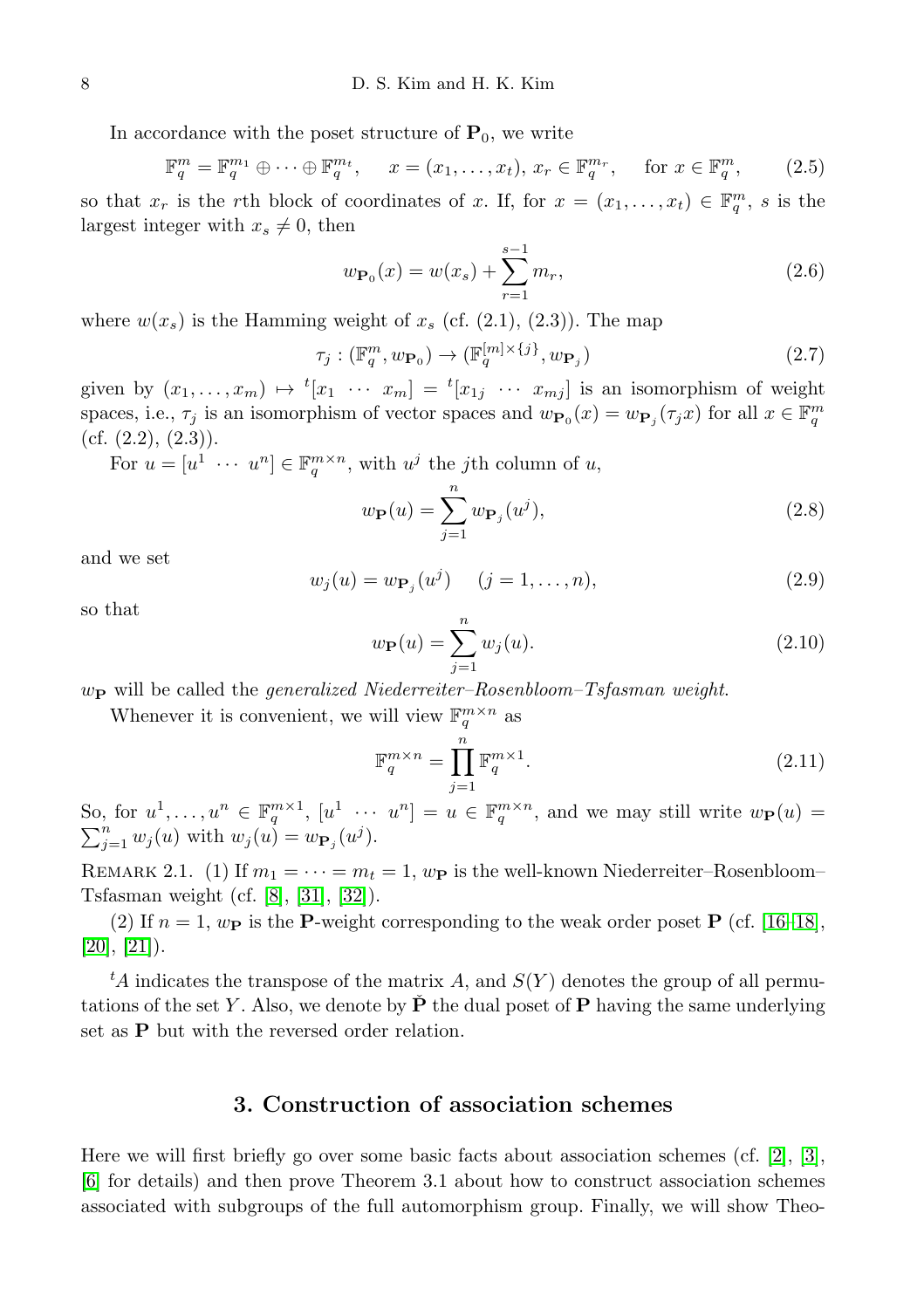rem 3.3 giving some equivalent conditions for the existence of an isomorphism between the scheme associated with the automorphism group for the dual poset  $P$  and the dual scheme to that for the poset P.

A pair  $(X, \mathcal{R} = \{R_i\}_{i=0}^d)$  consisting of a finite set X and  $d+1$  subsets of  $X \times X$  is called a d-class (symmetric) association scheme if

- (i)  $\mathcal{R} = \{R_0, R_1, \ldots, R_d\}$  is a partition of  $X \times X$ ,
- (ii)  $R_0 = \Delta_X = \{(x, x) \mid x \in X\},\$
- (iii)  $R_i = {}^t R_i$  for  $i = 0, 1, ..., d$ , where  ${}^t R_i = \{(x, y) | (y, x) \in R_i\}$ , (3.1)
- (iv) for any  $i, j, k \ (0 \leq i, j, k \leq d)$ , there are numbers  $p_{ij}^k$  such that, for any  $(x, y) \in R_k$ , the number of  $z \in X$  with  $(x, z) \in R_i$ and  $(z, y) \in R_j$  equals  $p_{ij}^k$ .

Let  $A_i$  be the adjacency matrix of  $R_i$ , for  $i = 0, 1, \ldots, d$ . Then  $A_0, A_1, \ldots, A_d$  generate a  $(d+1)$ -dimensional commutative algebra over the reals under the usual multiplication of matrices, which is called the *Bose–Mesner algebra* of  $\mathcal{X} = (X, \mathcal{R})$  and denoted by  $\mathcal{A}$ . The algebra A has a basis of irreducible idempotent matrices  $E_0, E_1, \ldots, E_d$ , uniquely determined (up to ordering) by the conditions:

\n- (i) 
$$
E_k E_l = \delta_{kl} E_k
$$
 for  $0 \leq k, l \leq d$ ,
\n- (ii)  $\sum_{i=0}^d E_i = I$ ,
\n- (iii)  $E_0, E_1, \ldots, E_d$  are linearly independent over the reals.
\n

These two bases are related by

$$
A_j = \sum_{i=0}^d p_{ij} E_i, \quad E_j = \frac{1}{|X|} \sum_{i=0}^d q_{ij} A_i.
$$

 $p_{ij}$ 's and  $q_{ij}$ 's are respectively called the *p-numbers* and *q-numbers* of  $\mathcal{X} = (X, \mathcal{R})$ , and  $(p_{ij})$  and  $(q_{ij})$  the *first* and *second eigenmatrices of* X. Further, they satisfy  $(p_{ij})(q_{ij}) =$  $(q_{ij} )(p_{ij} ) = |X| I.$ 

Now, let  $\mathcal{X} = (X, \mathcal{R} = \{R_i\}_{i=0}^d)$  be a translation association scheme, i.e., X is a dclass association scheme,  $(X, +)$  is an abelian group, and  $(x, y) \in R_i \Rightarrow (x+z, y+z) \in R_i$ for all  $z \in X$  and  $i \ (0 \leq i \leq d)$ . Then

$$
X_i = \{ x \in X \mid (0, x) \in R_i \} \quad (0 \le i \le d)
$$
\n(3.3)

gives a partition of  $X$ , and

$$
(x, y) \in R_i \Leftrightarrow y - x \in X_i \quad (0 \le i \le d).
$$

The dual association scheme  $\mathcal{X}^* = (X^*, \mathcal{R}^* = \{R_i^*\}_{i=0}^d)$  of  $\mathcal{X} = (X, \mathcal{R} = \{R_i\}_{i=0}^d)$ consists of the group  $X^*$  of characters on X, together with the  $d+1$  classes  $R_i^*$  determined by

$$
(\chi, \psi) \in R_i^* \iff \psi \chi^{-1} \in X_i^*.
$$
\n(3.4)

Here

$$
X_i^* = \{ \chi \in X^* \mid E_i \chi = \chi \},\tag{3.5}
$$

where  $\chi$  is viewed as a column vector with the xth entry given by  $\chi(x)$  ( $x \in X$ ).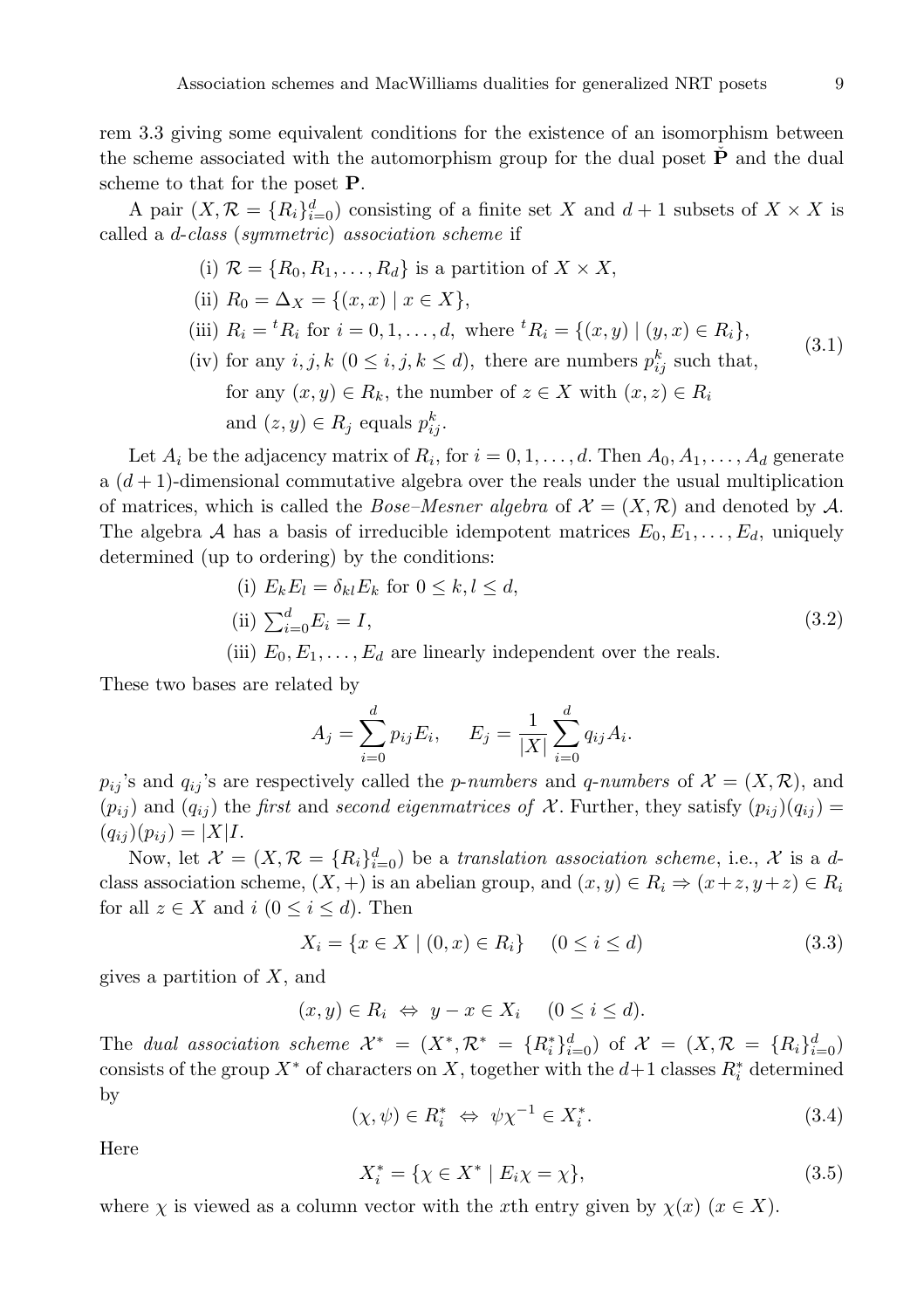Then the idempotents,  $p$ -numbers and  $q$ -numbers can be expressed in terms of characters:

$$
E_j = \frac{1}{|X|} \sum_{\chi \in X_j^*} \chi^t \bar{\chi},\tag{3.6}
$$

$$
p_{ij} = \sum_{x \in X_j} \chi(x) \quad \text{for } \chi \in X_i^*, \tag{3.7}
$$

$$
q_{ij} = \sum_{\chi \in X_j^*} \chi(x) \quad \text{for } x \in X_i
$$
\n(3.8)

(cf.  $(3.3), (3.5)$ ).

Let Y be an *additive code* of the translation association scheme  $(X,\mathcal{R})$ . This means Y is just a subgroup of  $(X, +)$ . The dual Y<sup>0</sup> of Y is the additive code of  $(X^*, \mathcal{R}^*)$  given by

$$
Y^{0} = \{ \chi \in X^* \mid \chi(x) = 1 \text{ for all } x \in Y \}. \tag{3.9}
$$

The *weight distributions* of Y and of  $Y^0$  are respectively defined by

$$
(a_i(Y) = |Y \cap X_i|)_{i=0}^d,
$$
\n(3.10)

$$
(a_i(Y^0) = |Y^0 \cap X_i^*|)_{i=0}^d.
$$
\n(3.11)

Then the generalized MacWilliams identities of Delsarte say that

$$
(a_j(Y^0))_{j=0}^d = \frac{1}{|Y|} (a_i(Y))_{i=0}^d (q_{ij}),
$$
\n(3.12)

$$
(a_j(Y))_{j=0}^d = \frac{1}{|Y^0|} (a_i(Y^0))_{i=0}^d (p_{ij}).
$$
\n(3.13)

Let **P** be any poset on [N], and let H be a subgroup of  $G = \text{Aut}(\mathbb{F}_q^N, w_{\mathbf{P}})$  containing the involution  $\iota \in \text{Aut}(\mathbb{F}_q^N)$  given by

$$
\iota(u_1,\ldots,u_N) = (-u_1,\ldots,-u_N). \tag{3.14}
$$

Let  $\{\mathcal{O}_{H,i}\}_{i=0}^d$  be the orbits under the action of H on  $\mathbb{F}_q^N$ , with  $\mathcal{O}_{H,0} = \{0\}.$ 

The following theorem provides us with a general method of constructing symmetric association schemes.

THEOREM 3.1.  $\mathcal{X}_H = (\mathbb{F}_q^N, \{R_{H,i}\}_{i=0}^d)$  is a symmetric translation association scheme. Here the classes  $R_{H,i}$  are given by

$$
(x,y)\in R_{H,i} \Leftrightarrow x-y\in\mathcal{O}_{H,i} \quad (i=0,1,\ldots,d). \tag{3.15}
$$

*Proof.* (i), (ii) of (3.1) are clear. As  $\iota \in H$  (cf. (3.14)),  $u \in \mathcal{O}_{H,i} \Rightarrow -u \in \mathcal{O}_{H,i}$ , and hence we have (iii) of (3.1). So we only need to show that given any  $k, i, j \in \mathcal{S}$  and  $x, y, x', y' \in \mathbb{F}_q^N$  with  $x - y \in \mathcal{O}_{H,k}, x' - y' \in \mathcal{O}_{H,k}$ , we have

$$
|\{z \in \mathbb{F}_q^N \mid x - z \in \mathcal{O}_{H,i}, z - y \in \mathcal{O}_{H,j}\}| = |\{z \in \mathbb{F}_q^N \mid x' - z \in \mathcal{O}_{H,i}, z - y' \in \mathcal{O}_{H,j}\}|.
$$

Put  $u = x - y$ ,  $v = x' - y'$ . Observe that the map

$$
\{z \mid x - z \in \mathcal{O}_{H,i}, z - y \in \mathcal{O}_{H,j}\} \to \{z \mid u - z \in \mathcal{O}_{H,i}, z \in \mathcal{O}_{H,j}\}\tag{3.16}
$$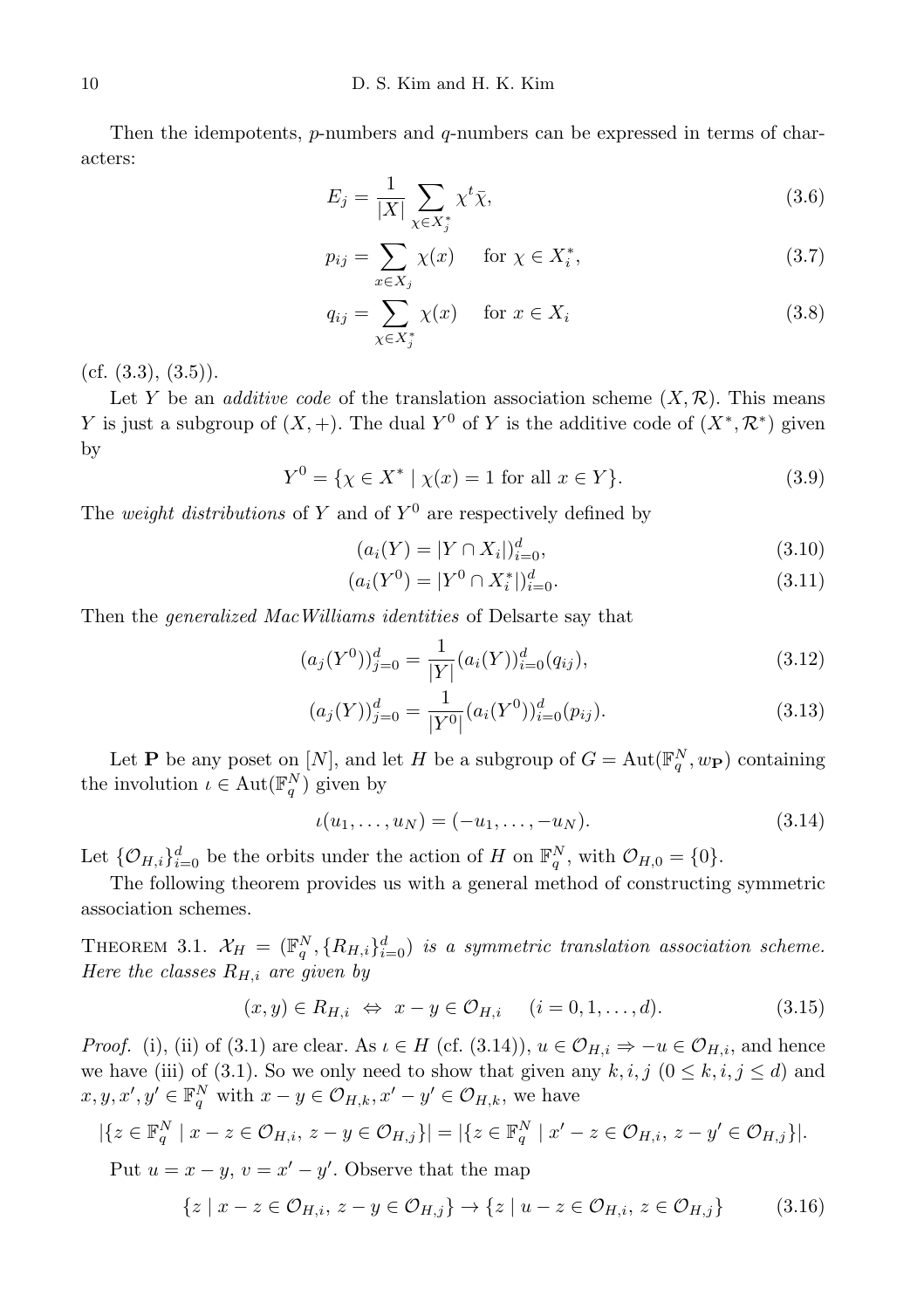given by  $z \mapsto z - y$  is a bijection. As this holds with  $x, y, u$  respectively replaced by  $x', y', v$ , we only need to show that

$$
|\{z \mid u - z \in \mathcal{O}_{H,i}, z \in \mathcal{O}_{H,j}\}| = |\{z \mid v - z \in \mathcal{O}_{H,i}, z \in \mathcal{O}_{H,j}\}|.
$$

As the action of H on each orbit  $\mathcal{O}_{H,i}$  is transitive and  $u, v \in \mathcal{O}_{H,k}$ , there is  $\sigma \in H$  such that  $\sigma u = v$ . Now, the map

$$
\{z \mid u-z \in \mathcal{O}_{H,i}, z \in \mathcal{O}_{H,j}\} \rightarrow \{z \mid v-z \in \mathcal{O}_{H,i}, z \in \mathcal{O}_{H,j}\}
$$

given by  $z \mapsto \sigma z$  is a bijection.

REMARK 3.2. (1) Let H be a subgroup of  $G = Aut(\mathbb{F}_q^N, w_{\mathbf{P}})$ . Then we will index by H everything related to H, such as the orbits under the action of H on  $\mathbb{F}_q^N$ , the association scheme related to  $H$ , and parameters of the association scheme like adjacency matrices, irreducible idempotents,  $p$ -numbers and  $q$ -numbers, etc., but objects related to  $G$  itself will be indexed by  $P$ .

(2) One could construct, in the same manner as above, association schemes for any subgroups of  $\text{Aut}(\mathbb{F}_q^N)$ , not just those of  $\text{Aut}(\mathbb{F}_q^N, w_{\mathbf{P}})$ . However, it seems that the association schemes constructed from subgroups of G are more interesting.

Two d-class association schemes  $(X, \{R_{X,i}\}_{i=0}^d)$  and  $(Y, \{R_{Y,i}\}_{i=0}^d)$  are *isomorphic* if there exists a bijection  $\tau : X \to Y$  such that

$$
(x, y) \in R_{X,i} \Leftrightarrow (\tau(x), \tau(y)) \in R_{Y,i}
$$

for  $i = 0, 1, \ldots, d$  (after renumbering  $R_{Y,1}, \ldots, R_{Y,d}$ ). In particular, two d-class translation association schemes  $(X, \{R_{X,i}\}_{i=0}^d)$  and  $(Y, \{R_{Y,i}\}_{i=0}^d)$  are isomorphic if there is an isomorphism  $\tau : X \to Y$  of groups such that

$$
x \in X_i \iff \tau(x) \in Y_i \tag{3.17}
$$

for  $i = 0, 1, ..., d$ . Here  $X_i = \{x \in X \mid (0, x) \in R_{X,i}\}\$  and  $Y_i = \{y \in Y \mid (0, y) \in R_{Y,i}\}\$ , for  $i = 0, 1, \ldots, d$ . In case two d-class association schemes are isomorphic, we may assume that all the parameters of the schemes are the same.

Recall from [\[16\]](#page-45-4) that the orbits under the action of  $\text{Aut}(\mathbb{F}_q^m, w_{\mathbf{P}_0})$  on  $\mathbb{F}_q^m$  are the  $P_0$ -spheres

$$
S_{\mathbf{P}_0}(i) = \{ u \in \mathbb{F}_q^m \mid w_{\mathbf{P}_0}(u) = i \} \quad (i = 0, 1, \dots, m).
$$

Let  $\mathcal{X}_{\mathbf{P}_0} = (\mathbb{F}_q^m, \mathcal{R}_{\mathbf{P}_0} = \{R_{\mathbf{P}_0,i}\}_{i=0}^m$  be the association scheme constructed as in Theorem 3.1, i.e.,  $(x, y) \in R_{\mathbf{P}_0,i} \Leftrightarrow x - y \in S_{\mathbf{P}_0}(i) \Leftrightarrow w_{\mathbf{P}_0}(x - y) = i$ . Let  $\mathcal{X}_{\mathbf{P}_j} =$  $(\mathbb{F}_q^{[m]\times\{j\}}, \{R_{\mathbf{P}_j,i}\}_{i=0}^m)$   $(j \in [n])$  be the analogously constructed association schemes. Then  $\mathcal{X}_{\mathbf{P}_0} = (\mathbb{F}_q^m, \mathcal{R}_{\mathbf{P}_0}) \to \mathcal{X}_{\mathbf{P}_j} = (\mathbb{F}_q^{[m] \times \{j\}}, \mathcal{R}_{\mathbf{P}_j})$  given by  $\tau_j$  in (2.7) on the underlying sets is an isomorphism of schemes. So we may assume that all the parameters for the schemes  $\mathcal{X}_{\mathbf{P}_0}, \mathcal{X}_{\mathbf{P}_1}, \dots, \mathcal{X}_{\mathbf{P}_n}$  are the same.

Let  $\lambda$  be a fixed nontrivial additive character of  $\mathbb{F}_q$ . Then the group of characters of  $\mathbb{F}_q^N$  is given by  $\{\lambda_x \mid x \in \mathbb{F}_q^N\}$ , where  $\lambda_x(y) = \lambda(x \cdot y)$ , with  $x \cdot y$  the usual inner product of x and y in  $\mathbb{F}_q^N$ .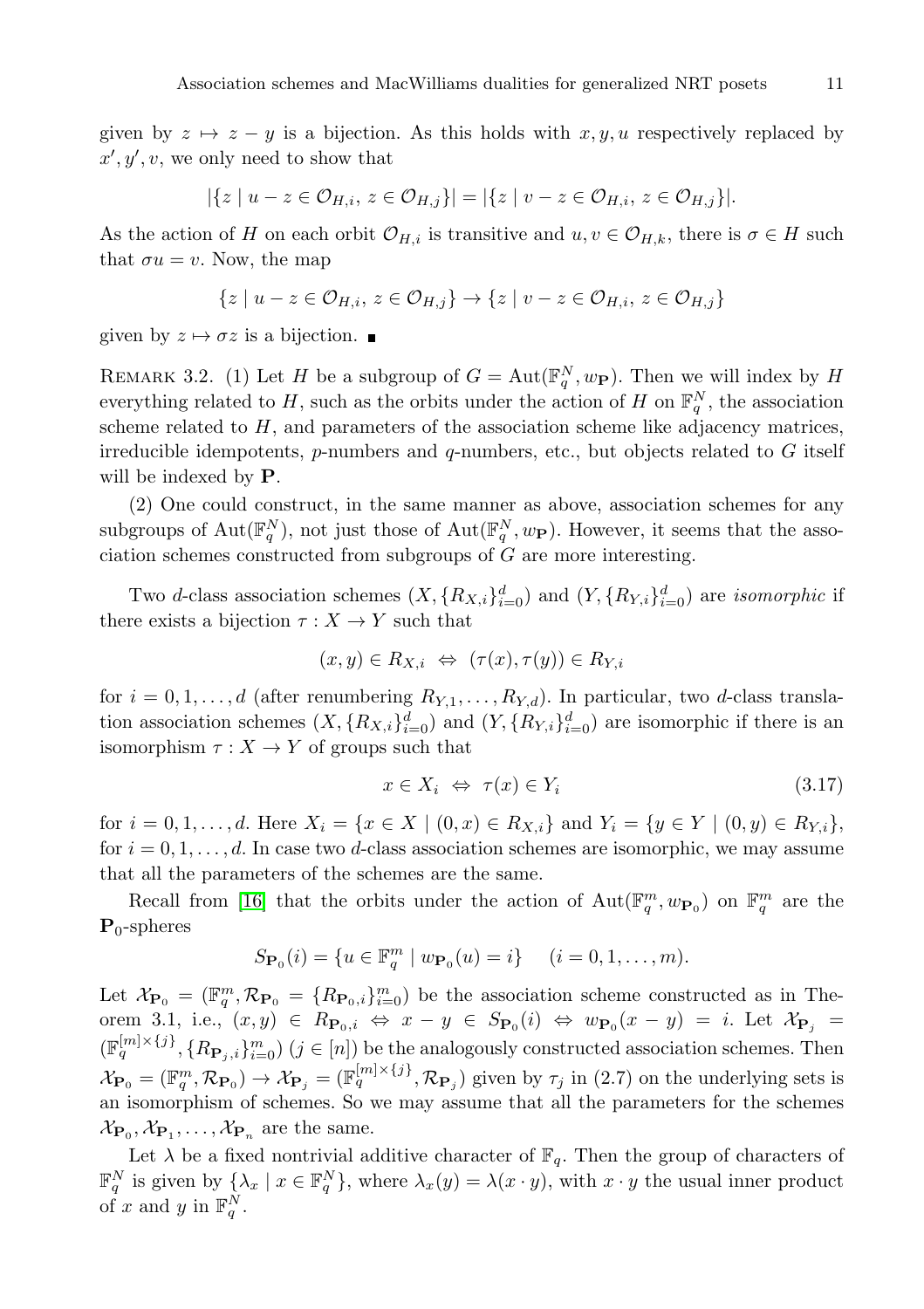THEOREM 3.3. Let **P** be any poset on  $[N]$ , H a subgroup of  $G = \text{Aut}(\mathbb{F}_q^N, w_{\mathbf{P}})$  containing the involution  $\iota \in \text{Aut}(\mathbb{F}_q^N)$  (cf. (3.14)), and let  $\{\mathcal{O}_{H,i}\}_{i=0}^d$  be the orbits under the action of H on  $\mathbb{F}_q^N$ , with  $\mathcal{O}_{H,0} = \{0\}$ . Also, let H be a subgroup of  $\check{G} = \text{Aut}(\mathbb{F}_q^N, w_{\check{\mathbf{P}}})$  containing the involution  $\iota$ , and let  $\{\mathcal{O}_{\check{H},i}\}_{i=0}^d$  be the orbits under the action of  $\check{H}$  on  $\mathbb{F}_q^N$ , with  $\mathcal{O}_{H,0} = \{0\}$ . Then the following are equivalent:

- (1)  $(X = \mathbb{F}_q^N, \mathcal{R}_{\check{H}} = \{R_{\check{H},i}\}_{i=0}^d) \to (X^*, \mathcal{R}_{H}^* = \{R_{H,i}^*\}_{i=0}^d)$  given by  $x \mapsto \lambda_x$  is an isomorphism of translation association schemes.
- (2) We have

$$
x \in \mathcal{O}_{\check{H},j} \iff \lambda_x \in X^*_{H,j} \quad \text{(cf. (3.15)) for } j = 0, 1, \dots, d. \tag{3.18}
$$

(3) The elements

$$
E_{H,j} = \frac{1}{|X|} \sum_{x \in \mathcal{O}_{\tilde{H},j}} \lambda_x^{\ t} \bar{\lambda}_x \qquad (j = 0, 1, \dots, d)
$$

are the irreducible idempotents for the association scheme  $\mathcal{X}_H = (X = \mathbb{F}_q^N, \mathcal{R}_H =$  $\{R_{H,i}\}_{i=0}^d$ ).

(4)  $f_i: X \to \mathbb{C}$  given by

$$
f_j(a) = \sum_{x \in \mathcal{O}_{\check{H},j}} \lambda(a \cdot x)
$$

is constant on each  $\mathcal{O}_{H,i}$   $(i = 0, 1, \ldots, d)$  for all  $j = 0, 1, \ldots, d$ .

*Proof.* (1)⇒(4). As (1)⇔(2) by definition, (3.18) is satisfied. Then, from (3.8),

$$
q_{H,ij} = \sum_{x \in \mathcal{O}_{\tilde{H},j}} \lambda(a \cdot x) \quad \text{for } a \in \mathcal{O}_{H,i}
$$

is the q-number of  $\mathcal{X}_H$ , and hence is constant on each  $\mathcal{O}_{H,i}$ .

(4)⇒(3). Let  $\sum_{x \in \mathcal{O}_{\tilde{H},j}} \lambda(a \cdot x) = \bar{q}_{H,ij}$  for  $a \in \mathcal{O}_{H,i}$ . Then

$$
\frac{1}{|X|} \sum_{x \in \mathcal{O}_{\tilde{H},j}} \lambda_x^{\ t} \bar{\lambda}_x = \frac{1}{|X|} \sum_{j=0}^d \bar{q}_{H,ij} A_{H,i},\tag{3.19}
$$

and hence (3.19) belongs to the Bose–Mesner algebra of the association scheme  $\mathcal{X}_H$ . Set

$$
\bar{E}_{H,j} = \frac{1}{|X|} \sum_{x \in \mathcal{O}_{\bar{H},j}} \lambda_x^{-t} \bar{\lambda}_x, \quad j = 0, 1, \dots, d.
$$

We need to show conditions  $(i)$ – $(iii)$  of  $(3.2)$ . One can see that

$$
(\bar{E}_{H,i}\bar{E}_{H,j})_{ab} = \frac{1}{|X|^2} \sum_{\substack{x \in \mathcal{O}_{\tilde{H},i} \\ y \in \mathcal{O}_{\tilde{H},j}}} \lambda_x(a)\bar{\lambda}_y(b)^t \bar{\lambda}_x \lambda_y.
$$
 (3.20)

Note here that

$$
{}^{t}\bar{\lambda}_{x}\lambda_{y} = \sum_{z \in \mathbb{F}_{q}^{N}} \lambda(z \cdot (y - x)) = \begin{cases} 0, & x \neq y, \\ |X| = q^{N}, & x = y. \end{cases}
$$
 (3.21)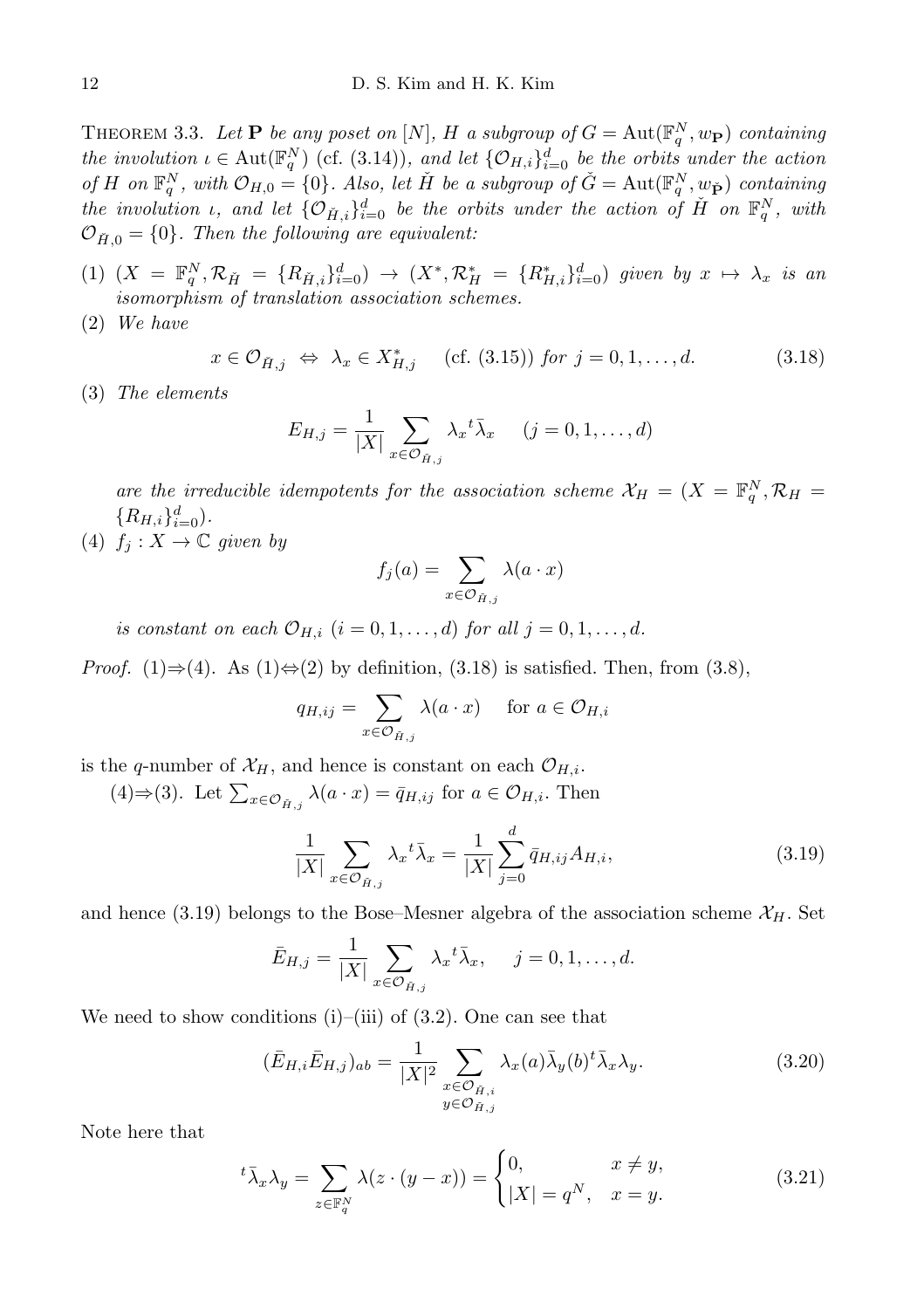Thus (3.20) equals

$$
\begin{cases}\n0, & \text{if } i \neq j, \\
\frac{1}{|X|} \sum_{x \in \mathcal{O}_{\tilde{H},i}} \lambda(x \cdot (a - b)) = (\bar{E}_{H,i})_{ab}, & \text{if } i = j.\n\end{cases}
$$

This shows condition (i) of (3.2). Next, (ii) is easy to see. Finally, assume that  $\sum_{i=0}^{d} \alpha_i \bar{E}_{H,i}$  $= 0$  ( $\alpha_i \in \mathbb{R}$ ). Then  $\alpha_i \overline{E}_i = 0$  for all i, by (i). So it is enough to see that  $\overline{E}_{H,i} \neq 0$  for all  $i$ . In view of  $(3.21)$ ,

$$
\bar{E}_{H,j}\lambda_x = \begin{cases} \lambda_x, & x \in \mathcal{O}_{\tilde{H},j}, \\ 0, & x \notin \mathcal{O}_{\tilde{H},j}, \end{cases}
$$
(3.22)

and hence, in particular,  $E_{H,j} \neq 0$ .

 $(3) \Rightarrow (2)$ . By  $(3.22)$  above,

$$
x \in \mathcal{O}_{\check{H},j} \iff \bar{E}_{H,j}\lambda_x = \lambda_x \iff \lambda_x \in X_{H,j}^*.
$$

<span id="page-10-0"></span> $(2) \Rightarrow (1)$ . This follows from the definition, as noted above. ■

## 4. Automorphism group and orbits

Let  $e_{ij} \in \mathbb{F}_q^{m \times n}$  be the matrix with 1 at position  $(i, j)$  and 0 elsewhere, so that  $\{e_{ij} \mid$  $i \in [m], j \in [n]$  is a basis for  $\mathbb{F}_q^{m \times n}$ .

REMARK 4.1. (1) For  $i \in [m_1 + \cdots + m_l] \setminus [m_1 + \cdots + m_{l-1}], j \in [n]$ , we have  $w_j(e_{ij}) =$  $m_1 + \cdots + m_{l-1} + 1$ , and  $w_{j'}(e_{ij}) = 0$  for  $j' \neq j$ . So  $w_{\mathbf{P}}(e_{ij}) = m_1 + \cdots + m_{l-1} + 1$ .

(2) Let  $u \in \mathbb{F}_q^{m \times n}$ ,  $j \in [n]$ . Then  $w_j(u) \leq m_1 + \cdots + m_l \Leftrightarrow \text{Supp}(u) \cap ([m] \times \{j\}) \subseteq$  $[m_1 + \cdots + m_l] \times \{j\}$ . In particular,  $w_j(u) = 0 \Leftrightarrow \text{Supp}(u) \cap ([m] \times \{j\}) = \emptyset$ .

(3) For  $l \in [t]$ , put

$$
H_l = \langle e_{ij} \mid i \in [m_1 + \dots + m_l], j \in [n] \rangle.
$$
 (4.1)

Then, in view of (2) above, we have

$$
u \in H_l \iff w_j(u) \le m_1 + \dots + m_l \text{ for all } j. \tag{4.2}
$$

LEMMA 4.2. Let  $\phi \in \text{Aut}(\mathbb{F}_q^{m \times n}, w_{\mathbf{P}})$ . Then  $\phi(H_l) \subseteq H_l$  (cf. (4.1)), and  $\phi|_{H_l} : H_l \to H_l$ is a linear automorphism of  $H_l$   $(l \in [t])$ .

*Proof.* Assume, on the contrary, that  $\phi(H_l) \nsubseteq H_l$  for some l. Then there are  $i \in$  $[m_1+\cdots+m_l], j \in [n]$  such that  $\phi(e_{ij}) \notin H_l$ . Then, by  $(4.2), w_j(\phi(e_{ij})) \geq m_1+\cdots+m_l+1$ for some j, so that  $w_{\mathbf{P}}(\phi(e_{ij})) \geq m_1 + \cdots + m_l + 1$ . However, by Remark 4.1(1),  $w_{\mathbf{P}}(e_{ij}) \leq m_1 + \cdots + m_{l-1} + 1$ . This is a contradiction.

LEMMA 4.3. Let  $i \in [m_1 + \cdots + m_l] \setminus [m_1 + \cdots + m_{l-1}], j \in [n],$  and  $\phi \in \text{Aut}(\mathbb{F}_q^{m \times n}, w_{\mathbf{P}})$ . Then

$$
w_k(\phi(e_{ij})) = m_1 + \dots + m_{l-1} + 1 \quad \text{for some } k \in [n],
$$
  

$$
w_{k'}(\phi(e_{ij})) = 0 \quad \text{for all } k' \in [n] \text{ with } k' \neq k.
$$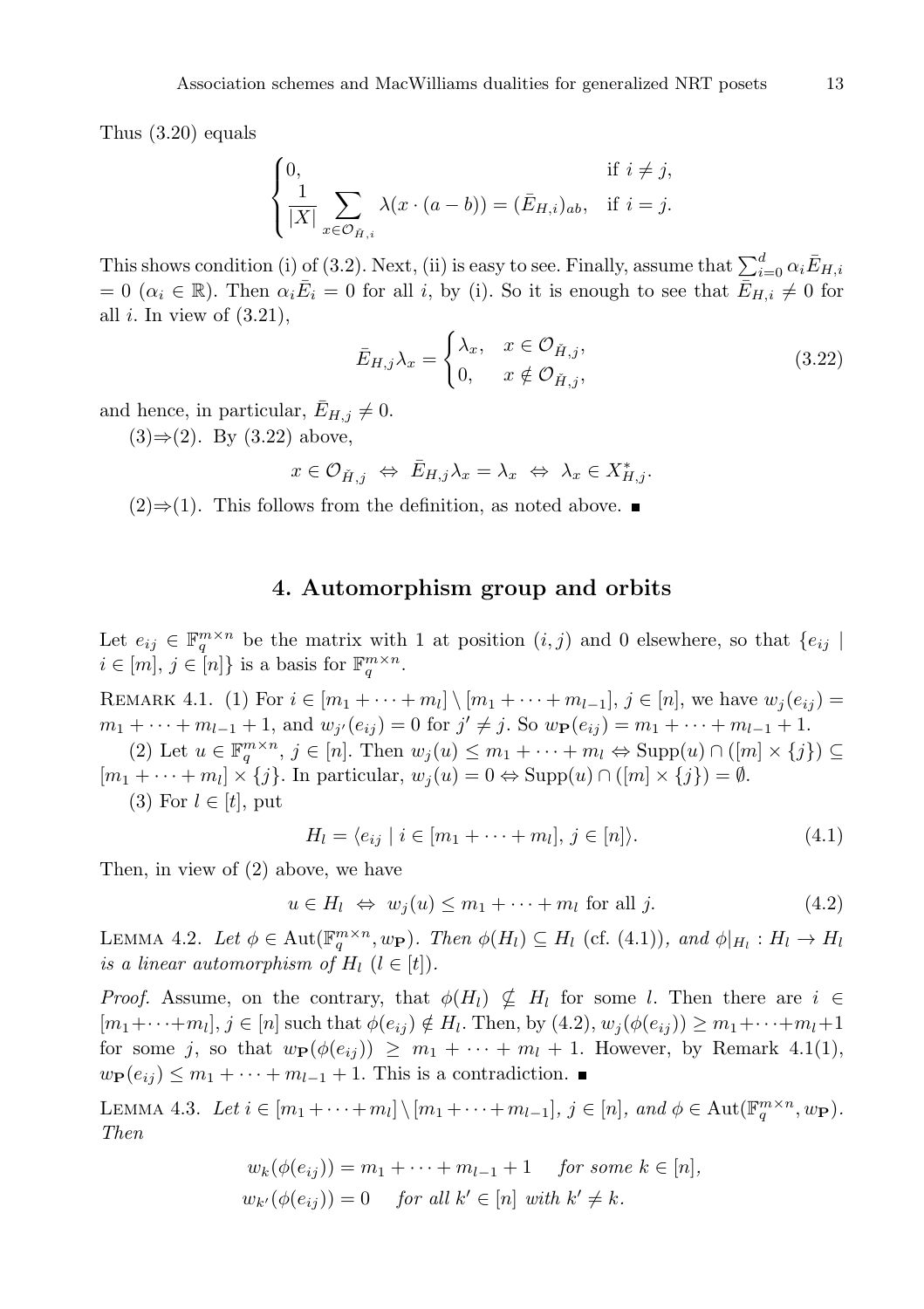*Proof.* By Remark 4.1,  $w_k(\phi(e_{ij})) \leq m_1 + \cdots + m_{l-1} + 1$  for all k. Suppose that  $w_k(\phi(e_{ij})) \leq m_1 + \cdots + m_{l-1}$  for all k. Then, by  $(4.2)$ ,  $\phi(e_{ij}) \in H_{l-1}$ . So, by Lemma 4.2, there is  $u \in H_{l-1}$  such that  $\phi(u) = \phi(e_{ij})$ . Now,  $\phi(u - e_{ij}) = 0$ , but  $w_{\mathbf{P}}(u - e_{ij}) \ge$  $m_1 + \cdots + m_{l-1} + 1$ , which is a contradiction.

COROLLARY 4.4. Let  $\phi \in \text{Aut}(\mathbb{F}_q^{m \times n}, w_{\mathbf{P}}), i \in [m_1 + \cdots + m_l] \setminus [m_1 + \cdots + m_{l-1}], j \in [n]$ . Then there exist  $i' \in [m_1 + \cdots + m_l] \setminus [m_1 + \cdots + m_{l-1}]$  and  $j' \in [n]$  such that

$$
\phi(e_{ij}) = a_i^j e_{i'j'} + \sum_{k=1}^{m_1 + \dots + m_{l-1}} (\tilde{\tau}_j)_{ki} e_{kj'}
$$
\n(4.3)

for some  $a_i^j \in \mathbb{F}_q^{\times}$ ,  $(\tilde{\tau}_j)_{ki} \in \mathbb{F}_q$ .

Unless otherwise stated, from now on we will assume that  $t > 1$ . This means that **P** is not an antichain.

LEMMA 4.5. Let  $\phi \in \text{Aut}(\mathbb{F}_q^{m \times n}, w_{\mathbf{P}})$ . Then there exist  $\tilde{\rho}_l^j \in S([m_1 + \cdots + m_l])$  $[m_1 + \cdots + m_{l-1}])$   $(l \in [t], j \in [n])$  and  $\sigma \in S_n$  such that, for all  $i \in [m_1 + \cdots + m_{l-1}]$  $+m_l$ ]  $\setminus$   $[m_1 + \cdots + m_{l-1}]$  and  $j \in [n]$ ,

$$
\phi(e_{ij}) = a_i^j e_{\tilde{\rho}_l^j(i)\sigma(j)} + \sum_{k=1}^{m_1 + \dots + m_{l-1}} (\tilde{\tau}_j)_{ki} e_{k\sigma(j)} \tag{4.4}
$$

for some  $a_i^j \in \mathbb{F}_q^{\times}$  and  $(\tilde{\tau}_j)_{ki} \in \mathbb{F}_q$ .

*Proof.* We first show the assertion for  $l = 1$ . By Corollary 4.4,  $\phi(e_{1j}) = a_1^j e_{1'j'}$  for some  $1' \in [m_1], j' \in [n],$  and  $a_1^j \in \mathbb{F}_q^{\times}$ . We claim that, for all  $i \in [m_1], \phi(e_{ij}) = a_i^j e_{i'j'}$  for some  $a_i^j \in \mathbb{F}_q^{\times}$ ,  $i' \in [m_1]$ . The point here is that j' depends only on j and not on i. Suppose that, for some  $i \in [m_1]$ ,  $\phi(e_{ij}) = a_i^j e_{i'j''}$  with some  $j'' \in [n]$ ,  $j'' \neq j'$ . Then we consider  $u = e_{1j} + e_{ij} + e_{m_1+1,j}$ . Note here that the assumption  $t > 1$  is used and  $w_{\mathbf{P}}(u) = m_1 + 1$ . By  $(4.3)$ , we have

$$
\phi(u) = a_1^j a_{1'j'} + a_i^j e_{i'j''} + a_{m_1+1}^j e_{(m_1+1)'\tilde{j}} + \sum_{k=1}^{m_1} (\tilde{\tau}_j)_{k,(m_1+1)} e_{k\tilde{j}}
$$

for some  $(m_1 + 1)' \in [m_1 + m_2] \setminus [m_1]$  and  $\tilde{j} \in [n]$ . If  $\tilde{j} \neq j'$  and  $\tilde{j} \neq j''$ , then  $w_{\mathbf{P}}(\phi(u)) =$  $m_1 + 3$ . On the other hand, if  $\tilde{j} = j'$  or  $\tilde{j} = j''$ , then  $w_{\mathbf{P}}(\phi(u)) = m_1 + 2$ . In any event, this is impossible.

So far we have shown that, for  $i \in [m_1]$ ,  $j \in [n]$ , there are  $i' \in [m_1]$  and  $\sigma(j) \in [n]$ such that  $\phi(e_{ij}) = a_i^j e_{i' \sigma(j)}$ . Now, we will show that  $\sigma \in S_n$  and the assignment  $i \mapsto i'$ , denoted by  $\tilde{\rho}_1^j$ , is a permutation in  $S([m_1]) = S_{m_1}$ . Assume that

$$
\phi(e_{1j}) = a_1^j e_{1'(j)\sigma(j)}, \quad \phi(e_{1k}) = a_1^k e_{1'(k)\sigma(k)}
$$

with  $j \neq k$  and  $\sigma(j) = \sigma(k)$ . Here  $1'(j), 1'(k) \in [m_1]$  depend respectively on j and k. Then

$$
\phi^{-1}(a_1^j e_{1'(j)\sigma(j)}) = e_{1j}, \quad \phi^{-1}(a_1^k e_{1'(k)\sigma(k)}) = e_{1k}.
$$

Certainly,  $1'(j) \neq 1'(k)$ , and, to derive a contradiction, one can consider the vector  $u = a_1^j e_{1'(j)\sigma(j)} + a_1^k e_{1'(k)\sigma(k)} + e_{m_1+1,\sigma(j)}$ , just as at the beginning of this proof. Thus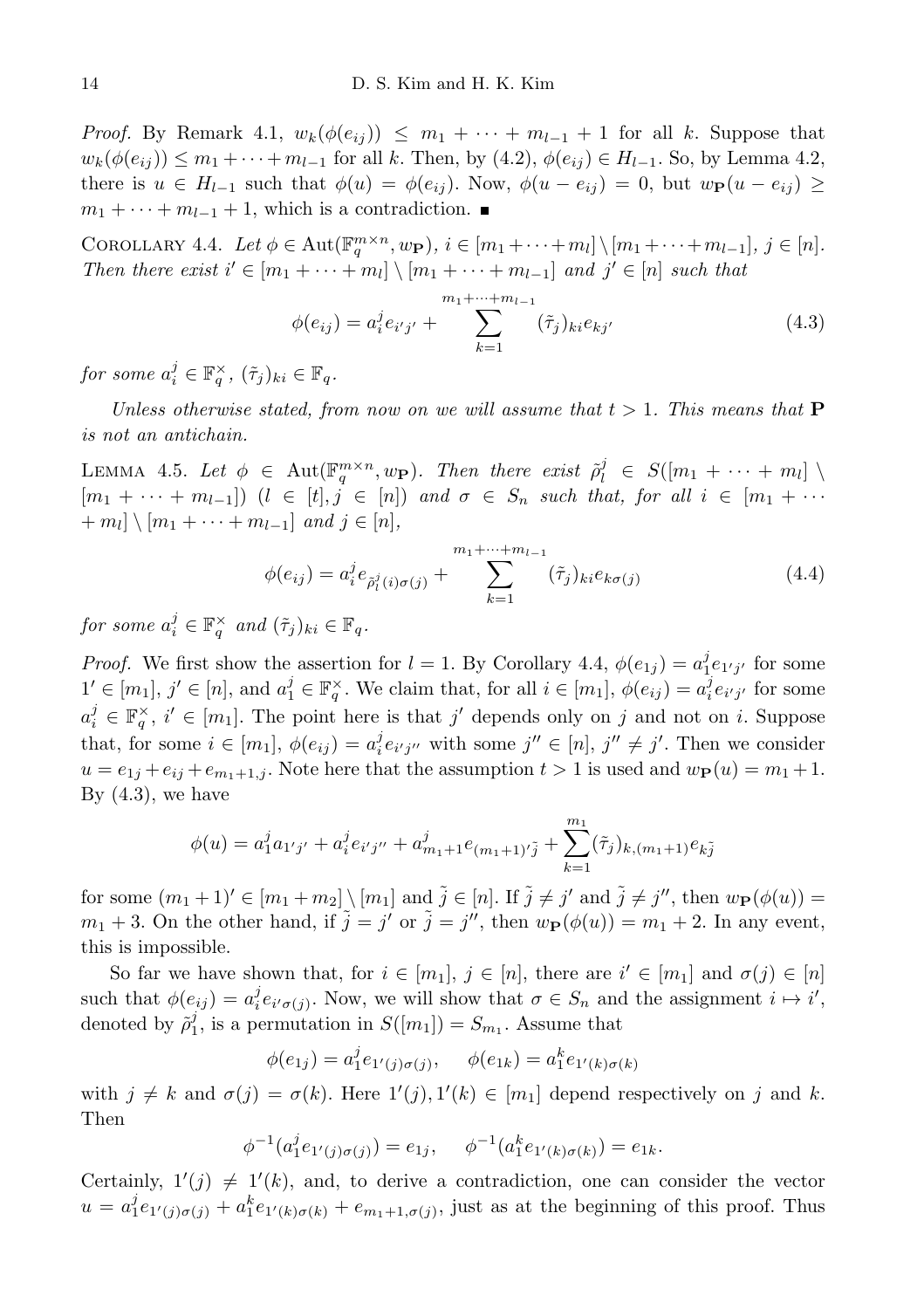$\sigma \in S_n$ . Let j be fixed, and assume that

$$
\phi(e_{ij}) = a_i^j e_{\tilde{\rho}_1^j(i)\sigma(j)}, \quad \phi(e_{kj}) = a_k^j e_{\tilde{\rho}_1^j(k)\sigma(j)}
$$

with  $i \neq k$  and  $\tilde{\rho}_1^j(i) = \tilde{\rho}_1^j(k)$ . Then  $w_{\mathbf{P}}(a_k^j e_{ij} - a_i^j e_{kj}) = 2$ , but  $\phi(a_k^j e_{ij} - a_i^j e_{kj}) =$  $a_k^j \phi(e_{ij}) - a_i^j \phi(e_{kj}) = 0$ , a contradiction.

Next, we assume that  $l > 1$ . By Corollary 4.4, there exist  $i' \in [m_1 + \cdots + m_l]$  $[m_1 + \cdots + m_{l-1}]$  and  $j' \in [n]$  such that

$$
\phi(e_{ij}) = a_i^j e_{i'j'} + \sum_{k=1}^{m_1 + \dots + m_{l-1}} (\tilde{\tau}_j)_{ki} e_{kj'}
$$

for some  $a_i^j \in \mathbb{F}_q^{\times}$  and  $(\tilde{\tau}_j)_{ki} \in \mathbb{F}_q$ . Then  $j' = \sigma(j)$  for the  $\sigma \in S_n$  appearing in the  $l = 1$  case. Assume, on the contrary, that  $j' \neq \sigma(j)$ . Then we consider  $e_{1j} + e_{ij}$ . We have  $w_{\mathbf{P}}(e_{1j} + e_{ij}) = m_1 + \cdots + m_{l-1} + 1$ , but

$$
\phi(e_{1j} + e_{ij}) = a_1^j e_{\tilde{\rho}_1^j(1)\sigma(j)} + a_i^j e_{i'j'} + \sum_{k=1}^{m_1 + \dots + m_{l-1}} (\tilde{\tau}_j)_{ki} e_{kj'}
$$

has P-weight  $m_1 + \cdots + m_{l-1} + 2$ , a contradiction. So

$$
\phi(e_{ij}) = a_i^j e_{i'\sigma(j)} + \sum_{k=1}^{m_1 + \dots + m_{l-1}} (\tilde{\tau}_j)_{ki} e_{k\sigma(j)}.
$$

It only remains to see that  $i \mapsto i'$ , depending on j and denoted by  $\tilde{\rho}_l^j$ , is a permutation in  $S([m_1 + \cdots + m_l] \setminus [m_1 + \cdots + m_{l-1}])$ . This can be proved in the same manner that we used to show  $\tilde{\rho}_1^j$  is a permutation.

For any  $m \times m$  matrix X over a field, let  $\ell X$  (resp.  $X^{\rho}$ ) denote the matrix obtained from X by permuting the rows (resp. columns) of X according to  $\rho \in S_m$ . So if  $X_1, \ldots, X_m$ (resp.  $X^1, \ldots, X^m$ ) are the rows (resp. columns) of X, then

$$
{}^{\rho}X = \begin{bmatrix} X_{\rho^{-1}(1)} \\ \vdots \\ X_{\rho^{-1}(m)} \end{bmatrix}, \quad X^{\rho} = [X^{\rho^{-1}(1)} \cdots X^{\rho^{-1}(m)}].
$$

Then we have the following lemma whose proof is elementary.

LEMMA 4.6. Let X, Y be  $m \times m$  matrices over a field, and let  $\rho, \mu \in S_m$ . Then, with  $1 = 1_m$ , we have the following.

(1)  ${}^{\rho}X = {}^{\rho}1X$ ,  $X^{\rho} = X1^{\rho}$ . (2)  $^{\mu}({^{\rho}X}) = {^{\mu\rho}X}, (X^{\rho})^{\mu} = X^{\mu\rho}.$ (3)  $P11P = 1$ ,  $(P1)^{-1} = 1^P = P^{-1}1$ ,  $(1^P)^{-1} = P1 = 1^{P^{-1}}$ . (4)  ${}^{\rho}X^{\mu}Y = {}^{\rho\mu}(X_{\mu}Y), X^{\rho}Y^{\mu} = (XY_{\rho})^{\mu\rho}.$ 

Here  $X_\mu = \mu^{-1} 1 X 1^{\mu^{-1}}$ . In addition, for  $X = \text{diag}\{x_1, \ldots, x_m\}$ , we have  $X_\mu =$ diag ${x_{\mu(1)}, \ldots, x_{\mu(m)}}$  and  $(X_{\mu})_{\rho} = X_{\mu\rho}$ .

We write, for  $b = (b_1, \ldots, b_m) \in (\mathbb{F}_q^{\times})^m$ ,  $\text{diag } b = \text{diag } \{b_1, \ldots, b_m\}.$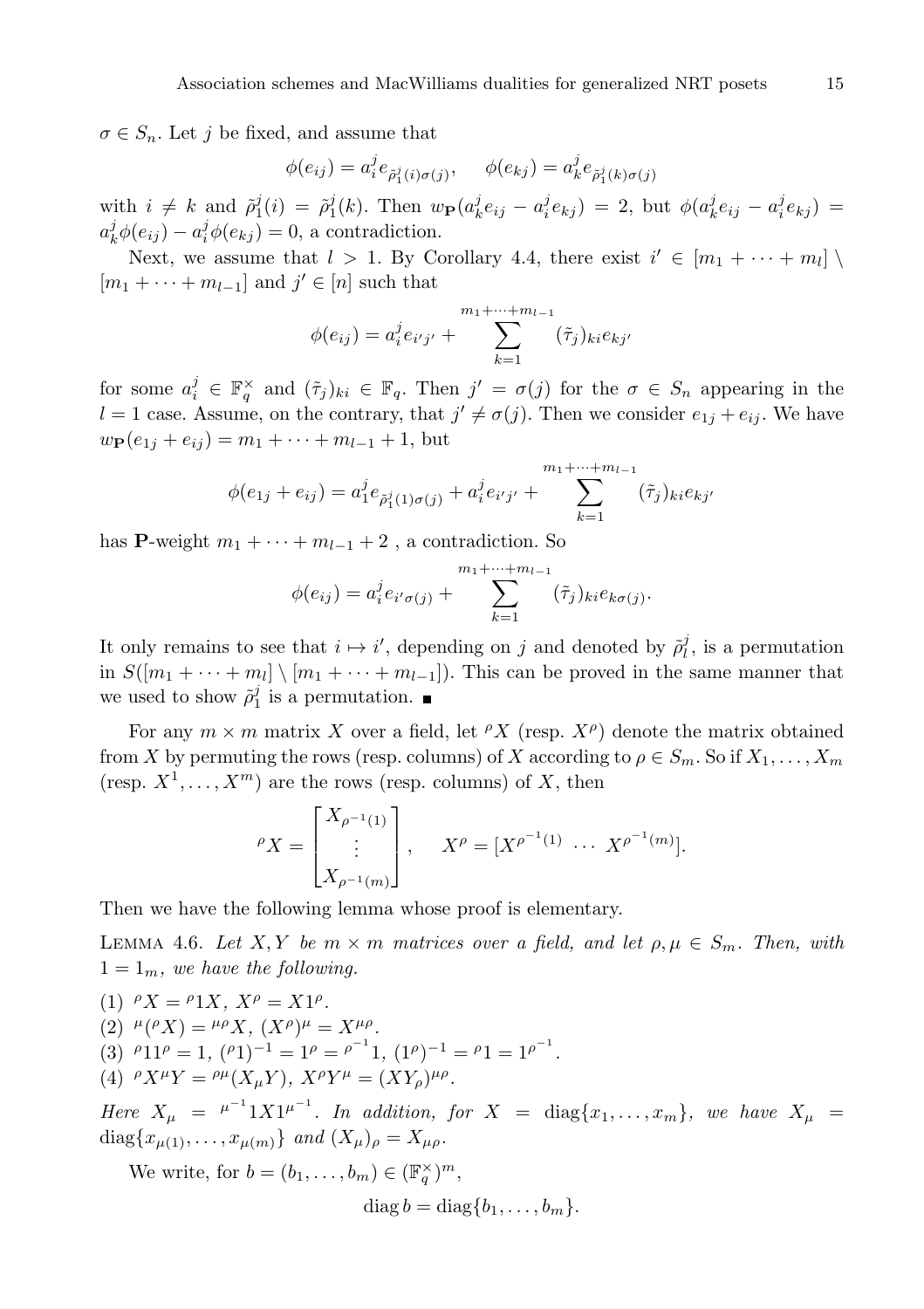For  $\rho_1 \in S_{m_1}, \ldots, \rho_t \in S_{m_t}, a_1 \in (\mathbb{F}_q^{\times})^{m_1}, \ldots, a_t \in (\mathbb{F}_q^{\times})^{m_t}$ , let  $l_{(\rho_1, a_1), \ldots, (\rho_t, a_t)}$  be the block diagonal matrix given by

$$
l_{(\rho_1, a_1), ..., (\rho_t, a_t)} = \begin{bmatrix} \rho_1(\text{diag } a_1) & \cdots & 0 \\ \vdots & \ddots & \vdots \\ 0 & \cdots & \rho_t(\text{diag } a_t) \end{bmatrix},
$$
(4.5)

and let M be the group of all such matrices so that

$$
M = M_{m_1, \dots, m_t} = \left\{ l_{(\rho_1, a_1), \dots, (\rho_t, a_t)} \middle| \begin{array}{c} a_1 \in (\mathbb{F}_q^{\times})^{m_1}, \dots, a_t \in (\mathbb{F}_q^{\times})^{m_t} \\ \rho_1 \in S_{m_1}, \dots, \rho_t \in S_{m_t} \end{array} \right\}.
$$
 (4.6)

One can show that

$$
\pi: (S_{m_1 \theta_1} \ltimes (\mathbb{F}_q^{\times})^{m_1}) \times \cdots \times (S_{m_t \theta_1} \ltimes (\mathbb{F}_q^{\times})^{m_t}) \to M \tag{4.7}
$$

given by

$$
((\rho_1, a_1), \ldots, (\rho_t, a_t)) \mapsto l_{(\rho_1, a_1), \ldots, (\rho_t, a_t)}
$$

is an isomorphism. Here  $\theta_j : S_{m_j} \to \text{Aut}((\mathbb{F}_q^{\times})^{m_j})$  is given by

$$
\rho \mapsto (a \mapsto \theta_j(\rho)a = a_\rho),
$$

where  $a_{\rho} = (a_{\rho(1)}, \ldots, a_{\rho(m_j)})$  for  $a = (a_1, \ldots, a_{m_j})$ . Also, let U be the unipotent radical of a maximal parabolic subgroup of  $GL(m, q)$  given by

$$
U = U_{m_1, m_2, \dots, m_t} = \left\{ \begin{bmatrix} 1_{m_1} & * & * & \cdots & * \\ 0 & 1_{m_2} & * & \cdots & * \\ 0 & 0 & \ddots & \ddots & \vdots \\ \vdots & \vdots & \ddots & 1_{m_{t-1}} & * \\ 0 & 0 & \cdots & 0 & 1_{m_t} \end{bmatrix} \right\}.
$$
 (4.8)

Put

$$
QP = QP_{m_1,\dots,m_t} = M \ltimes U,\tag{4.9}
$$

$$
\tilde{QP} = \tilde{QP}_{m_1,\dots,m_t} = M \ltimes \tilde{U},\tag{4.10}
$$

where M, U are as in (4.6), (4.8), and  $\check{U} = \check{U}_{m_1,m_2,...,m_t}$  is the opposite unipotent radical obtained by transposing all the elements in  $U$ . Then, transposing everywhere, we have shown in [\[16\]](#page-45-4) that

$$
Aut(\mathbb{F}_q^m, w_{\mathbf{P}_0}) \cong QP.
$$
\n(4.11)

Here we view the elements in  $\mathbb{F}_q^m$  as column vectors.

The group  $QP^n$  given by the *n*-fold direct product of  $QP$  acts on  $\mathbb{F}_q^{m \times n}$  as

$$
\tau u = [\tau_1 u^1 \ \cdots \ \tau_n u^n],
$$

where  $\tau = (\tau_1, \ldots, \tau_n) \in QP^n$  and  $u = [u^1 \cdots u^n] \in \mathbb{F}_q^{m \times n}$ . The map  $u \mapsto \tau u$  is in Aut $(\mathbb{F}_q^{m \times n}, w_{\mathbf{P}})$ . In fact, for all j,

$$
w_j(\tau u) = w_{\mathbf{P}_j}(\tau_j u^j) = w_{\mathbf{P}_j}(u^j) = w_j(u)
$$
\n(4.12)

 $(cf. (4.10))$ . Also, note that the map

$$
QP^n \to \text{Aut}(\mathbb{F}_q^{m \times n}, w_\mathbf{P}) \quad (\tau \mapsto (u \mapsto \tau u))
$$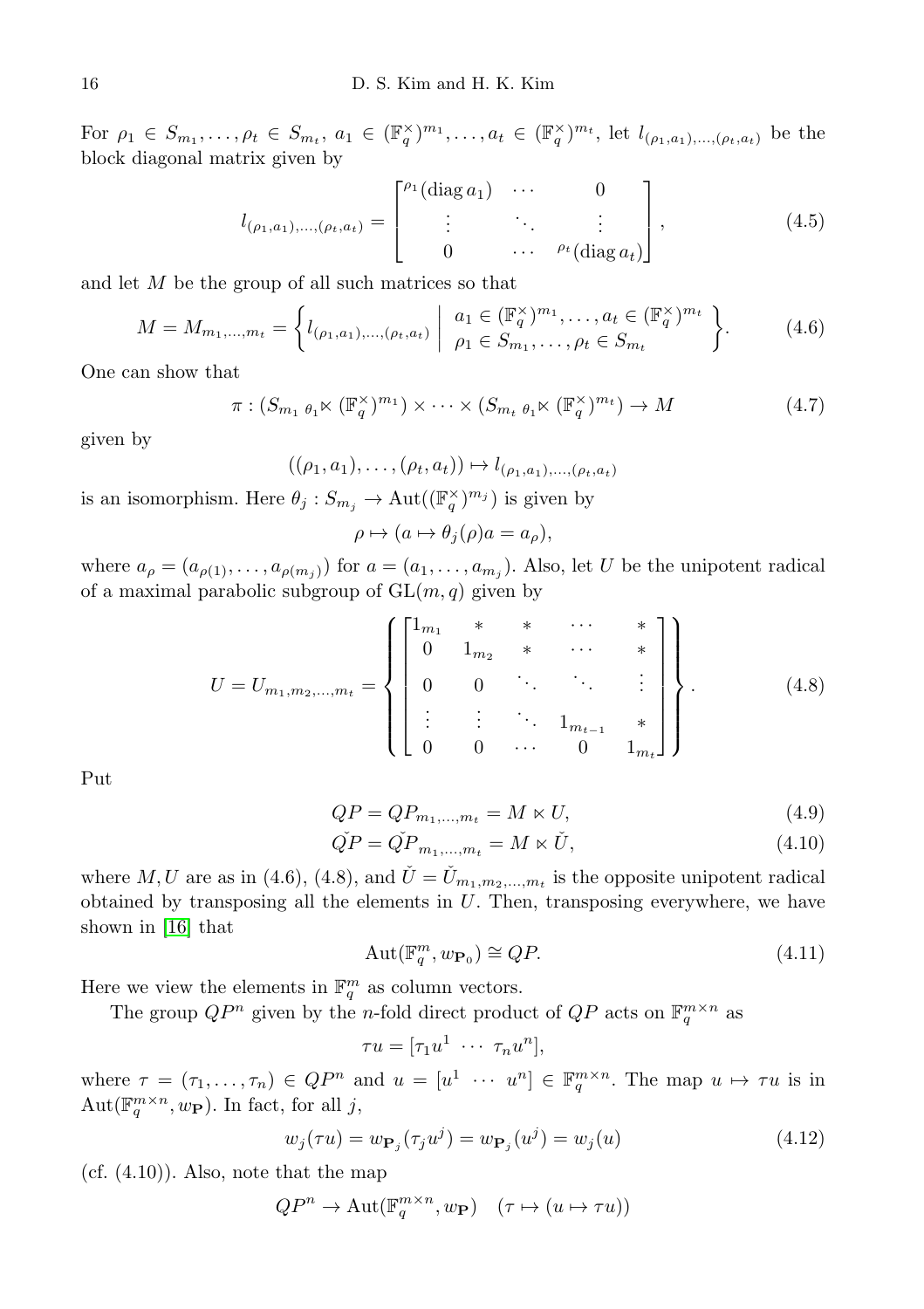is injective; the map  $u \mapsto \tau u$  will simply be denoted by  $\tau$ , and  $QP^n$  will be identified with its image.

The group  $S_n$  acts on  $\mathbb{F}_q^{m \times n}$  as

$$
\sigma u = [u^{\sigma^{-1}(1)} \cdots u^{\sigma^{-1}(n)}],
$$

where  $\sigma \in S_n$ ,  $u = [u^1 \cdots u^n] \in \mathbb{F}_q^{m \times n}$ . The map  $u \mapsto \sigma u$  is in Aut $(\mathbb{F}_q^{m \times n}, w_{\mathbf{P}})$ . Again,

$$
S_n \to \mathrm{Aut}(\mathbb{F}_q^{m \times n}, w_\mathbf{P}) \quad (\sigma \mapsto (u \mapsto \sigma u))
$$

is injective, the map  $u \mapsto \sigma u$  will be denoted by  $\sigma$ , and  $S_n$  will be identified with its image.

Let  $\phi \in \text{Aut}(\mathbb{F}_q^{m \times n}, w_{\mathbf{P}})$ , and assume that the images  $\phi(e_{ij})$  are as in (4.4). For each  $j \in [n]$ , define  $\tilde{\tau}_j \in \mathbb{F}_q^{m \times m}$  as follows. It is given by  $(\tilde{\tau}_j)_{ki}$  for  $l \in [t], i \in [m_1 + \cdots + m_l] \setminus \mathbb{F}_q$  $[m_1 + \cdots + m_{l-1}], k \in [m_1 + \cdots + m_{l-1}],$  and 0 elsewhere. So  $\tilde{\tau}_j$  is a block strictly upper triangular matrix. Also, for each  $j \in [n]$ , we put

$$
b_1^j = (a_1^j, \dots, a_{m_1}^j) \in \mathbb{F}_q^{m_1},
$$
  
\n
$$
b_2^j = (a_{m_1+1}^j, \dots, a_{m_1+m_2}^j) \in \mathbb{F}_q^{m_2},
$$
  
\n
$$
\vdots
$$
  
\n
$$
b_t^j = (a_{m_1+\dots+m_{t-1}+1}^j, \dots, a_{m_1+\dots+m_{t-1}+m_t}^j) \in \mathbb{F}_q^{m_t},
$$
  
\n
$$
l_j = l_{(b_1^j, \rho_1^j), \dots, (b_t^j, \rho_t^j)} \quad (\text{cf. (4.5)}),
$$
  
\n(4.13)

where  $\rho_l^j$  is the permutation in  $S_{m_l}$  uniquely determined by

$$
\rho_l^j(i) + m_1 + \dots + m_{l-1} = \tilde{\rho}_l^j(i + m_1 + \dots + m_{l-1}) \quad \text{for } i \in [m_l].
$$

Finally, for  $j \in [n]$  we let

$$
\tau_j = l_j + \tilde{\tau}_j \in QP. \tag{4.14}
$$

Now, for  $u = \sum_{i,j} u_{ij} e_{ij} \in \mathbb{F}_q^{m \times n}$ ,

$$
\begin{split}\n\phi(u) &= \sum_{i,j} u_{ij} \phi(e_{ij}) \\
&= \sum_{j=1}^{n} \sum_{l=1}^{t} \sum_{i=m_1+\dots+m_{l-1}+m_l}^{m_1+\dots+m_{l-1}+m_l} a^j_{(\tilde{\rho}_l^j)^{-1}(i)} u_{(\tilde{\rho}_l^j)^{-1}(i)} e_{i\sigma(j)} + \sum_{j=1}^{n} \sum_{k=1}^{m} \left( \sum_{i=1}^{m} (\tilde{\tau}_j)_{ki} u_{ij} \right) e_{k\sigma(j)} \\
&= \sum_{j=1}^{n} \sum_{k=1}^{m} (l_j u^j)_k e_{k\sigma(j)} + \sum_{j=1}^{n} \sum_{k=1}^{m} (\tilde{\tau}_j u^j)_k e_{k\sigma(j)} \\
&= \sum_{j=1}^{n} \sum_{k=1}^{m} (\tau_j u^j)_k e_{k\sigma(j)} \quad \text{(cf. (4.14)),\n\end{split}
$$

where  $l_i$  is as in (4.13), and  $(*)_k$  denotes the kth component of  $(*)$ . Let

$$
\tau = (\tau_{\sigma^{-1}(1)}, \dots, \tau_{\sigma^{-1}(n)}) \in QP^n.
$$
\n(4.15)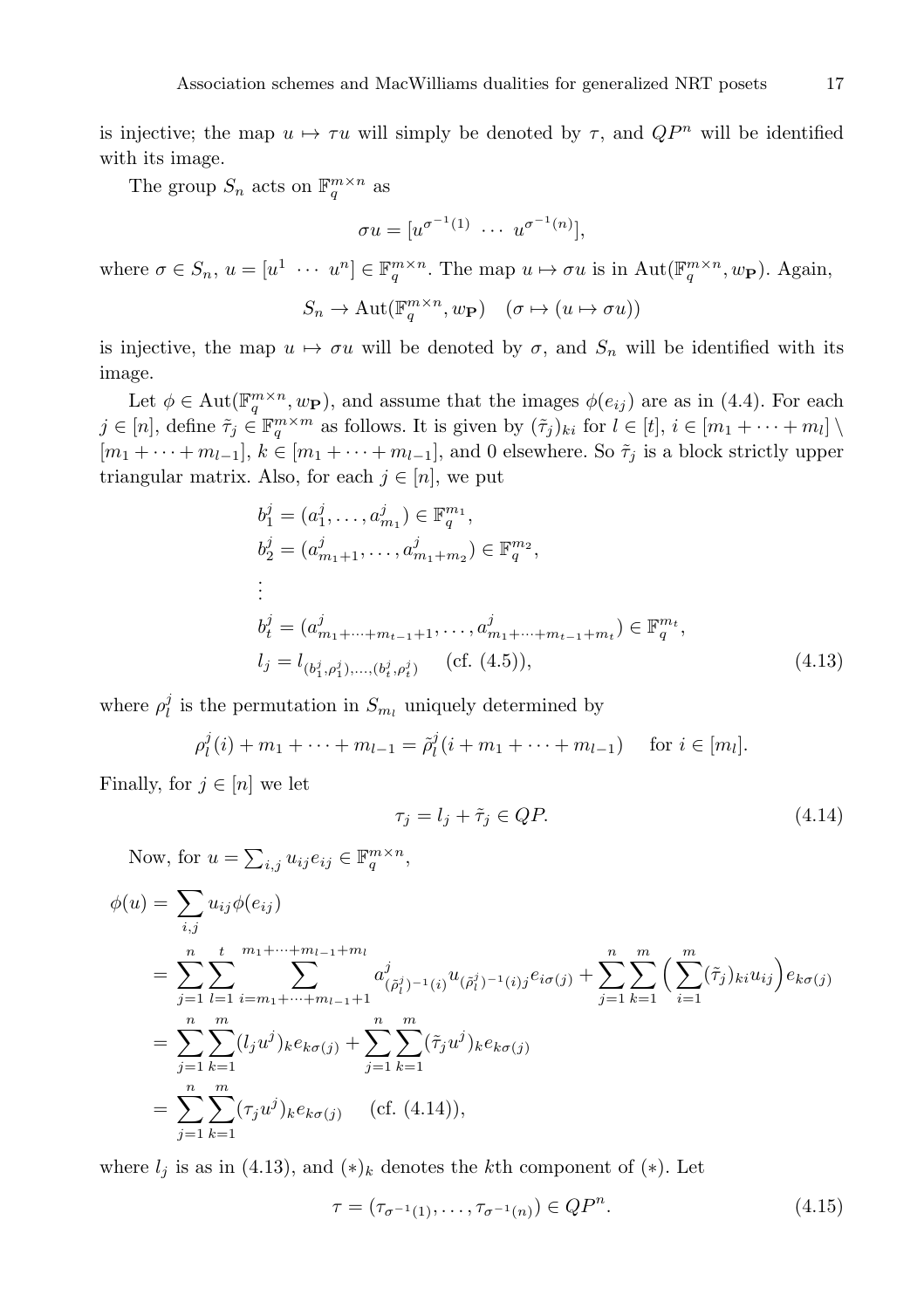Then

$$
\tau \sigma(u) = [\tau_{\sigma^{-1}(1)} u^{\sigma^{-1}(1)} \cdots \tau_{\sigma^{-1}(n)} u^{\sigma^{-1}(n)}]
$$
  
= 
$$
\sum_{j=1}^{n} \sum_{k=1}^{m} (\tau_{\sigma^{-1}(j)} u^{\sigma^{-1}(j)})_k e_{kj} = \sum_{j=1}^{n} \sum_{k=1}^{m} (\tau_j u^j)_k e_{k\sigma(j)}.
$$

Thus  $\phi = \tau \sigma$  for  $\tau = (\tau_{\sigma^{-1}(1)}, \ldots, \tau_{\sigma^{-1}(n)}) \in QP^n$  (cf. (4.14–15)) and  $\sigma \in S_n$  (cf. (4.4)). So

$$
Aut(\mathbb{F}_q^{m \times n}, w_{\mathbf{P}}) = QP^n \cdot S_n.
$$

Also, for  $\sigma \in S_n$ ,  $(\tau_1, \ldots, \tau_n) \in QP^n$ ,

$$
\sigma(\tau_1,\ldots,\tau_n)\sigma^{-1}=(\tau_{\sigma^{-1}(1)},\ldots,\tau_{\sigma^{-1}(n)}),
$$

and hence

$$
QP^n \triangleleft \operatorname{Aut}(\mathbb{F}_q^{m \times n}, w_{\mathbf{P}}).
$$

Finally, for example, by using (4.12), it can be shown that

$$
QP^n \cap S_n = \{\mathrm{id}\}.
$$

Thus we have shown that, for  $t > 1$ ,

$$
QP^n\rtimes_\psi S_n\to \operatorname{Aut}(\mathbb{F}_q^{m\times n},w_\mathbf{P})\quad((\tau,\sigma)\mapsto \tau\sigma)
$$

is an isomorphism, with

$$
\psi : S_n \to \text{Aut}(QP^n) \quad (\sigma \mapsto (\tau = (\tau_1, \dots, \tau_n) \mapsto (\tau_{\sigma^{-1}(1)}, \dots, \tau_{\sigma^{-1}(n)}))). \tag{4.16}
$$

If  $t = 1$ , **P** is just an antichain. Our results so far are summarized in the following theorem.

Theorem 4.7. Let P be the generalized Niederreiter–Rosenbloom–Tsfasman poset (cf.  $(2.4)$ ). Then

$$
\operatorname{Aut}(\mathbb{F}_q^{m \times n}, w_{\mathbf{P}}) \cong \begin{cases} QP^n \rtimes_{\psi} S_n & \text{if } t > 1, \\ (\mathbb{F}_q^{\times})^{mn} \rtimes_{\theta} S_{mn} & \text{if } t = 1. \end{cases} \tag{4.17}
$$

Here QP is as in (4.9) (cf. (4.5–6), (4.8)),  $\psi$  is as in (4.16), and  $\theta : S_{mn} \to \text{Aut}((\mathbb{F}_q^{\times})^{mn})$ is given by

$$
\rho \mapsto (a = (a_1, \dots, a_{mn}) \mapsto \theta(\rho)a = a_{\rho} = (a_{\rho(1)}, \dots, a_{\rho(mn)})).
$$

REMARK 4.8. (1) The above theorem for  $n = 1$  was proved in [\[16\]](#page-45-4), while that for  $m_1 = \cdots = m_t = 1$  was shown in [\[23\]](#page-46-6).

(2) The two groups  $QP^n \rtimes_{\psi} S_n$  with  $t = 1$  and  $(\mathbb{F}_q^{\times})^{mn} \rtimes_{\theta} S_{mn}$  are not isomorphic unless  $m = 1$  or  $n = 1$ .

Let H, K, L be the subgroups of  $G = \text{Aut}(\mathbb{F}_q^{m \times n}, w_{\mathbf{P}})$  given as the respective images of

$$
(\pi((\mathbb{F}_q^{\times})^{m_1} \times \cdots \times (\mathbb{F}_q^{\times})^{m_t}) \times U)^n, QP^n, (\pi((\mathbb{F}_q^{\times})^{m_1} \times \cdots \times (\mathbb{F}_q^{\times})^{m_t}) \times U)^n \rtimes_{\psi} S_n
$$
(4.18)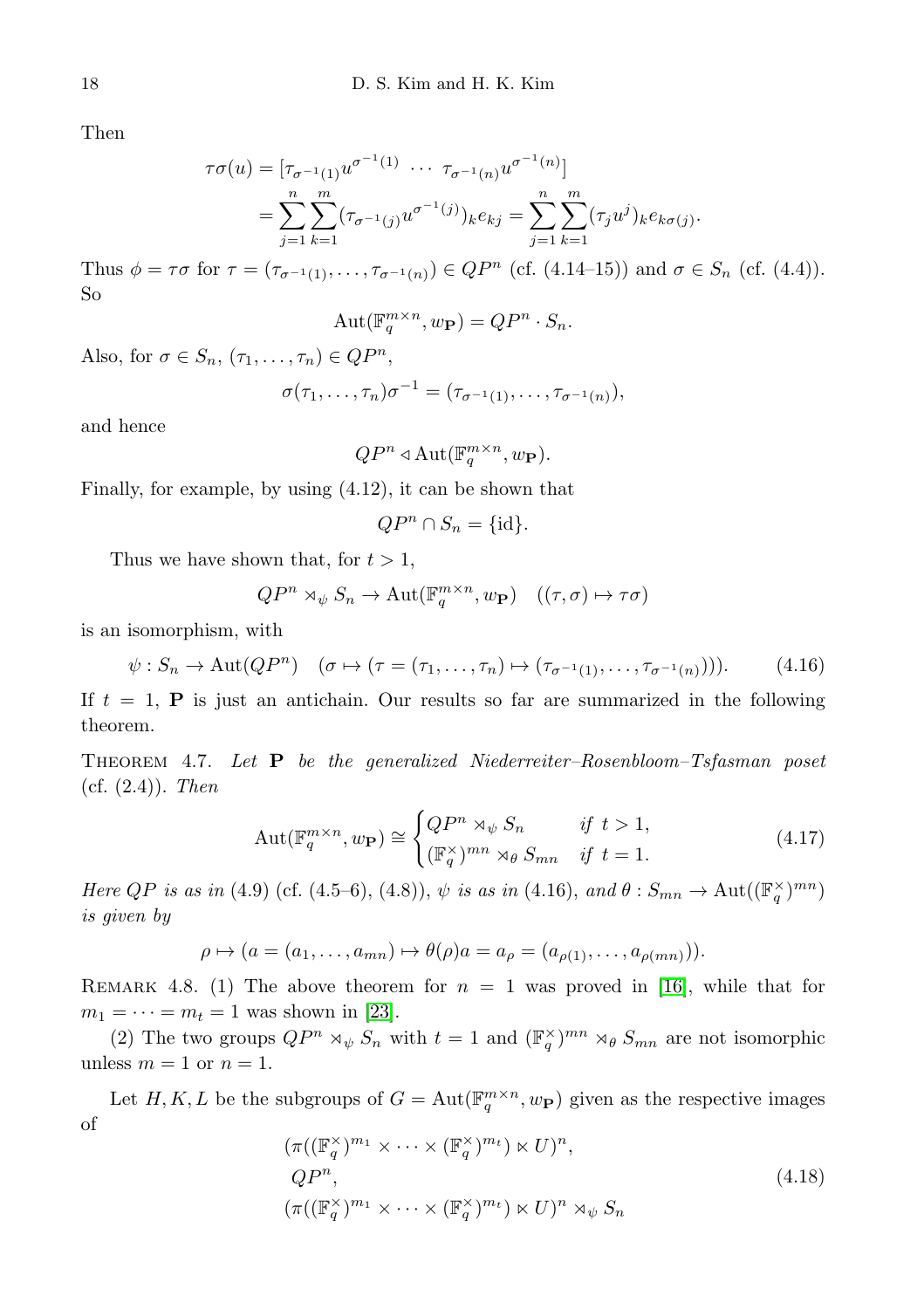(cf.  $(4.7)$ ,  $(4.9)$ ) under the isomorphism

$$
QP^n \rtimes_{\psi} S_n \to \text{Aut}(\mathbb{F}_q^{m \times n}, w_{\mathbf{P}}).
$$

Also, we let  $\check{H}, \check{K}, \check{L}$  be the subgroups of  $\check{G} = \text{Aut}(\mathbb{F}_q^{m \times n}, w_{\check{\mathbf{P}}})$  corresponding to  $H, K, L$ respectively. In more detail, for  $t > 1$  one shows that

$$
(\tilde{Q}P)^n \rtimes_{\check{\psi}} S_n \to \text{Aut}(\mathbb{F}_q^{m \times n}, w_{\check{\mathbf{P}}}) \quad ((\tau, \sigma) \mapsto \tau \sigma) \tag{4.19}
$$

is an isomorphism, where  $\check{\psi}: S_n \to \text{Aut}(\check{QP}^n)$  is the map defined similarly to (4.16) (cf.  $(4.10)$ ). Then  $\check{H}, \check{K}, \check{L}$  are respectively the images of

$$
(\pi((\mathbb{F}_q^{\times})^{m_1} \times \cdots \times (\mathbb{F}_q^{\times})^{m_t}) \times \check{U})^n,
$$
  
\n
$$
\tilde{QP}^n,
$$
  
\n
$$
(\pi((\mathbb{F}_q^{\times})^{m_1} \times \cdots \times (\mathbb{F}_q^{\times})^{m_t}) \times \check{U})^n \rtimes_{\psi} S_n
$$
\n
$$
(4.20)
$$

(cf. (4.7), (4.10)) under the isomorphism (4.19). Note here that the involution  $\iota \in$  $\text{Aut}(\mathbb{F}_q^{m\times n})$  given by  $\iota(u_{ij}) = (-u_{ij})$  belongs to  $H, K, L, G, \check{H}, \check{K}, \check{L}, \check{G}$ .

Let

$$
I = I_{m,n} = \{ \beta = (\beta_1, \dots, \beta_n) \in \mathbb{Z}^n \mid 0 \le \beta_j \le m, j \in [n] \}. \tag{4.21}
$$

 $S_n$  acts on I as

$$
\sigma\beta = (\beta_{\sigma 1}, \dots, \beta_{\sigma n}) \tag{4.22}
$$

for  $\sigma \in S_n$ ,  $\beta = (\beta_1, \ldots, \beta_n) \in I$ . The set  $I_{m,n}/S_n$  of orbits can be identified with

$$
\{\beta = (\beta_1, \dots, \beta_n) \mid 0 \le \beta_1 \le \dots \le \beta_n \le m\}.
$$

For  $\beta \in I_{m,n}/S_n$ , the stabilizer  $S_n^{(\beta)}$  of  $\beta$  is

$$
S_n^{(\beta)} = \{ \sigma \in S_n \mid \sigma \beta = \beta \} \cong S_{n_0} \times S_{n_1} \times \cdots \times S_{n_m},
$$

where  $n_k = n_k(\beta) = |\{i \in [n] | \beta_i = k\}| (0 \le k \le m).$ 

For convenience, we put

$$
\{0,1\}_{\mathbf{P}}^{m_l} = \begin{cases} \{0,1\}^{m_1} & \text{if } l = 1, \\ \{0,1\}^{m_l} \setminus \{\mathbf{0}^{(l)}\} & \text{if } 1 < l \le t, \end{cases}
$$
(4.23)

where  $\mathbf{0}^{(l)}$  is the all-zero vector in  $\{0, 1\}^{m_l}$ ; and

$$
\{0,1\}_{\tilde{\mathbf{P}}}^{m_l} = \begin{cases} \{0,1\}^{m_t} & \text{if } l = t, \\ \{0,1\}^{m_l} \setminus \{\mathbf{0}^{(l)}\} & \text{if } 1 \le l < t. \end{cases} \tag{4.24}
$$

Then we put

$$
J = J_{m_1,\dots,m_t,n} = \{ \lambda = (\lambda^{(l_1)},\dots,\lambda^{(l_n)}) \mid \lambda^{(l_j)} \in \{0,1\}_{\mathbf{P}}^{m_{l_j}}, l_j \in [t], j \in [n] \},\qquad(4.25)
$$

$$
\check{J} = \check{J}_{m_1,\dots,m_t,n} = \{ \mu = (\mu^{(l_1)},\dots,\mu^{(l_n)}) \mid \mu^{(l_j)} \in \{0,1\}^{m_{l_j}}_{\check{P}}, l_j \in [t], j \in [n] \}. \tag{4.26}
$$

 $S_n$  acts also on J and J as

$$
\sigma \lambda = (\lambda^{(l_{\sigma 1})}, \dots, \lambda^{(l_{\sigma n})}), \quad \sigma \mu = (\mu^{(l_{\sigma 1})}, \dots, \mu^{(l_{\sigma n})})
$$
(4.27)

for  $\sigma \in S_n$ ,  $\lambda = (\lambda^{(l_1)}, \ldots, \lambda^{(l_n)}) \in J$ ,  $\mu = (\mu^{(l_1)}, \ldots, \mu^{(l_n)}) \in \check{J}$ . The respective sets of orbits are denoted by  $J/S_n$  and  $\check{J}/S_n$ . The stabilizers of  $\lambda \in J$  and of  $\mu \in \check{J}$  are respectively denoted by  $S_n^{(\lambda)}$  and  $S_n^{(\mu)}$ .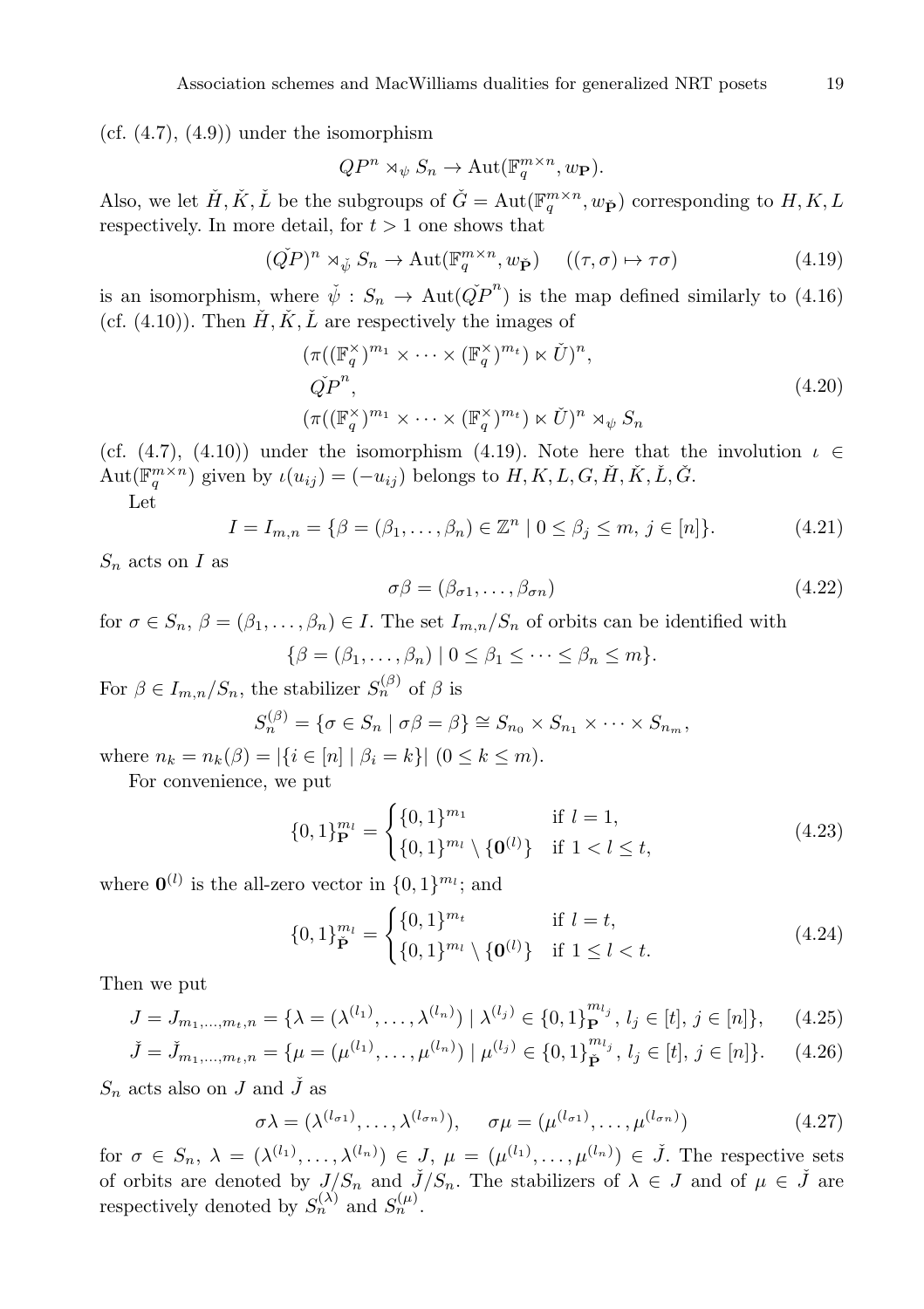For 
$$
l \in [t], \lambda^{(l)}, \mu^{(l)} \in \{0, 1\}^{m_l}
$$
, the fragments  $F(\lambda^{(l)})$  and  $\check{F}(\mu^{(l)})$  are defined by  $F(\lambda^{(l)}) = \{^t[x_1 \cdots x_t] \in \mathbb{F}_q^{m \times 1} \mid x_{l+1} = \cdots = x_t = 0, \text{ Supp}(x_l) = \text{Supp}(\lambda^{(l)})\}, \quad (4.28)$ \n $\check{F}(\mu^{(l)}) = \{^t[x_1 \cdots x_t] \in \mathbb{F}_q^{m \times 1} \mid x_1 = \cdots = x_{l-1} = 0, \text{Supp}(x_l) = \text{Supp}(\mu^{(l)})\} \quad (4.29)$ \n $(cf. (2.5))$ . Viewing  $\mathbb{F}_q^{m \times n}$  as  $\mathbb{F}_q^{m \times n} = \prod_{j=1}^n \mathbb{F}_q^{m \times 1}$ , for  $\lambda = (\lambda^{(l_1)}, \ldots, \lambda^{(l_n)}) \in J$  and  $\mu = (\mu^{(l_1)}, \ldots, \mu^{(l_n)}) \in \check{J}$  we introduce the sets

$$
\mathcal{O}_H(\lambda) = \prod_{j=1}^n F(\lambda^{(l_j)}), \quad \mathcal{O}_{\tilde{H}}(\mu) = \prod_{j=1}^n \check{F}(\mu^{(l_j)})
$$
(4.30)

(cf.  $(4.28-29)$ ). Also, for  $\lambda \in J/S_n$  and  $\mu \in \check{J}/S_n$ , we define

$$
\mathcal{O}_L(\lambda) = \bigcup_{\sigma \in S_n / S_n^{(\lambda)}} \mathcal{O}_H(\sigma \lambda), \quad \mathcal{O}_{\check{L}}(\mu) = \bigcup_{\mu \in S_n / S_n^{(\mu)}} \mathcal{O}_{\check{H}}(\sigma \mu) \tag{4.31}
$$

 $(cf. (4.27)).$ 

For  $j \in [n]$  and  $0 \leq r \leq m$ , we put

$$
S_{\mathbf{P}_j}(r) = \{ u \in \mathbb{F}_q^{m \times 1} \mid w_{\mathbf{P}_j}(u) = r \},\tag{4.32}
$$

$$
S_{\check{\mathbf{P}}_j}(r) = \{ u \in \mathbb{F}_q^{m \times 1} \mid w_{\check{\mathbf{P}}_j}(u) = r \}. \tag{4.33}
$$

Then, for  $\beta = (\beta_1, \ldots, \beta_n) \in I$  (cf. (4.21)), we let

$$
\mathcal{O}_K(\beta) = \prod_{j=1}^n S_{\mathbf{P}_j}(\beta_j) = \{ u = [u^1 \cdots u^n] \in \mathbb{F}_q^{m \times n} \mid w_j(u) = w_{\mathbf{P}_j}(u^j) = \beta_j, \, j \in [n] \},\tag{4.34}
$$

$$
\mathcal{O}_{\check{K}}(\beta) = \prod_{j=1}^{n} S_{\check{\mathbf{P}}_j}(\beta_j) = \{ u = [u^1 \cdots u^n] \in \mathbb{F}_q^{m \times n} \mid \check{w}_j(u) := w_{\check{\mathbf{P}}_j}(u^j) = \beta_j, \, j \in [n] \}
$$
\n(4.35)

(cf. (4.32–33)). So they are products of spheres. Also, for  $\beta \in I_{m,n}/S_n$ , we put

$$
\mathcal{O}_{\mathbf{P}}(\beta) = \bigcup_{\sigma \in S_n / S_n^{(\beta)}} \mathcal{O}_K(\sigma \beta), \quad \mathcal{O}_{\check{\mathbf{P}}}(\beta) = \bigcup_{\sigma \in S_n / S_n^{(\beta)}} \mathcal{O}_{\check{K}}(\sigma \beta) \tag{4.36}
$$

 $(cf. (4.22)).$ 

**PROPOSITION 4.9.** Let  $P$  be the generalized Niederreiter–Rosenbloom–Tsfasman poset (cf.  $(2.4)$ ) with  $t > 1$  (i.e., **P** is not an antichain). Let H, K, L be the subgroups of  $G = \text{Aut}(\mathbb{F}_q^{m \times n}, w_{\mathbf{P}})$  in (4.18), and let  $\check{H}, \check{K}, \check{L}$  be those of  $\check{G} = \text{Aut}(\mathbb{F}_q^{m \times n}, w_{\check{\mathbf{P}}})$  in (4.20). Then the following hold:

- (1) The orbits under the action of H on  $\mathbb{F}_q^{m \times n}$  are the  $\mathcal{O}_H(\lambda)$ 's, where  $\lambda \in J$  (cf. (4.30), (4.28), (4.25)). Those of  $\check{H}$  on  $\mathbb{F}_q^{m \times n}$  are the  $\mathcal{O}_{\check{H}}(\mu)$ 's, where  $\mu \in \check{J}$  (cf. (4.30), (4.29),  $(4.26)$ .
- (2) The orbits under the action of L on  $\mathbb{F}_q^{m \times n}$  are the  $\mathcal{O}_L(\lambda)$ 's, where  $\lambda \in J/S_n$  (cf. (4.31), (4.27)). Those of  $\check{L}$  on  $\mathbb{F}_q^{m \times n}$  are the  $\mathcal{O}_{\check{L}}(\mu)$ 's, where  $\mu \in \check{J}/S_n$  (cf. (4.31), (4.27)).
- (3) The orbits under the action of K on  $\mathbb{F}_q^{m \times n}$  are the  $\mathcal{O}_K(\beta)$ 's, where  $\beta \in I$  (cf. (4.34), (4.32), (4.21)). Those of  $\check{K}$  on  $\mathbb{F}_q^{m \times n}$  are the  $\mathcal{O}_{\check{K}}(\beta)$ 's, where  $\beta \in I$  (cf. (4.35),  $(4.33), (4.21)$ .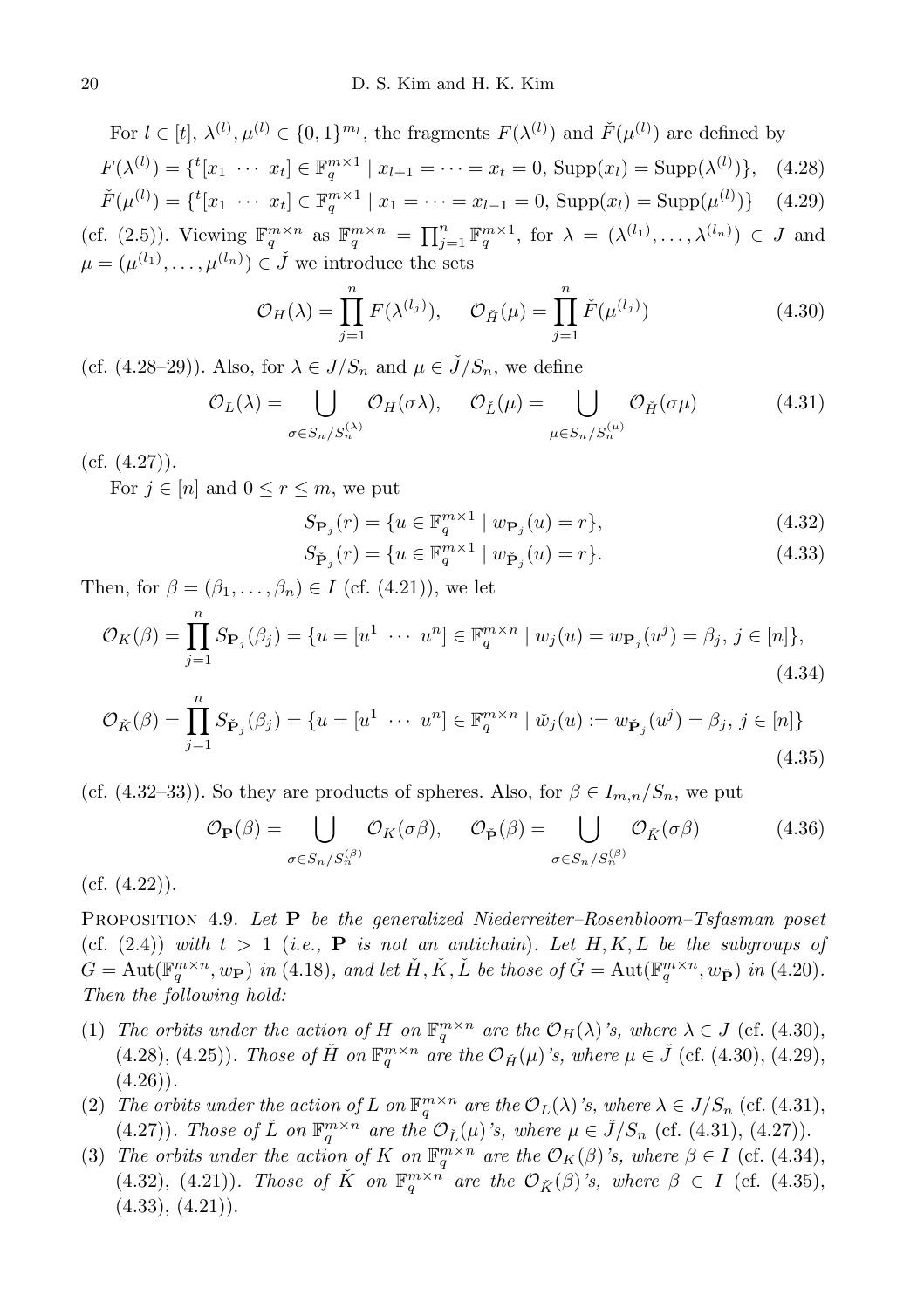<span id="page-18-0"></span>(4) The orbits under the action of G on  $\mathbb{F}_q^{m \times n}$  are the  $\mathcal{O}_{\mathbf{P}}(\beta)$ 's, where  $\beta \in I/S_n$ (cf. (4.36), (4.22)). Those of  $\check{G}$  on  $\mathbb{F}_q^{m \times n}$  are the  $\mathcal{O}_{\check{P}}(\beta)$ 's, where  $\beta \in I/S_n$  (cf.  $(4.36), (4.22)$ .

#### 5. Equivalent condition I (transitivity of actions)

Here the title of the chapter refers to the equivalence  $(1) \Leftrightarrow (3)$  in Theorem 8.7.

Let  $P_i$  be any poset on the underlying set  $[m] \times \{j\}$ , for  $j \in [n]$ , and let  $P =$  $\mathbf{P}_1$  +  $\cdots$  +  $\mathbf{P}_n$ . For each  $j \in [n]$  and  $u = [u^1 \cdots u^n] \in \mathbb{F}_q^{m \times n}$ , just as we did when **P** is a generalized Niederreiter–Rosenbloom–Tsfasman poset, we define

$$
w_j(u) = w_{\mathbf{P}_j}(u^j), \quad \check{w}_j(u) = w_{\check{\mathbf{P}}_j}(u^j), \tag{5.1}
$$

so that  $w_{\mathbf{P}} = w_1 + \cdots + w_n$ ,  $w_{\mathbf{P}} = \check{w}_1 + \cdots + \check{w}_n$ .

Let  $I = I_{m,n}$  be as in (4.21), and let  $S_n$  act on I as in (4.22). Then, for  $\beta =$  $(\beta_1,\ldots,\beta_n)\in I$ , we define

$$
S_{\mathbf{P}}(\beta) = \{ u = [u^1 \ \cdots \ u^n] \in \mathbb{F}_q^{m \times n} \mid w_j(u) = \beta_j, \ j \in [n] \},\tag{5.2}
$$

$$
S_{\tilde{\mathbf{P}}}(\beta) = \{ u = [u^1 \ \cdots \ u^n] \in \mathbb{F}_q^{m \times n} \mid \check{w}_j(u) = \beta_j, \ j \in [n] \}. \tag{5.3}
$$

For each  $\beta \in I$ ,  $S_{\mathbf{P}}(\beta)$  and  $S_{\tilde{\mathbf{P}}}(\beta)$  are not empty (see Remark 5.1(3)), and  $\{S_{\mathbf{P}}(\beta)\}_{\beta \in I}$ ,  ${S_{\check{\mathbf{P}}}(\beta)}_{\beta \in I}$  are partitions of  $\mathbb{F}_q^{m \times n}$ . Also, for each  $\beta \in I/S_n$ , we put

$$
\mathcal{O}_{\mathbf{P}}(\beta) = \bigcup_{\sigma \in S_n/S_n^{(\beta)}} S_{\mathbf{P}}(\sigma \beta), \quad \mathcal{O}_{\check{\mathbf{P}}}(\beta) = \bigcup_{\sigma \in S_n/S_n^{(\beta)}} S_{\check{\mathbf{P}}}(\sigma \beta). \tag{5.4}
$$

Then obviously  $\{\mathcal{O}_{\mathbf{P}}(\beta)\}_{{\beta \in I}/{S_n}}, \{\mathcal{O}_{\check{\mathbf{P}}}(\beta)\}_{{\beta \in I}/{S_n}}$  also form partitions of  $\mathbb{F}_q^{m \times n}$ . Note here that, when **P** is a generalized Niederreiter–Rosenbloom–Tsfasman poset,  $S_P(\beta)$ 's,  $S_{\tilde{P}}(\beta)$ 's  $(\beta \in I), \mathcal{O}_{\mathbf{P}}(\beta)$ 's,  $\mathcal{O}_{\mathbf{P}}(\beta)$ 's  $(\beta \in I/S_n)$  are respectively the orbits under the action of  $K, \check{K}, G = \text{Aut}(\mathbb{F}_q^{m \times n}, w_{\mathbf{P}}), \check{G} = \text{Aut}(\mathbb{F}_q^{m \times n}, w_{\tilde{\mathbf{P}}})$  (cf. (4.34–36)). However, (5.2), (5.3), and (5.4) are now defined for any poset P described at the beginning of this chapter. Even so, we will call  $\mathcal{O}_{\mathbf{P}}(\beta)$ 's the **P**-orbits and  $\mathcal{O}_{\check{\mathbf{P}}}(\beta)$ 's the **P**-orbits.

REMARK 5.1. (1) If  $\text{Supp}(u) \subseteq \mathbf{P}_j$  for some j, then  $w_{\mathbf{P}}(u) = w_j(u)$  and  $w_k(u) = 0$  for all  $k \neq j$ . Note that  $w_k(u) = 0 \Leftrightarrow \text{Supp}(u) \cap \mathbf{P}_k = \emptyset$ . So, if  $w_k(u) = 0$  for all  $k \neq j$ , then  $\text{Supp}(u) \subseteq \mathbf{P}_i$ , and  $w_{\mathbf{P}}(u) = w_i(u)$ .

(2) Let us denote, by abuse of notation, the underlying set of the poset Q also by Q. Define  $\mathbf{P}_{(i)}$ ,  $i = 0, 1, \ldots$ , inductively as follows:

$$
\mathbf{P}_{(0)} = \mathbf{P}, \quad \mathbf{P}_{(i)} = \mathbf{P}_{(i-1)} \setminus \min \mathbf{P}_{(i-1)} \quad \text{ for } i \ge 1.
$$

Here min  $\mathbf{P}_{(j)}$  denotes the set of minimal elements in  $\mathbf{P}_{(j)}$ . Then

$$
\mathbf{P}_{(0)} \supseteq \mathbf{P}_{(1)} \supseteq \mathbf{P}_{(2)} \supseteq \cdots, \qquad \mathbf{P}_{(i)} = \min \mathbf{P}_{(i)} \cup \mathbf{P}_{(i+1)} \qquad (i \ge 0),
$$
  
\n
$$
\mathbf{P}_{(i)} = \bigcup_{j=1}^{n} \mathbf{P}_{j,(i)} \qquad (i \ge 0), \qquad \min \mathbf{P}_{(i)} = \bigcup_{j=1}^{n} \min \mathbf{P}_{j,(i)} \qquad (i \ge 0).
$$

(3) Let  $Q$  be a poset on  $[N]$ . Then

$$
S_Q(r) = \{ u \in \mathbb{F}_q^N \mid w_Q(u) = r \} \neq \emptyset
$$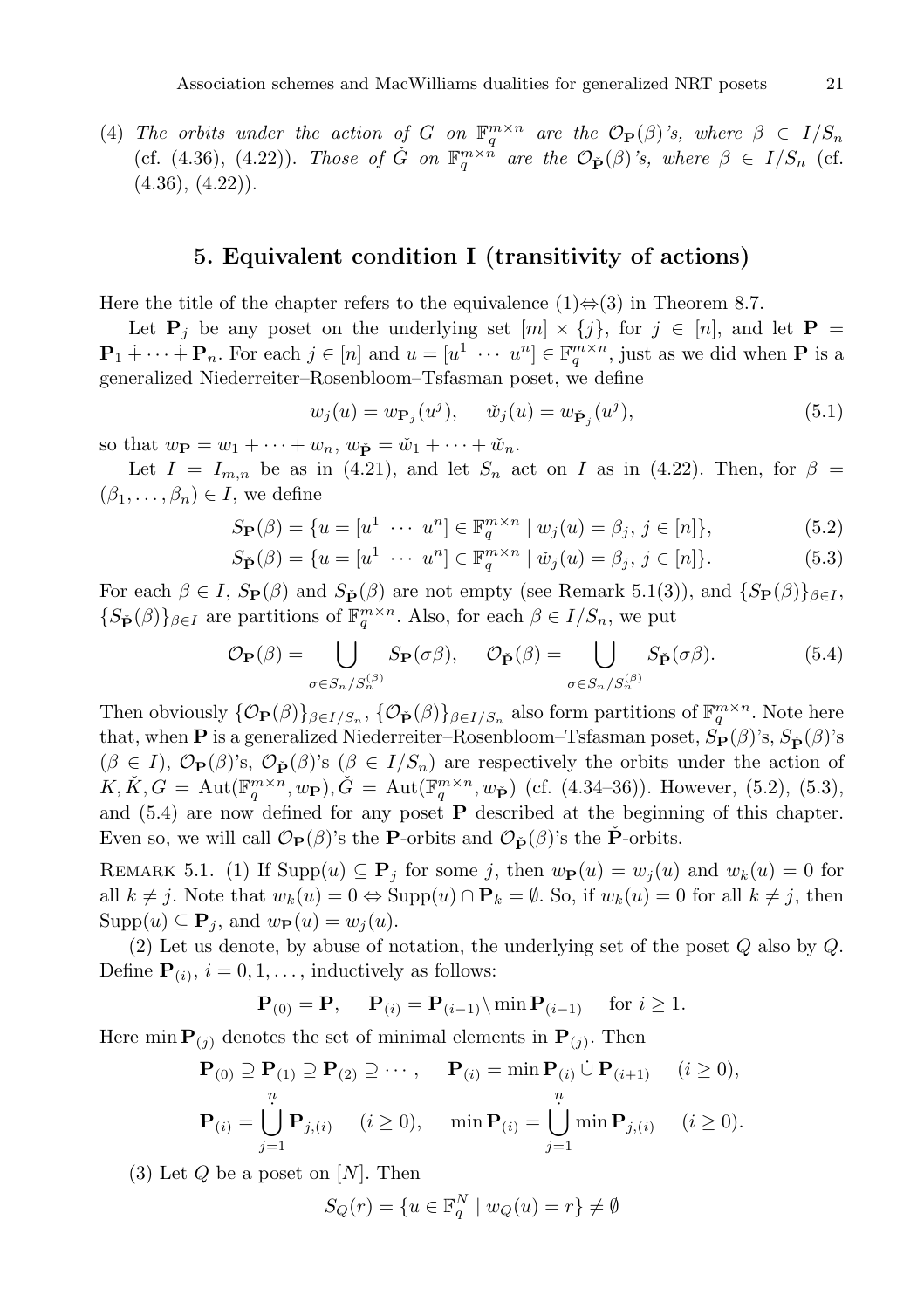for all  $r (0 \le r \le N)$ . Indeed,  $Q = \dot{\bigcup}_{i=1}^{d} \min Q_{(i)}$ , with all  $\min Q_{(i)} \neq \emptyset$ , for some  $d \ge 0$ . If we choose  $u \in \mathbb{F}_q^N$  with  $\text{Supp}(u) = \bigcup_{i=0}^{e-1} \min Q_{(i)} \cup S = I$  for a subset  $S \subseteq \min Q_{(e)}$ , then  $I$  is an ideal of  $[N]$ , and hence

$$
w_Q(u) = \sum_{i=0}^{e-1} |\min Q_{(i)}| + |S| = |\text{Supp}(u)|.
$$

THEOREM 5.2. Let  $\mathbf{P} = \mathbf{P}_1 + \cdots + \mathbf{P}_n$  be the poset described at the beginning of this chapter with  $P \neq \min P$ . Then P is a generalized Niederreiter–Rosenbloom–Tsfasman poset (cf. (2.4)) if and only if  $G = \text{Aut}(\mathbb{F}_q^{m \times n}, w_{\mathbf{P}})$  acts transitively on each  $\mathcal{O}_{\mathbf{P}}(\beta)$  $(\beta \in I_{m,n}/S_n)$  (cf. (5.2), (5.4)).

*Proof.* When **P** is a generalized Niederreiter–Rosenbloom–Tsfasman poset,  $\mathcal{O}_P(\beta)$ 's  $(\beta \in I_{m,n}/S_n)$  are the orbits under the action of G on  $\mathbb{F}_q^{m \times n}$ , and so one direction is clear. The other direction requires a lengthy proof.

STEP 1. Here we show that  $[\text{Supp}(u) \subseteq \min P_j, \phi \in G] \Rightarrow \text{Supp}(\phi u) \subseteq \min P_k$  for some k. Note that  $w_{\mathbf{P}}(u) = 1 \Leftrightarrow [\text{Supp}(u) \subseteq \min \mathbf{P}, |\text{Supp}(u)| = 1].$  So  $[\text{Supp}(u) \subseteq$  $\min \mathbf{P}_j$ ,  $|\text{Supp}(u)| = 1, \phi \in G$   $\Rightarrow$   $\text{Supp}(\phi u) \subseteq \min \mathbf{P}$  (cf. Remark 5.1(2)). Next, we show that  $[\text{Supp}(u) \subseteq \min \mathbf{P}_i, \phi \in G] \Rightarrow \text{Supp}(\phi u) \subseteq \min \mathbf{P}$ . For this, we may assume that  $u \neq 0$ . Let  $\text{Supp}(u) = \{(i_1, j), \ldots, (i_s, j)\} \subseteq \min P_j$ . Then we may write u uniquely as  $u = v_1 + \cdots + v_s, v_k \in \mathbb{F}_q^{m \times n}$ ,  $\text{Supp}(v_k) = \{(i_k, j)\}\text{. Now, } \phi u = \phi v_1 + \cdots + \phi v_s$ ,  $\text{Supp}(\phi v_k)$  $\subseteq$  min **P**. Thus  $\text{Supp}(\phi u) \subseteq \min \mathbf{P}$ . Assume now  $\text{Supp}(u) \subseteq \min \mathbf{P}_i$  with  $|\text{Supp}(u)| = b$ and  $\phi \in G$ . Then  $u \in S_{\mathbf{P}}(0, \ldots, 0, b, 0, \ldots, 0)$  (with b at the jth place), and so  $u \in \mathcal{O}_{\mathbf{P}}(\beta)$  $= S_{\mathbf{P}}((b,0,\ldots,0)) \cup S_{\mathbf{P}}((0,b,0,\ldots,0)) \cup \cdots \cup S_{\mathbf{P}}((0,\ldots,0,b))$  with  $\beta = (0,\ldots,0,b)$ . As G acts transitively on  $\mathcal{O}_{\mathbf{P}}(\beta)$  we have  $\phi u \in \mathcal{O}_{\mathbf{P}}(\beta)$ , and so  $\phi u \in S_{\mathbf{P}}((0,\ldots,0,b,0,\ldots,0)),$ with b at the kth place for some k. By Remark 5.1(1),  $\text{Supp}(\phi u) \subseteq \mathbf{P}_k$ . Then  $\text{Supp}(\phi u) \subseteq$  $\min \mathbf{P} \cap \mathbf{P}_k = \min \mathbf{P}_k.$ 

STEP 2. Here we claim that  $|\min P_1| = \cdots = |\min P_n| = m_1$ . For this, we may assume that

$$
|\min \mathbf{P}_1| \leq \cdots \leq |\min \mathbf{P}_n|.
$$

Choose  $u \in \mathbb{F}_q^{m \times n}$  with  $\text{Supp}(u) = \min P_n$ . Let  $|\text{Supp}(u)| = b \geq 1$ . Then  $u \in$  $S_{\mathbf{P}}((0,\ldots,0,b))$ . Choose any  $v \in S_{\mathbf{P}}((b,0,\ldots,0))$ . This is possible by Remark 5.1(3). As G acts transitively on  $\mathcal{O}_{\mathbf{P}}(\beta)$  ( $\beta = (0, \ldots, b)$ ), and  $u, v \in \mathcal{O}_{\mathbf{P}}(\beta)$ , there is  $\phi \in G$ such that  $\phi u = v$ . By Step 1, we know that  $\text{Supp}(\phi u) = \text{Supp}(v) \subseteq \min \mathbf{P}_k$  for some k. As Supp $(v) \subseteq \mathbf{P}_1$  by Remark 5.1(1), we must have Supp $(\phi u) \subseteq \min \mathbf{P}_1$ . So  $|\min \mathbf{P}_n|$  $w_{\mathbf{P}}(u) = w_{\mathbf{P}}(\phi u) = |\text{Supp}(\phi u)| \leq |\text{min } \mathbf{P}_1|$ . This shows our claim.

STEP 3. Here we show that, for each  $j \in [n]$ ,  $[(i_1, j) \in \min P_{j, (1)}, (i_2, j) \in \min P_j] \Rightarrow$  $(i_1, j) \geq_{\mathbf{P}_j} (i_2, j)$ . It is enough to show that  $|\langle (i_1, j) \rangle_{\mathbf{P}_j}| = m_1 + 1$ . Assume, on the contrary, that  $|\langle (i_1, j) \rangle_{\mathbf{P}_j}| \leq m_1$ . Then choose  $u_1, u_2 \in \mathbb{F}_q^{m \times n}$  such that  $\text{Supp}(u_1) = \{(i_1, j)\},$  $\text{Supp}(u_2) \subseteq \min \mathbf{P}_j, |\langle \text{Supp}(u_1) \rangle_{\mathbf{P}_j}| = |\langle \text{Supp}(u_2) \rangle_{\mathbf{P}_j}| = b.$  Then  $u_1, u_2 \in \mathcal{O}_{\mathbf{P}}(\beta)$  with  $\beta = (0, \ldots, 0, b)$ . So there exists  $\phi \in G$  such that  $u_1 = \phi u_2$ . Then  $\{(i_1, j)\}\$  = Supp $(u_1)$  =  $\text{Supp}(\phi u_2) \subseteq \min \mathbf{P}_k$  for some k, by Step 1. This is a contradiction, since this implies that  $(i_1, j) \in \min \mathbf{P}_{(1)} \cap \min \mathbf{P} \subseteq \mathbf{P}_{(1)} \cap \min \mathbf{P} = \emptyset$ .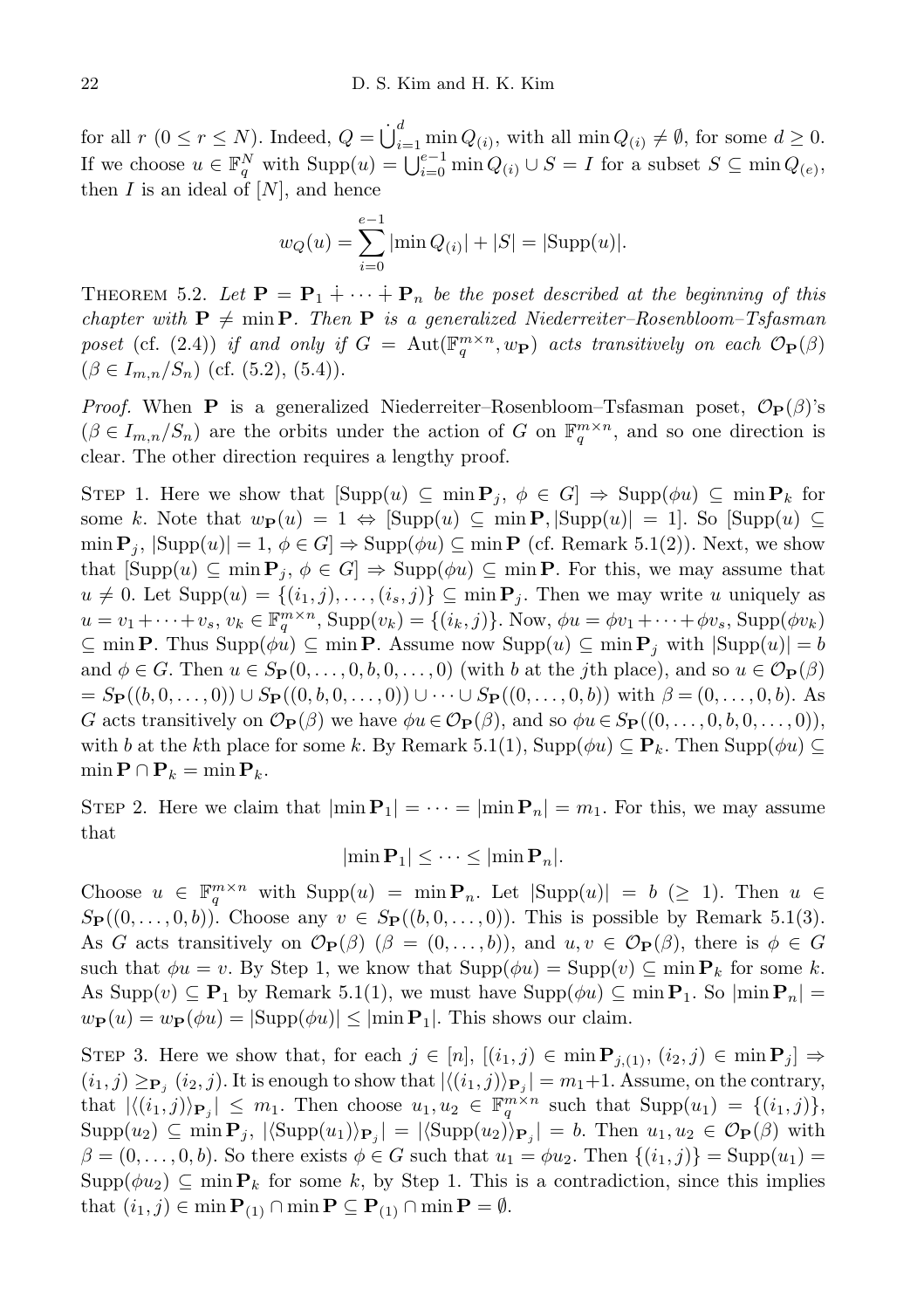These steps can be continued. In Step 4, one shows that  $[\text{Supp}(u) \subseteq \min \mathbf{P}_{j,(1)}, \phi \in G]$  $\Rightarrow$  Supp( $\phi u$ )  $\subseteq$  min  $P_{k,(1)}$   $\cup$  min  $P_k$  for some k. In Step 5, by using Step 4 one shows that  $|\min P_{1,(1)}| = \cdots = |\min P_{n,(1)}|$ . Again, by exploiting Step 4, in Step 6 one shows that, for each  $j \in [n]$ ,  $[(i_1, j) \in \min P_{j,(2)} \text{ and } (i_2, j) \in \min P_{j,(1)}] \Rightarrow (i_1, j) \ge_{\mathbf{P}_j} (i_2, j).$ The details are left to the reader. By continuing in this fashion, we can show that  $P$  is a generalized Niederreiter–Rosenbloom–Tsfasman poset.

## 6. Equivalent condition II (association scheme)

<span id="page-20-0"></span>Here the title of the chapter refers to the equivalence  $(1) \Leftrightarrow (4)$  in Theorem 8.7.

THEOREM 6.1. Let  $\mathbf{P} = \mathbf{P}_1 + \cdots + \mathbf{P}_n$  be the poset described at the beginning of Chapter 5 with  $P \neq \min P$ . Then P is a generalized Niederreiter–Rosenbloom–Tsfasman poset (cf. (2.4)) if and only if  $\mathcal{X}_{\mathbf{P}} = (\mathbb{F}_q^{m \times n}, \{R_{\mathbf{P},\beta}\}_{\beta \in I_{m,n}/S_n})$  is a symmetric association scheme. Here

$$
(u, v) \in R_{\mathbf{P}, \beta} \Leftrightarrow u - v \in \mathcal{O}_{\mathbf{P}}(\beta)
$$

(cf.  $(5.2)$ ,  $(5.4)$ ).

*Proof.* Assume that  $P$  is a generalized Niederreiter–Rosenbloom–Tsfasman poset. Then the result follows from Proposition 4.9 and Theorem 3.1. The other direction needs a lengthy proof.

STEP 1. Here we show that  $|\min P_1| = \cdots = |\min P_n| = m_1$ . Let  $|\min P_1| = l_1, \ldots$ ,  $|\min \mathbf{P}_n| = l_n$ . Let  $1 \leq i < j \leq n$ . Choose  $u_1, u_2 \in \mathbb{F}_q^{m \times n}$  such that  $\text{Supp}(u_1) \subseteq \mathbf{P}_i$ ,  $\text{Supp}(u_2) \subseteq \mathbf{P}_j$ ,  $|\langle \text{Supp}(u_1) \rangle_{\mathbf{P}_i}| = |\langle \text{Supp}(u_2) \rangle_{\mathbf{P}_j}| = m$  (cf. Remark 5.1(3)). Then  $u_1 =$  $u_1 - 0$ ,  $u_2 = u_2 - 0 \in \mathcal{O}_P(\beta)$  with  $\beta = (0, \ldots, 0, m)$ . So we must have

$$
|\{v \in \mathbb{F}_q^{m \times n} \mid u_1 - v \in \mathcal{O}_{\mathbf{P}}((0, ..., 0, 1)), v \in \mathcal{O}_{\mathbf{P}}((0, ..., 0, 1, m))\}|
$$
(6.1)  
= |\{v \in \mathbb{F}\_q^{m \times n} \mid u\_2 - v \in \mathcal{O}\_{\mathbf{P}}((0, ..., 0, 1)), v \in \mathcal{O}\_{\mathbf{P}}((0, ..., 0, 1, m))\}|. (6.2)

Observe that  $u - v \in \mathcal{O}_{\mathbf{P}}((0, \ldots, 0, 1)) \Leftrightarrow v = u - w$  with  $\text{Supp}(w) \subseteq \min \mathbf{P}, |\text{Supp}(w)|$ = 1. Let  $v = u_1 - w_1$  with  $\text{Supp}(w_1) \subseteq \min P$ ,  $|\text{Supp}(w_1)| = 1$ , so that  $u_1 - v \in$  $\mathcal{O}_{\mathbf{P}}((0,\ldots,0,1)).$  Now,  $v = u_1 - w_1 \in \mathcal{O}_{\mathbf{P}}((0,\ldots,0,1,m)) = \bigcup_{\sigma \in S_n/S_n^{(\beta)}} S_{\mathbf{P}}(\sigma \beta)$  with  $\beta = (0, \ldots, 0, 1, m) \Leftrightarrow \text{Supp}(w_1) \subseteq \min \mathbf{P}_i$  and  $|\text{Supp}(w_1)| = 1$ . So the cardinality in (6.1) equals  $(q - 1)(l_1 + \cdots + l_{i-1} + l_{i+1} + \cdots + l_n)$ . Similarly, the cardinality in (6.2) equals  $(q-1)(l_1+\cdots+l_{j-1}+l_{j+1}+\cdots+l_n)$ . This implies  $l_i=l_j$ . So we have shown what we wanted.

STEP 2. Here we claim that, for each j,  $[(i_1, j) \in \min \mathbf{P}_{j,1}, (i_2, j) \in \min \mathbf{P}_j] \Rightarrow (i_1, j) \geq_{\mathbf{P}_j}$  $(i_2, j)$ . It is enough to show  $\left|\langle (i_1, j)\rangle_{\mathbf{P}_j}\right| = m_1 + 1$ . Suppose, on the contrary, that  $b =$  $|\langle (i_1,j)\rangle_{\mathbf{P}_j}|\leq m_1$ . Then  $2\leq b\leq m_1$ . Choose  $u_1,u_2\in \mathbb{F}_q^{m\times n}$  such that  $\text{Supp}(u_1)=$  $\{(i_1,j)\}\$ , Supp $(u_2) \subseteq \min P_j$ ,  $|\langle \text{Supp}(u_1) \rangle_{P_j}| = |\langle \text{Supp}(u_2) \rangle_{P_j}|$ . Then  $u_1 = u_1 - 0$ ,  $u_2 =$  $u_2 - 0 \in \mathcal{O}_P(\beta)$  with  $\beta = (0, \ldots, 0, b)$ . So we must have

$$
|\{v \in \mathbb{F}_q^{m \times n} \mid u_1 - v \in \mathcal{O}_{\mathbf{P}}((0, ..., 0, 1)), v \in \mathcal{O}_{\mathbf{P}}((0, ..., 0, b+1))\}|
$$
(6.3)

$$
= |\{v \in \mathbb{F}_q^{m \times n} \mid u_2 - v \in \mathcal{O}_{\mathbf{P}}((0, \dots, 0, 1)), v \in \mathcal{O}_{\mathbf{P}}((0, \dots, 0, b+1))\}|. \quad (6.4)
$$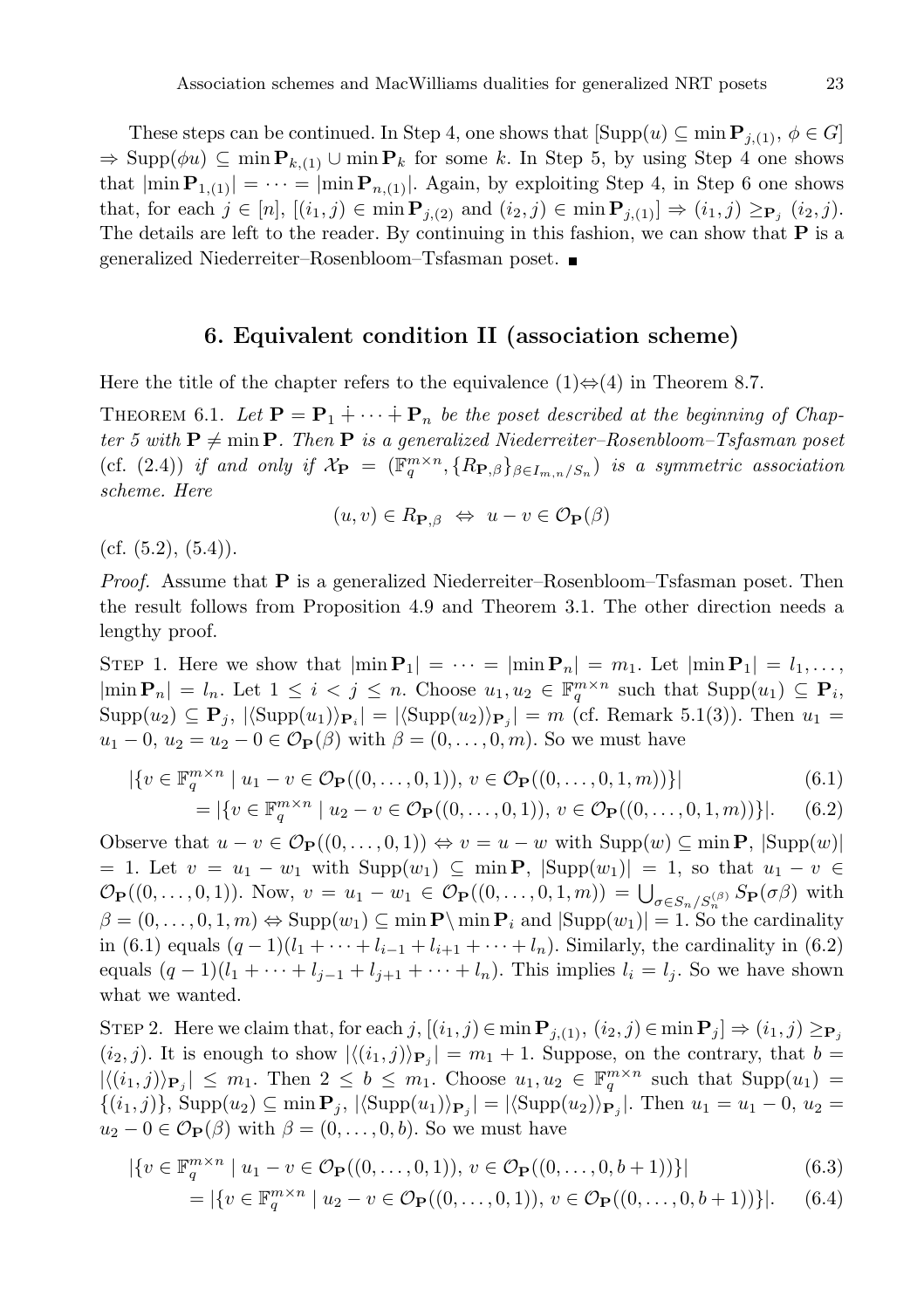Let  $v = u_1 - w_1$  with  $\text{Supp}(w_1) \subseteq \min P$ ,  $|\text{Supp}(w_1)| = 1$ . So  $u_1 - v \in \mathcal{O}_P((0, \ldots, 0, 1))$ . Let  $\langle (i_1, j) \rangle_{\mathbf{P}_i} = \{(i_1, j), (i_2, j), \dots, (i_b, j)\}\$  with  $(i_2, j), \dots, (i_b, j) \in \min \mathbf{P}_j$ . Then  $v = u_1 - w_1$  $\in \mathcal{O}_{\mathbf{P}}((0,\ldots,0,b+1)) \Leftrightarrow \text{Supp}(w_1) \subseteq \min \mathbf{P}_i \text{ and } \text{Supp}(w_1) \subseteq (\lfloor m_1 \rfloor \setminus \{i_2,\ldots,i_b\}) \times \{j\}.$ Here we assumed that  $\min P_j = [m_1] \times \{j\}$ . Thus the cardinality in (6.3) equals  $(m_1-b+1)(q-1)$ . Let  $v=u_2-w_2$  with  $\text{Supp}(w_2) \subseteq \min \mathbf{P}, |\text{Supp}(w_2)| = 1$ , so that  $u_2-v$  $\in \mathcal{O}_{\mathbf{P}}((0,\ldots,0,1))$ . Then  $v = u_2 - w_2 \in \mathcal{O}_{\mathbf{P}}((0,\ldots,0,b+1)) \Leftrightarrow \text{Supp}(w_2) \subseteq \min \mathbf{P}_j$  and  $\text{Supp}(w_2) \subseteq [m_1] \times \{j\} \backslash \text{Supp}(u_2)$ . So the cardinality in (6.4) equals  $(m_1 - b)(q - 1)$ . This is a contradiction. These steps can be continued. We will briefly sketch the next two steps.

STEP 3. Let  $|\min \mathbf{P}_{1,(1)}| = l_1, \ldots, |\min \mathbf{P}_{n,(1)}| = l_n$ . Let  $1 \leq i \leq j \leq n$ , and choose  $u_1, u_2 \in \mathbb{F}_q^{m \times n}$  with  $\text{Supp}(u_1) \subseteq \mathbf{P}_i$ ,  $\text{Supp}(u_2) \subseteq \mathbf{P}_j$ ,  $|\langle \text{Supp}(u_1) \rangle_{\mathbf{P}_i}| = |\langle \text{Supp}(u_2) \rangle_{\mathbf{P}_j}|$ m. Then  $u_1 = u_1 - 0, u_2 = u_2 - 0 \in \mathcal{O}_P(\beta)$  with  $\beta = (0, \ldots, 0, m)$ . Then we must have

$$
|\{v \in \mathbb{F}_q^{m \times n} \mid u_1 - v \in \mathcal{O}_{\mathbf{P}}((0, \dots, 0, m_1 + 1)), v \in \mathcal{O}_{\mathbf{P}}((0, \dots, 0, m_1 + 1, m))\}| \tag{6.5}
$$

$$
= |\{v \in \mathbb{F}_q^{m \times n} \mid u_2 - v \in \mathcal{O}_{\mathbf{P}}((0, \dots, 0, m_1 + 1)), v \in \mathcal{O}_{\mathbf{P}}((0, \dots, 0, m_1 + 1, m))\}|. \quad (6.6)
$$

Proceeding as in Step 1, one shows the cardinality in  $(6.5)$  is  $(q-1)(l_1 + \cdots + l_{i-1} +$  $l_{i+1} + \cdots + l_n)q^{m_1}$ , and that in (6.6) is  $(q-1)(l_1 + \cdots + l_{j-1} + l_{j+1} + \cdots + l_n)q^{m_1}$ . Thus  $l_i = l_j$ , and hence  $|\min \mathbf{P}_{1,(1)}| = \cdots = |\min \mathbf{P}_{n,(1)}| = m_2$ .

STEP 4. Here we show that, for each j,  $[(i_1, j) \in \min P_{j,(2)}, (i_2, j) \in \min P_{j,(1)}] \Rightarrow$  $(i_1, j) \geq_{\mathbf{P}_j} (i_2, j)$ . It is enough to show that  $|\langle i_1, j \rangle_{\mathbf{P}_j}| = m_1 + m_2 + 1$ . Assume, on the contrary, that  $|\langle i_1, j \rangle_{\mathbf{P}_j}| \leq m_1 + m_2$ . Then  $|\langle i_1, j \rangle_{\mathbf{P}_j}| = m_1 + b$  with  $2 \leq b \leq m_2$ . Choose  $u_1, u_2 \in \mathbb{F}_q^{m \times n}$  such that  $\text{Supp}(u_1) = \{(i_1, j)\}\$ ,  $\text{Supp}(u_2) \subseteq \min \mathbf{P}_{j,(1)}$ ,  $|\text{Supp}(u_2)| = b$ . Then  $|\langle \text{Supp}(u_1) \rangle_{\mathbf{P}_j}| = m_1 + b = |\langle \text{Supp}(u_2) \rangle_{\mathbf{P}_j}|$ , and hence  $u_1 = u_1 - 0$ ,  $u_2 = u_2 - 0$  $\mathcal{O}_{\mathbf{P}}(\beta)$  with  $\beta = (0, \ldots, 0, m_1 + b)$ . So we must have

$$
|\{v \in \mathbb{F}_q^{m \times n} \mid u_1 - v \in \mathcal{O}_{\mathbf{P}}((0, \dots, 0, m_1 + 1)), v \in \mathcal{O}_{\mathbf{P}}((0, \dots, 0, m_1 + b + 1))\}| \tag{6.7}
$$

$$
= |\{v \in \mathbb{F}_q^{m \times n} \mid u_2 - v \in \mathcal{O}_{\mathbf{P}}((0, \dots, 0, m_1 + 1)), v \in \mathcal{O}_{\mathbf{P}}((0, \dots, 0, m_1 + b + 1))\}|. \quad (6.8)
$$

<span id="page-21-0"></span>Then one shows that the cardinality in  $(6.7)$  is  $(m_2 - b + 1)(q - 1)q^{m_1}$ , and that in  $(6.8)$ is  $(m_2 - b)(q - 1)q^{m_1}$ . This is a contradiction.

#### 7. A half of equivalent condition III (wdop)

Here the title of the chapter refers to the implication  $(2) \Rightarrow (1)$  in Theorem 8.7.

Let  $\mathbf{P} = \mathbf{P}_1 + \cdots + \mathbf{P}_n$  be the poset described at the beginning of Chapter 5. Then we put, for any linear code  $C \subseteq \mathbb{F}_q^{m \times n}$ , and all  $\beta \in I_{m,n}/S_n$ ,

$$
a_{\mathbf{P},\beta}(C) = |\mathcal{O}_{\mathbf{P}}(\beta) \cap C|, \quad a_{\check{\mathbf{P}},\beta}(C^{\perp}) = |\mathcal{O}_{\check{\mathbf{P}}}(\beta) \cap C^{\perp}|
$$

(cf. (5.2), (5.4)). Here  $C^{\perp}$  is with respect to the usual inner product  $u \cdot v = \sum u_{ij}v_{ij}$ for  $u = (u_{ij}), v = (v_{ij}) \in \mathbb{F}_q^{m \times n}$ . The pair  $(\mathbf{P}, \check{\mathbf{P}})$  is called a *weak dual orbit pair*  $(wdop)$ if the P-orbit distribution  $\{a_{\mathbf{P},\beta}(C)\}_{\beta\in I_{m,n}/S_n}$  of C uniquely determines the P-orbit distribution  $\{a_{\check{P},\beta}(C^{\perp})\}_{\beta \in I_{m,n}/S_n}$  of  $C^{\perp}$ , for every linear code  $C \subseteq \mathbb{F}_q^{m \times n}$ . For the poset **P** as above with  $P \neq \min P$ , in this chapter and the next we will show that P is a generalized Niederreiter–Rosenbloom–Tsfasman poset if and only if  $(P, P)$  is a wdop.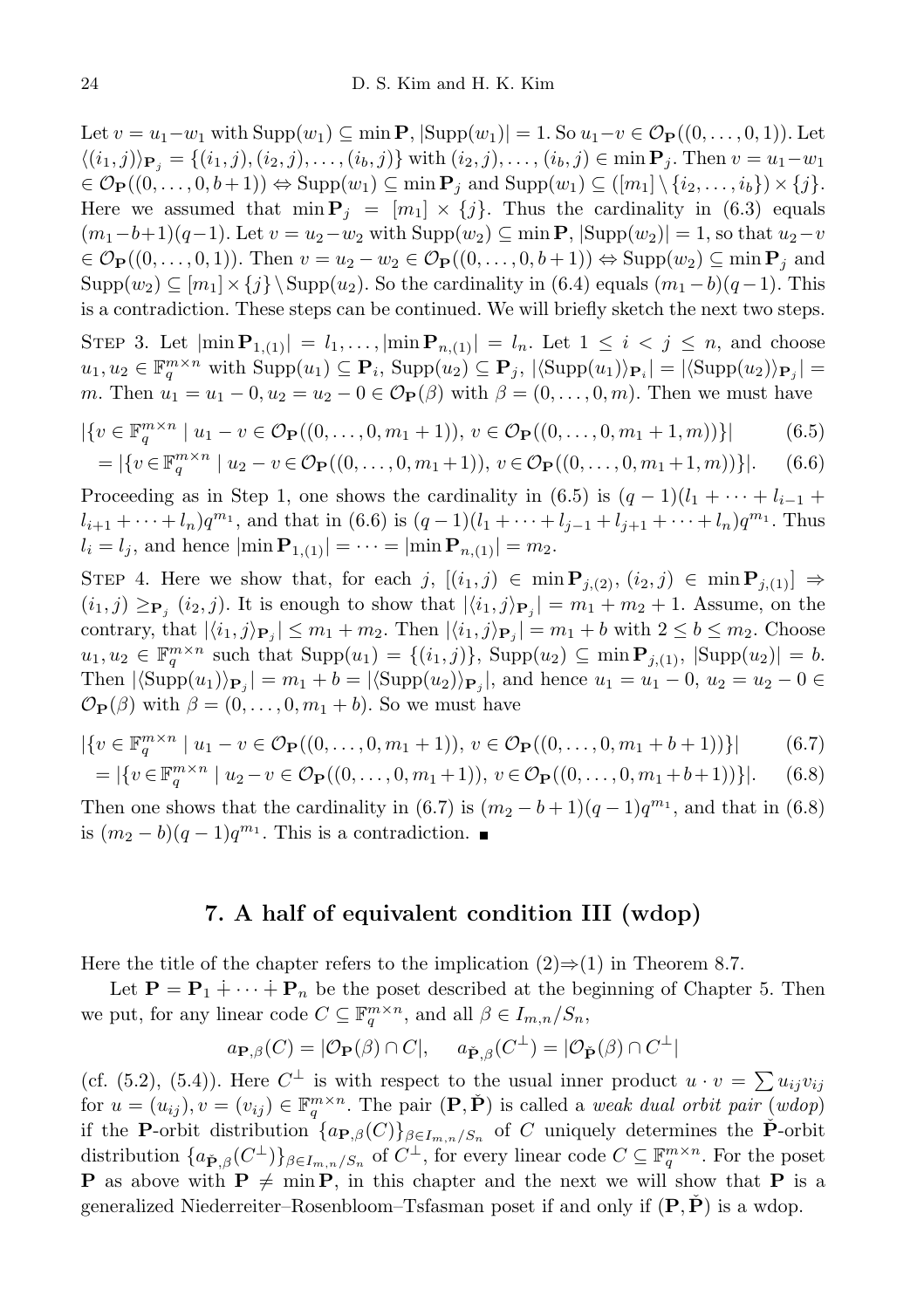REMARK 7.1. For  $u \in \mathbb{F}_q^{m \times n}$ ,

$$
u \in \mathcal{O}_{\check{\mathbf{P}}}((m,\ldots,m)) \iff \text{Supp}(u) \supseteq \min \mathbf{P}. \tag{7.1}
$$

Indeed,

$$
u \in \mathcal{O}_{\check{\mathbf{P}}}((m,\ldots,m)) = S_{\check{\mathbf{P}}}((m,\ldots,m)) \iff w_{\check{\mathbf{P}}_1}(u^1) = m,\ldots,w_{\check{\mathbf{P}}_n}(u^n) = m
$$
  

$$
\iff \operatorname{Supp}(u^1) \supseteq \max \check{\mathbf{P}}_1,\ldots,\operatorname{Supp}(u^n) \supseteq \max \check{\mathbf{P}}_n
$$
  

$$
\iff \operatorname{Supp}(u^1) \supseteq \min \mathbf{P}_1,\ldots,\operatorname{Supp}(u^n) \supseteq \min \mathbf{P}_n
$$
  

$$
\iff \operatorname{Supp}(u) \supseteq \min \mathbf{P}.
$$

Here max  $\check{\mathbf{P}}_j$  denotes the set of maximal elements in  $\check{\mathbf{P}}_j$  (cf. Remark 5.1(2)). The idea of the proof of Theorem 7.2 originates from [\[21\]](#page-46-1).

THEOREM 7.2. Let  $\mathbf{P} = \mathbf{P}_1 + \cdots + \mathbf{P}_n$  be the poset described at the beginning of Chapter 5 with  $P \neq min P$ . If  $(P, \check{P})$  is a wdop, then P is a generalized Niederreiter–Rosenbloom– Tsfasman poset (cf.  $(2.4)$ ).

*Proof.* We argue in several steps.

STEP 1. Here we show that, for each  $j \in [n]$ ,  $[(i_1, j) \in \min P_{j, (1)}, (i_2, j) \in \min P_j] \Rightarrow$  $(i_1, j) \geq_{\mathbf{P}_j} (i_2, j)$ . Assume that  $|\min \mathbf{P}_1| = l_1, \dots, |\min \mathbf{P}_n| = l_n$ . We claim that, for  $u \in \mathbb{F}_q^{m \times n}$  with  $\text{Supp}(u) \subseteq \min \mathbf{P}_j$ ,

$$
q^{mn-|\min \mathbf{P}|} \text{ divides } |\{v \in \mathbb{F}_q^{m \times n} \mid u \cdot v = 0, v \in \mathcal{O}_{\check{\mathbf{P}}}((m,\dots,m))\}|. \tag{7.2}
$$

If  $u = 0$ , then the cardinality of the set in  $(7.2)$  is  $(q-1)^{\min P}q^{mn-\min P}$ , in view of the observation in (7.1), and we are done. So we assume that  $u \neq 0$ . Then we may assume that

 $\min \mathbf{P} = \{(1, 1), \ldots, (l_1, 1), (1, 2), \ldots, (l_2, 2), \ldots, (1, n), \ldots, (l_n, n)\},\$ 

 $u = [u^1 \cdots u^n]$  with  $u^k = 0$  for  $k \neq j$ ,  $u^j = {}^t(a_1, \ldots, a_{i_0}, 0, \ldots, 0)$ , where  $1 \leq i_0 \leq l_j$ ,  $a_j \in \mathbb{F}_q^{\times}$   $(1 \leq j \leq i_0)$ . Now, one can see that the cardinality of the set in (7.2) is  $|B|(q-1)^{|\min \mathbf{P}|-i_0} q^{mn-|\min \mathbf{P}|}$  (cf. (7.1)), where

$$
B = \{ (b_1, \ldots, b_{i_0}) \in \mathbb{F}_q^{i_0} \mid a_1b_1 + \cdots + a_{i_0}b_{i_0} = 0, \, b_j \neq 0 \, \text{ for } 1 \leq j \leq i_0 \}.
$$

This shows our claim. It is enough to see that  $|\langle i_1, j \rangle_{\mathbf{P}_j}| = l_j + 1$ . Assume, on the contrary, that  $b = |\langle i_1, j \rangle_{\mathbf{P}_j}| \leq l_j$ . Then we choose  $u_1, u_2 \in \mathbb{F}_q^{m \times n}$  such that  $\text{Supp}(u_1)$  $=\{(i_1,j)\}\$ , Supp $(u_2)\subseteq \min P_j$ ,  $|\langle \text{Supp}(u_1)\rangle_{\mathbf{P}_j}|=|\langle \text{Supp}(u_2)\rangle_{\mathbf{P}_j}|$ . Then  $\langle u_1\rangle$  and  $\langle u_2\rangle$ have the same **P**-orbit distribution. Indeed,  $a_{\mathbf{P},(0,...,0)}(\langle u_1 \rangle) = a_{\mathbf{P},(0,...,0)}(\langle u_2 \rangle) = 1$  and  $a_{\mathbf{P},(0,...,0,b)}(\langle u_1 \rangle) = a_{\mathbf{P},(0,...,0,b)}(\langle u_2 \rangle) = q-1$ . So the two sets

$$
B_1 = \mathcal{O}_{\check{\mathbf{P}}}((m,\ldots,m)) \cap \langle u_1 \rangle^{\perp} = \{ v \in \mathbb{F}_q^{m \times n} \mid v \cdot u_1 = 0, v \in \mathcal{O}_{\check{\mathbf{P}}}((m,\ldots,m)) \}
$$
  

$$
= \{ v \in \mathbb{F}_q^{m \times n} \mid v_{i_1,j} = 0, \text{ Supp}(v) \supseteq \min \mathbf{P} \},
$$
  

$$
B_2 = \mathcal{O}_{\check{\mathbf{P}}}((m,\ldots,m)) \cap \langle u_2 \rangle^{\perp} = \{ v \in \mathbb{F}_q^{m \times n} \mid v \cdot u_2 = 0, v \in \mathcal{O}_{\check{\mathbf{P}}}((m,\ldots,m)) \}
$$

have the same cardinality. As  $(i_1, j) \notin \min P$ ,  $|B_1| = (q-1)^{\min P}q^{mn - \min P-1}$ . As  $q^{mn-|\min \mathbf{P}|}||B_2||$  by (7.2), and  $(q^{mn-|\min \mathbf{P}|}, (q-1)^{|\min \mathbf{P}|}) = 1$ ,  $q^{mn-|\min \mathbf{P}|}$  divides  $q^{mn-|\min P|-1}$ , which is a contradiction.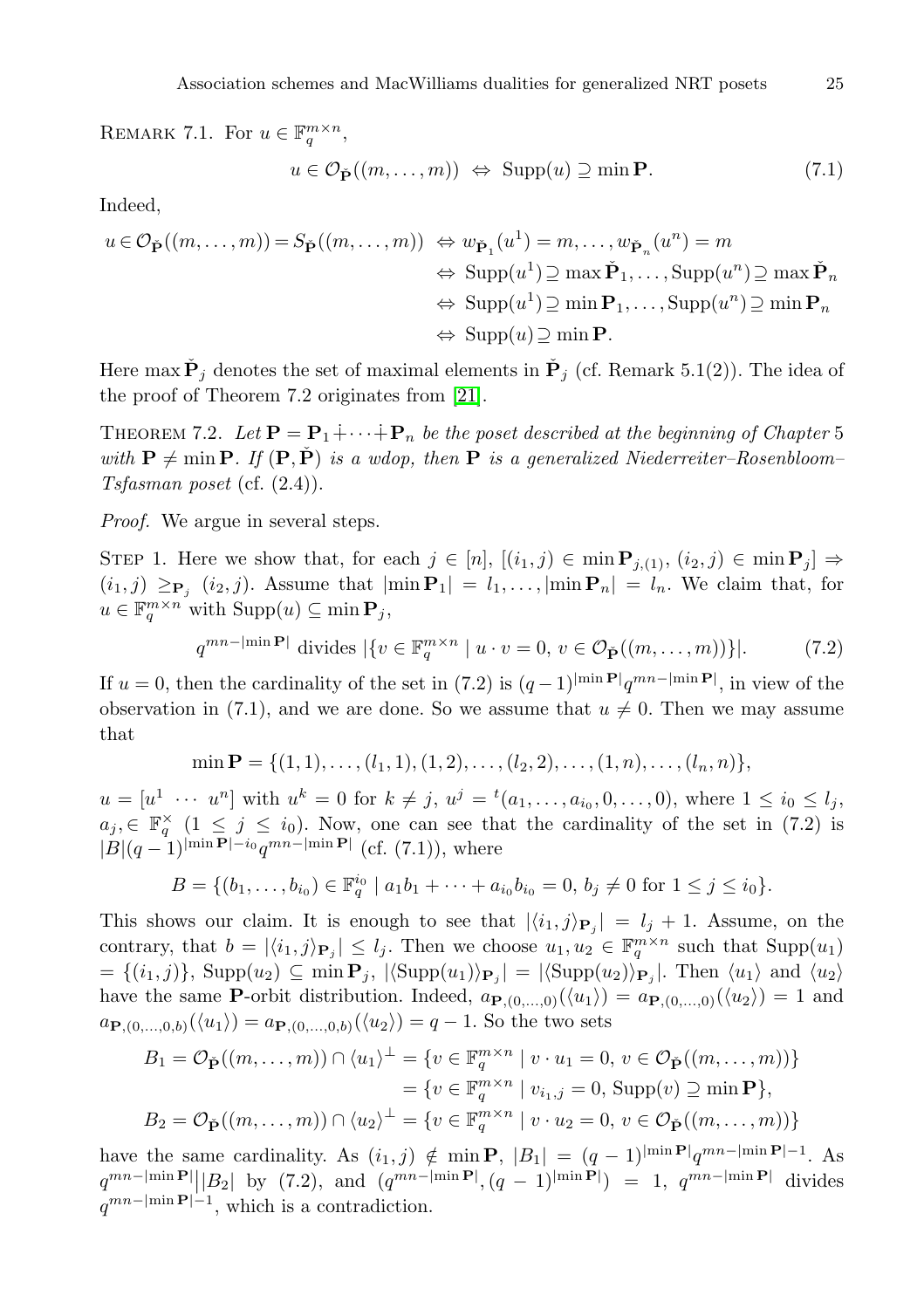STEP 2. We show that  $|\min P_1| = \cdots = |\min P_n|$ . For this, we may assume that

$$
|\min \mathbf{P}_1| = l_1 \leq |\min \mathbf{P}_2| = l_2 \leq \cdots \leq |\min \mathbf{P}_n| = l_n.
$$

Then we claim that  $l_1 \geq l_n$ . Assume, on the contrary, that  $l_1 < l_n$ . Choose  $u_2 \in \mathbb{F}_q^{m \times n}$  with  $\text{Supp}(u_2) = \min \mathbf{P}_n$ , and  $u_1 \in \mathbb{F}_q^{m \times n}$  such that  $\text{Supp}(u_1) \subseteq \mathbf{P}_{1,(1)}$ ,  $|\text{Supp}(u_1)| = l_n - l_1$ ,  $w_{\mathbf{P}_1}(u_1) = l_n$ . Note that  $l_n - l_1 \leq m - l_1$  and such a choice of  $u_1$  is possible in view of Remark 5.1(3) and Step 1. Observe now that  $\langle u_1 \rangle$  and  $\langle u_2 \rangle$  have the same P-orbit distribution. Indeed,  $a_{\mathbf{P},(0,...,0)}(\langle u_1 \rangle) = a_{\mathbf{P},(0,...,0)}(\langle u_2 \rangle) = 1$  and  $a_{\mathbf{P},(0,...,0,l_n)}(\langle u_1 \rangle) =$  $a_{\mathbf{P},(0,\ldots,0,l_n)}(\langle u_2\rangle) = q-1$ . So the two sets

$$
B_1 = \mathcal{O}_{\check{\mathbf{P}}}((m, \dots, m)) \cap \langle u_1 \rangle^{\perp} = \{ v \in \mathbb{F}_q^{m \times n} \mid v \cdot u_1 = 0, v \in \mathcal{O}_{\check{\mathbf{P}}}((m, \dots, m)) \}
$$
  
=  $\{ v \in \mathbb{F}_q^{m \times n} \mid v \cdot u_1 = 0, \text{ Supp}(v) \supseteq \min \mathbf{P} \},$   

$$
B_2 = \mathcal{O}_{\check{\mathbf{P}}}((m, \dots, m)) \cap \langle u_2 \rangle^{\perp} = \{ v \in \mathbb{F}_q^{m \times n} \mid v \cdot u_2 = 0, v \in \mathcal{O}_{\check{\mathbf{P}}}((m, \dots, m)) \}
$$

have the same cardinality. As  $\text{Supp}(u_2) = \min P_n$ , in the same way as in Step 1 one sees that

$$
q^{mn-|\min \mathbf{P}|} \, \vert \, \vert B_2 \vert.
$$

Write  $\mathbb{F}_q^{m \times n}$ , with the obvious meaning, as

$$
\mathbb{F}_q^{m \times n} = \mathbb{F}_q^{[m] \times [n] - \min \mathbf{P}} \oplus \mathbb{F}_q^{\min \mathbf{P}} \quad (v = (v_1, v_2)).
$$

Then

$$
B_1 = \{ (v_1, v_2) \in \mathbb{F}_q^{m \times n} \mid v_1 \cdot u_1 = 0, \text{Supp}(v_2) = \min \mathbf{P} \}.
$$

 $\mathrm{As~Supp}(u_1)\subseteq \mathbf{P}_{(1)}=\mathbf{P}\setminus \min \mathbf{P}=[m]\times [n]\setminus \min \mathbf{P}, \text{ and~Supp}(u_1)\neq \emptyset, \mathbb{F}_q^{[m]\times [n]-\min \mathbf{P}}\rightarrow \min \mathbf{P}$  $\mathbb{F}_q$   $(w \mapsto w \cdot u_1)$  is a nonzero linear functional. Hence  $|B_1| = (q-1)^{\min \mathbf{P}} |q^{mn-\min \mathbf{P}}| - 1$ . So we can derive the same contradiction as in Step 1. So  $l_1 \geq l_n$ , and we obtain  $|\min P_1|$  =  $\cdots = |\min P_n| = m_1.$ 

STEP 3. Let  $C'_1$ ,  $C'_2$  be linear  $\mathbf{P}_{(1)}$ -codes in  $\mathbb{F}_q^{(m-m_1)\times n}$  with the same  $\mathbf{P}_{(1)}$ -orbit distribution. Then

$$
C_1 = \left\{ \begin{bmatrix} u \\ v \end{bmatrix} \in \mathbb{F}_q^{m \times n} \middle| u \in \mathbb{F}_q^{m_1 \times n}, v \in C_1' \right\},
$$
  

$$
C_2 = \left\{ \begin{bmatrix} u \\ v \end{bmatrix} \in \mathbb{F}_q^{m \times n} \middle| u \in \mathbb{F}_q^{m_1 \times n}, v \in C_2' \right\}
$$

are linear **P**-codes with the same **P**-orbit distribution. By Step 1, for each  $j \in [n]$ ,  $[(i_1, j) \in \mathbf{P}_{j,1}, (i_2, j) \in \min \mathbf{P}_j] \Rightarrow (i_1, j) \ge_{\mathbf{P}_j} (i_2, j)$ . From this observation and Step 2, we indeed have, for  $R = (r_1, \ldots, r_n) \neq 0$  with  $0 \leq r_1, \ldots, r_n \leq m - m_1$ ,

$$
a_{\mathbf{P},(m_1+r_1,\ldots,m_1+r_n)}(C_1) = q^{m_1|\text{Supp}(R)|}(q-1)^{m_1(n-|\text{Supp}(R)|)}a_{\mathbf{P}_{(1)},(r_1,\ldots,r_n)}(C'_1)
$$
  
=  $q^{m_1|\text{Supp}(R)|}(q-1)^{m_1(n-|\text{Supp}(R)|)}a_{\mathbf{P}_{(1)},(r_1,\ldots,r_n)}(C'_2)$   
=  $a_{\mathbf{P},(m_1+r_1,\ldots,m_1+r_n)}(C_2),$ 

and, for  $0 \leq r_1, \ldots, r_n \leq m_1$ ,

$$
a_{\mathbf{P},(r_1,\ldots,r_n)}(C_1) = |S_n/S_n^{(R)}| \binom{m_1}{r_1} (q-1)^{r_1} \cdots \binom{m_n}{r_n} (q-1)^{r_n} = a_{\mathbf{P},(r_1,\ldots,r_n)}(C_2).
$$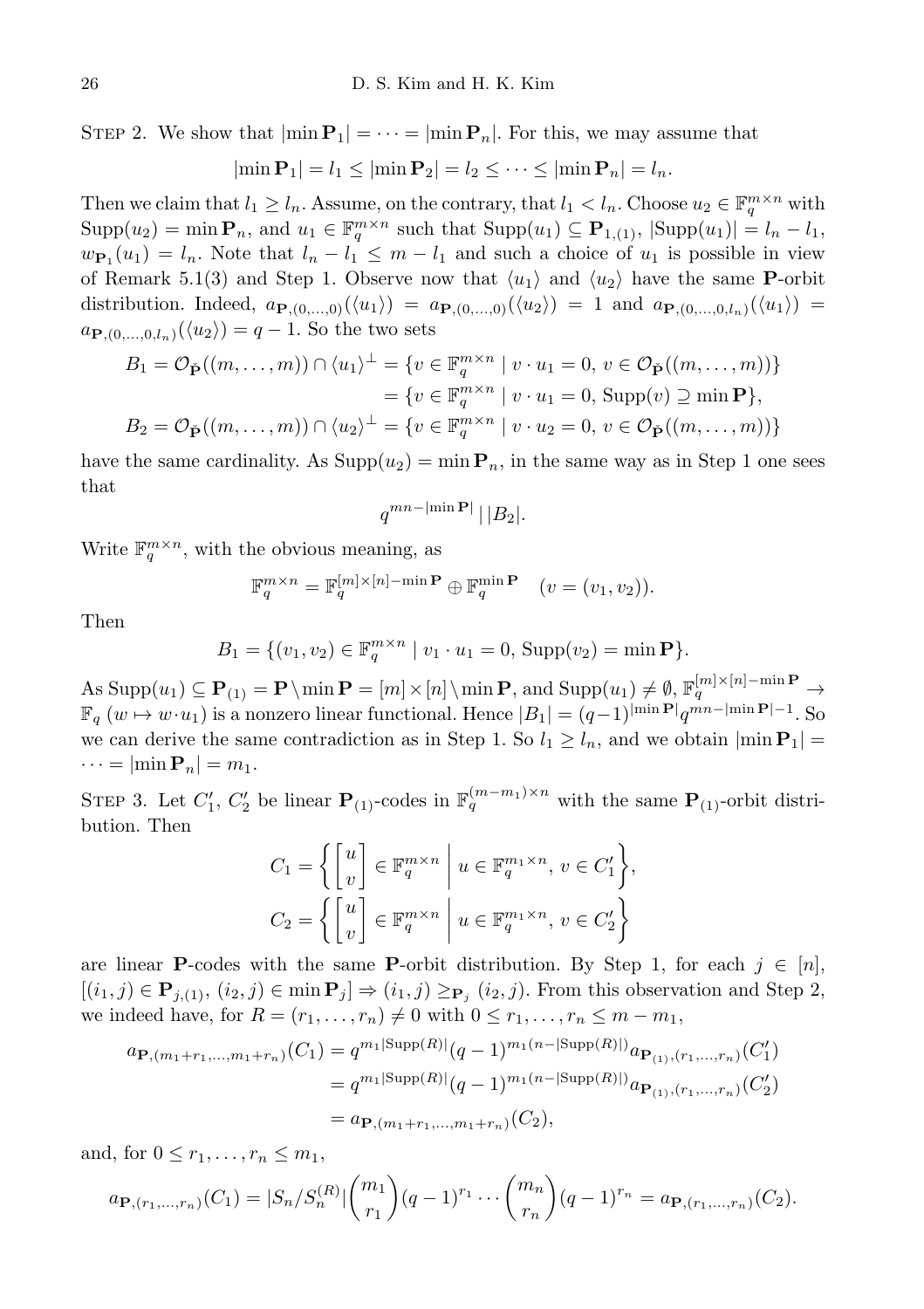So  $C_1^{\perp}$ ,  $C_2^{\perp}$  have the same  $\check{P}$ -orbit distributions. As  $C_i^{\perp} = \{ \begin{bmatrix} 0 \\ v \end{bmatrix} \in \mathbb{F}_q^{m \times n} \mid v \in C_i^{\perp} \}$ , for  $i = 1, 2, C_1'^{\perp}, C_2'^{\perp}$  have the same  $\check{\mathbf{P}}_{(1)}$ -orbit distributions. By induction our proof is now complete. ■

## <span id="page-24-0"></span>8. A half of equivalent condition III (MacWilliams-type identity)

Here the title of the chapter refers to the implication  $(1) \Rightarrow (2)$  in Theorem 8.7.

The following results were obtained in [\[22\]](#page-46-7), and the reader is referred to their paper for the details. Recall from [14, Ch. 5, (53)] that the Krawtchouk polynomial  $P_k(x; n, q)$ , for any positive integer  $n$  and prime power  $q$ , is defined as

$$
P_k(x) = P_k(x; n, q) = \sum_{j=0}^k (-1)^j (q-1)^{k-j} {x \choose j} {n-x \choose k-j} \quad (k = 0, 1, ..., n).
$$

THEOREM8.1 ([\[22\]](#page-46-7)). Let  $\mathcal{X}_{\mathbf{P}_0} = (X = \mathbb{F}_q^m, \mathcal{R}_{\mathbf{P}_0} = \{R_{\mathbf{P}_0,i}\}_{i=0}^m$ ) be the association scheme given by

$$
(x,y) \in R_{\mathbf{P}_0,i} \Leftrightarrow w_{\mathbf{P}_0}(x-y) = i \ (i=0,1,\ldots,m)
$$

- (cf. the paragraph below  $(3.17)$ ). Then
- (1)  $(X = \mathbb{F}_q^m, \mathcal{R}_{\check{\mathbf{P}}_0} = \{R_{\check{\mathbf{P}}_0,i}\}_{i=0}^m) \to (X^*, \mathcal{R}_{\mathbf{P}_0}^*)$   $(x \mapsto \lambda_x)$  is an isomorphism of association schemes (cf.  $(3.17)$ ).
- (2)  $E_j = |X|^{-1} \sum_{w_{\mathbf{P}_0}(x) = j} \lambda_x^{\dagger} \overline{\lambda}_x j = 0, 1, \ldots, m$  are the irreducible idempotents for the scheme  $\mathcal{X}_{\mathbf{P}_0}$ .
- (3) Let  $j = m_1 + \cdots + m_{l-1} + j_0$   $(1 \le l \le t \text{ and } 1 \le j_0 \le m_l, \text{ or } l = 1 \text{ and } j_0 = 0).$ Then the p-numbers are given by

$$
p_{ij} = \begin{cases} 0 & \text{if } i > m_l + \dots + m_t, \\ q^{m_1 + \dots + m_{l-1}} P_{j_0} (i - (m_{l+1} + \dots + m_t); m_l, q) \\ & \text{if } m_{l+1} + \dots + m_t < i \le m_l + \dots + m_t, \\ q^{m_1 + \dots + m_{l-1}} {m_l \choose j_0} (q-1)^{j_0} & \text{if } i \le m_{l+1} + \dots + m_t. \end{cases} (8.1)
$$

(4) Let  $j = m_t + \cdots + m_{l+1} + j_0$   $(1 \leq l \leq t \text{ and } 1 \leq j_0 \leq m_l, \text{ or } l = t \text{ and } j_0 = 0)$ . Then the q-numbers are given by

$$
q_{ij} = \begin{cases} 0 & \text{if } i > m_1 + \dots + m_l, \\ q^{m_{l+1} + \dots + m_t} P_{j_0} (i - (m_1 + \dots + m_{l-1}); m_l, q) & \text{if } m_1 + \dots + m_{l-1} < i \le m_l + \dots + m_l, \\ q^{m_{l+1} + \dots + m_t} {m_l \choose j_0} (q-1)^{j_0} & \text{if } i \le m_1 + \dots + m_{l-1}. \end{cases} \tag{8.2}
$$

We obtain the following MacWilliams-type identity from the above theorem and Delsarte's well-known results in (3.12) and (3.13). Previously, this result was obtained independently and in different manner in [\[16\]](#page-45-4) and [\[21\]](#page-46-1) by using the Poisson summation formula as the main tool.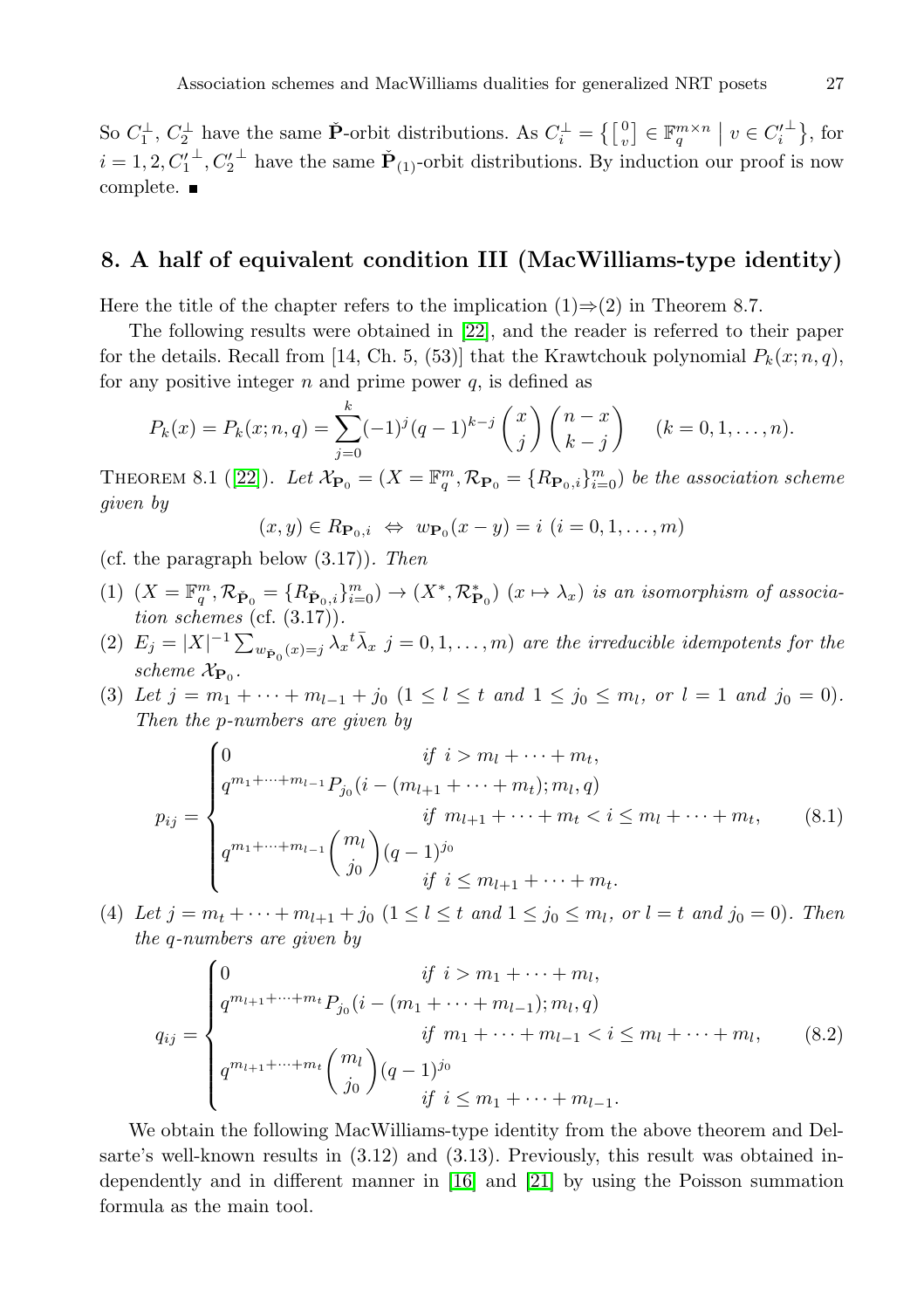COROLLARY 8.2. Let C be a linear code in  $\mathbb{F}_q^m$ ,  $a_{\mathbf{P}_0,i}(C) = |S_{\mathbf{P}_0}(i) \cap C|$ ,  $a_{\check{\mathbf{P}}_0,i}(C^{\perp}) =$  $|S_{\check{\mathbf{P}}_0}(i) \cap C^{\perp}|$ , for  $i = 0, 1, \ldots, m$ . Then

$$
(a_{\check{\mathbf{P}}_{0},j}(C^{\perp}))_{j=0}^{m} = \frac{1}{|C|}(a_{\mathbf{P}_{0},i}(C))_{i=0}^{m}(q_{ij}), \quad (a_{\mathbf{P}_{0},j}(C))_{j=0}^{m} = \frac{1}{|C^{\perp}|}(a_{\check{\mathbf{P}}_{0},i}(C^{\perp}))_{i=0}^{m}(p_{ij}),
$$

where  $(p_{ij})$  and  $(q_{ij})$  are the matrices given by  $(8.1)$  and  $(8.2)$ , respectively.

For the rest of this chapter, we will assume that  $P$  is a generalized Niederreiter-Rosenbloom–Tsfasman poset and determine some parameters for the association schemes

$$
\mathcal{X}_K = (\mathbb{F}_q^{m \times n}, \mathcal{R}_K = \{R_{K,\beta}\}_{\beta \in I_{m,n}}),
$$
  

$$
\mathcal{X}_{\mathbf{P}} = (\mathbb{F}_q^{m \times n}, \mathcal{R}_{\mathbf{P}} = \{R_{\mathbf{P},\beta}\}_{\beta \in I_{m,n}/S_n}),
$$

at the same time. Here  $(u, v) \in R_{K,\beta} \Leftrightarrow u - v \in \mathcal{O}_K(\beta)$  (cf. (4.34)), and  $(u, v) \in R_{\mathbf{P}, \beta} \Leftrightarrow$  $u - v \in \mathcal{O}_\mathbf{P}(\beta)$  (cf. (4.36)).

Let  $\mathcal{X}_{\mathbf{P}_0} = (\mathbb{F}_q^m, \mathcal{R}_{\mathbf{P}_0} = \{R_{\mathbf{P}_0,i}\}_{i=0}^m$ ,  $\mathcal{X}_{\mathbf{P}_j} = (\mathbb{F}_q^{[m] \times \{j\}}, \mathcal{R}_{\mathbf{P}_j} = \{R_{\mathbf{P}_j,i}\}_{i=0}^m)$  be the association schemes described in the paragraph below (3.17). Then, as we mentioned there, via the maps  $\tau_j$  in (2.7),  $\mathcal{X}_{\mathbf{P}_0}, \mathcal{X}_{\mathbf{P}_1}, \ldots, \mathcal{X}_{\mathbf{P}_n}$  are all isomorphic, and we may assume that the parameters of them are all the same.

Keeping  $P_j$ 's momentarily, assume that  $A_{P_j,i}$   $(i = 0,1,\ldots,m)$  are the adjacency matrices for  $\mathcal{X}_{\mathbf{P}_j}$   $(j = 1, ..., n)$ . Then, for  $u = [u^1 \cdots u^n]$ ,  $v = [v^1 \cdots v^n] \in \mathbb{F}_q^{m \times n}$ , and  $\beta = (\beta_1, \ldots, \beta_n) \in I_{m,n},$ 

$$
(A_{\mathbf{P}_1,\beta_1} \otimes \cdots \otimes A_{\mathbf{P}_n,\beta_n})_{uv} = (A_{\mathbf{P}_1,\beta_1})_{u^1v^1} \cdots (A_{\mathbf{P}_n,\beta_n})_{u^nv^n}
$$
  
\n
$$
= \begin{cases} 1 & \text{if } (u^1,v^1) \in R_{\mathbf{P}_1,\beta_1}, \ldots, (u^n,v^n) \in R_{\mathbf{P}_n,\beta_n}, \\ 0 & \text{otherwise} \end{cases}
$$
  
\n
$$
= \begin{cases} 1 & \text{if } w_{\mathbf{P}_1}(u^1 - v^1) = \beta_1, \ldots, w_{\mathbf{P}_n}(u^n - v^n) = \beta_n, \\ 0 & \text{otherwise} \end{cases}
$$
  
\n
$$
= \begin{cases} 1 & \text{if } u - v \in \mathcal{O}_K(\beta), \\ 0 & \text{otherwise.} \end{cases}
$$
 (8.3)

So we also have

$$
\left(\sum_{\sigma \in S_n/S_n^{(\beta)}} A_{\mathbf{P}_1, \beta_{\sigma 1}} \otimes \cdots \otimes A_{\mathbf{P}_n, \beta_{\sigma n}}\right)_{uv} = \begin{cases} 1 & \text{if } u - v \in \mathcal{O}_{\mathbf{P}}(\beta), \\ 0 & \text{otherwise.} \end{cases}
$$
(8.4)

Denote the adjacency matrices for  $\mathcal{X}_{\mathbf{P}_0}$  by  $A_0, A_1, \ldots, A_m$  (suppressing  $\mathbf{P}_0$ ). Then, by the above remark and  $(8.3-4)$ , the adjacency matrices for  $\mathcal{X}_K$  and  $\mathcal{X}_P$  are respectively given by

$$
A_{K,\beta} = A_{\beta_1} \otimes \cdots \otimes A_{\beta_n} \quad (\beta = (\beta_1, \dots, \beta_n) \in I_{m,n}),
$$
\n(8.5)

$$
A_{\mathbf{P},\beta} = \sum_{\sigma \in S_n / S_n^{(\beta)}} A_{K,\sigma\beta}
$$
  
= 
$$
\sum_{\sigma \in S_n / S_n^{(\beta)}} A_{\beta_{\sigma 1}} \otimes \cdots \otimes A_{\beta_{\sigma n}} \quad (\beta = (\beta_1, \dots, \beta_n) \in I_{m,n} / S_n).
$$
 (8.6)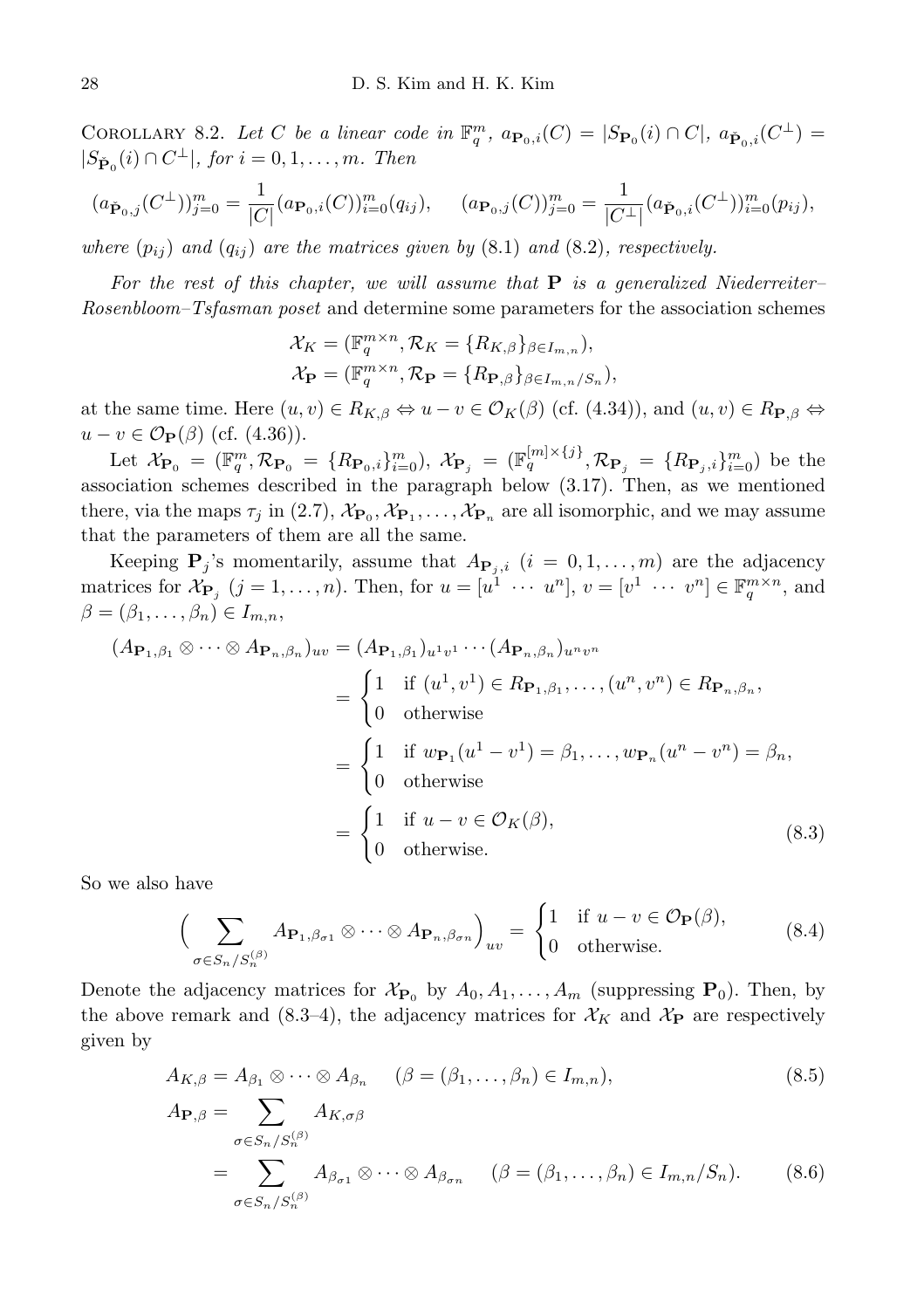Let us denote the irreducible idempotents of  $\mathcal{X}_{\mathbf{P}_0}$  by  $E_0, E_1, \ldots, E_m$  (again suppressing  $P_0$ ). Then the irreducible idempotents for  $\mathcal{X}_K$  and  $\mathcal{X}_P$  are given by

$$
E_{K,\beta} = E_{\beta_1} \otimes \cdots \otimes E_{\beta_n} \quad (\beta = (\beta_1, \dots, \beta_n) \in I_{m,n}),
$$
  
\n
$$
E_{\mathbf{P},\beta} = \sum E_{K,\sigma\beta} \quad E_{K,\sigma\beta}
$$
\n(8.7)

$$
P_{\beta} = \sum_{\sigma \in S_n / S_n^{(\beta)}} E_{\beta_{\sigma 1}} \otimes \cdots \otimes E_{\beta_{\sigma n}} \quad (\beta = (\beta_1, \dots, \beta_n) \in I_{m,n} / S_n). \tag{8.8}
$$

Let  $q_{ij}$   $(i, j = 0, \ldots, m)$  be the q-numbers of  $\mathcal{X}_{\mathbf{P}_0}$ . Then it is easy to see that

$$
E_{K,\beta} = \frac{1}{q^{mn}} \sum_{\alpha = (\alpha_1, \dots, \alpha_n) \in I} q_{K,\alpha\beta} A_{K,\alpha} \tag{8.9}
$$

with

$$
q_{K,\alpha\beta} = q_{\alpha_1\beta_1} \cdots q_{\alpha_n\beta_n},\tag{8.10}
$$

and

$$
E_{\mathbf{P},\beta} = \frac{1}{q^{mn}} \sum_{\alpha = (\alpha_1,\dots,\alpha_n) \in I/S_n} q_{\mathbf{P},\alpha\beta} A_{\mathbf{P},\alpha}
$$
 (8.11)

with

$$
q_{\mathbf{P},\alpha\beta} = \sum_{\sigma \in S_n/S_n^{(\beta)}} q_{K,\alpha\sigma\beta} = \sum_{\sigma \in S_n/S_n^{(\beta)}} q_{\alpha_1\beta_{\sigma1}} \cdots q_{\alpha_n\beta_{\sigma n}}.
$$
(8.12)

This shows, in particular, that  $E_{K,\beta}$  ( $\beta \in I_{m,n}$ ) and  $E_{\mathbf{P},\beta}$  ( $\beta \in I_{m,n}/S_n$ ) are respectively contained in the Bose–Mesner algebras of  $\mathcal{X}_K$  and  $\mathcal{X}_P$ . Next, one checks easily that  ${E_{K,\beta}}_{\beta \in I_{m,n}}$  and  ${E_{\mathbf{P},\beta}}_{\beta \in I_{m,n}/S_n}$  respectively satisfy conditions (i)–(iii) in (3.2). So they are the irreducible idemponents for  $\mathcal{X}_K$  and  $\mathcal{X}_P$ , and (8.10) and (8.12) are the respective q-numbers.

Let  $\lambda$  be a fixed nontrivial additive character of  $\mathbb{F}_q$ , as before. Then

$$
X = \mathbb{F}_q^{m \times n} \stackrel{\sim}{\to} X^* \qquad (u \mapsto \lambda_u)
$$

is an isomorphism, where

$$
\lambda_u(v) = \lambda(\text{tr } u^t v) = \lambda({}^t u^1 v^1 + \dots + {}^t u^n v^n),
$$

for  $u = [u^1 \cdots u^n], v = [v^1 \cdots v^n] \in \mathbb{F}_q^{m \times n}$ . Then, in addition, we have

$$
E_{K,\beta} = \frac{1}{q^{mn}} \sum_{u \in \mathcal{O}_{\check{K}}(\beta)} \lambda_u^{t} \bar{\lambda}_u \quad (\beta \in I_{m,n}),
$$
\n(8.13)

$$
E_{\mathbf{P},\beta} = \frac{1}{q^{mn}} \sum_{u \in \mathcal{O}_{\mathbf{P}}(\beta)} \lambda_u^{t} \bar{\lambda}_u \quad (\beta \in I_{m,n}/S_n). \tag{8.14}
$$

So Theorem 3.3(3) is satisfied for  $E_{K,\beta}$  and  $E_{\mathbf{P},\beta}$ , and hence we may invoke Theorem 3.3 for the association schemes  $\mathcal{X}_K$  and  $\mathcal{X}_P$ . Indeed, restoring the indices  $P_1, \ldots, P_n$  and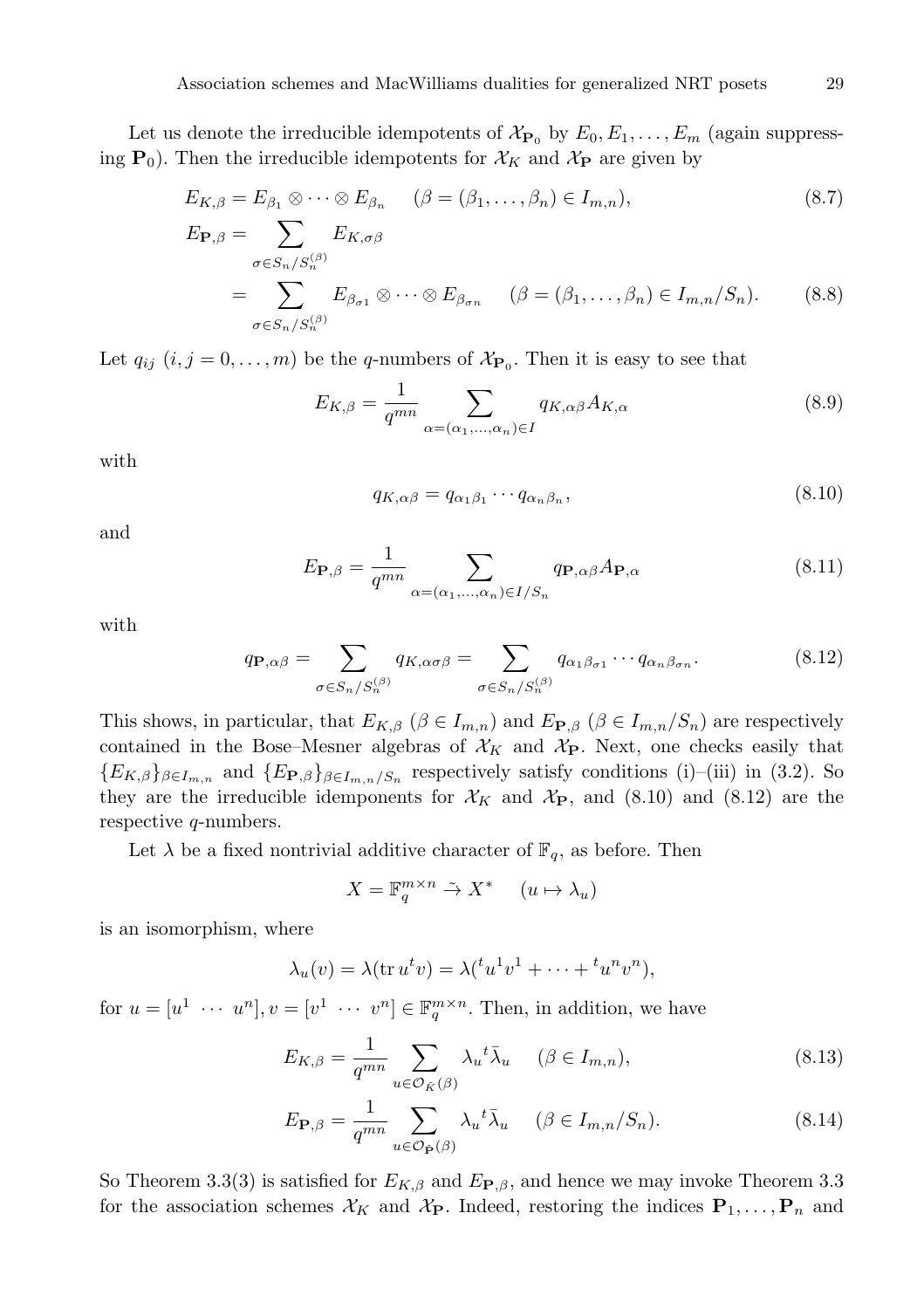using Theorem  $8.1(2)$ , we have

$$
E_{\mathbf{P},\beta} = \sum_{\sigma \in S_n/S_n^{(\beta)}} E_{\beta_{\sigma 1}} \otimes \cdots \otimes E_{\beta_{\sigma n}}
$$
  
= 
$$
\sum_{\sigma \in S_n/S_n^{(\beta)}} \left( \frac{1}{q^m} \sum_{w_{\mathbf{P}_1}(u^1) = \beta_{\sigma 1}} \lambda_{u^1} \tau \overline{\lambda}_{u^1} \right) \otimes \cdots \otimes \left( \frac{1}{q^m} \sum_{w_{\mathbf{P}_n}(u^n) = \beta_{\sigma n}} \lambda_{u^n} \tau \overline{\lambda}_{u^n} \right)
$$
  
= 
$$
\frac{1}{q^{mn}} \sum_{\sigma \in S_n/S_n^{(\beta)}} \sum_{u = [u^1 \cdots u^n] \in \mathcal{O}_{\tilde{K}}(\sigma \beta)} \lambda_u \tau \lambda_{u} = \frac{1}{q^{mn}} \sum_{u \in \mathcal{O}_{\tilde{\mathbf{P}}}(\beta)} \lambda_u \tau \overline{\lambda}_{u}.
$$

Let  $p_{ij}$   $(i, j = 0, \ldots, m)$  be the *p*-numbers of  $\mathcal{X}_{\mathbf{P}_0}$ . Then one easily shows that

$$
p_{K,\alpha\beta} = p_{\alpha_1\beta_1} \cdots p_{\alpha_n\beta_n} \tag{8.15}
$$

for  $\alpha = (\alpha_1, \ldots, \alpha_n)$ ,  $\beta = (\beta_1, \ldots, \beta_n) \in I$ , and

$$
p_{\mathbf{P},\alpha\beta} = \sum_{\sigma \in S_n/S_n^{(\beta)}} p_{K,\alpha\beta} = \sum_{\sigma \in S_n/S_n^{(\beta)}} p_{\alpha_1\beta_{\sigma_1}} \cdots p_{\alpha_n\beta_{\sigma_n}}
$$
(8.16)

for  $\alpha = (\alpha_1, \ldots, \alpha_n), \, \beta = (\beta_1, \ldots, \beta_n) \in I/S_n.$ 

We now summarize our results in this chapter as the following theorems. Here, as before,  $A_0, A_1, \ldots, A_m, E_0, E_1, \ldots, E_m, p_{ij}$   $(i, j = 0, 1, \ldots, m), q_{ij}$   $(i, j = 0, 1, \ldots, m)$ are respectively the adjacency matrices, the irreducible idempotents,  $p$ -numbers, and  $q$ numbers of the association scheme  $\mathcal{X}_{\mathbf{P}_0} = (\mathbb{F}_q^m, \mathcal{R}_{\mathbf{P}_0} = \{R_{\mathbf{P}_0,i}\}_{i=0}^m$ , which are given in Theorem 8.1.

THEOREM 8.3. Let  $\mathcal{X}_K = (\mathbb{F}_q^{m \times n}, \mathcal{R}_K = \{R_{K,\beta}\}_{\beta \in I_{m,n}})$  be the association scheme given by

$$
(u, v) \in R_{K, \beta} \iff u - v \in \mathcal{O}_K(\beta)
$$

 $(cf. (4.34))$ . Then

- (1)  $A_{K,\beta} = A_{\beta_1} \otimes \cdots \otimes A_{\beta_n}$   $(\beta = (\beta_1, \ldots, \beta_n) \in I_{m,n})$  are the adjacency matrices.
- (2)  $E_{K,\beta} = E_{\beta_1} \otimes \cdots \otimes E_{\beta_n} = (1/q^{mn}) \sum_{u \in \mathcal{O}_{\tilde{K}}(\beta)} \lambda_u^{\dagger} \overline{\lambda}_u \quad (\beta = (\beta_1, \ldots, \beta_n) \in I_{m,n})$  are the irreducible idempotents.
- (3)  $q_{K,\alpha\beta} = q_{\alpha_1\beta_1}\cdots q_{\alpha_n\beta_n}$   $(\alpha = (\alpha_1,\ldots,\alpha_n), \beta = (\beta_1,\ldots,\beta_n) \in I_{m,n}$  are the qnumbers.
- (4)  $p_{K,\alpha\beta} = p_{\alpha_1\beta_1} \cdots p_{\alpha_n\beta_n}$   $(\alpha = (\alpha_1,\ldots,\alpha_n), \beta = (\beta_1,\ldots,\beta_n) \in I_{m,n}$  are the pnumbers.
- (5)  $(X = \mathbb{F}_q^{m \times n}, \mathcal{R}_{\check{K}} = \{R_{\check{K},\beta}\}_{\beta \in I_{m,n}}) \to (X^*, \mathcal{R}_K^*)$   $(u \mapsto \lambda_u)$  is an isomorphism of association schemes. Here

$$
(u, v) \in \mathcal{R}_{\check{K}, \beta} \iff u - v \in \mathcal{O}_{\check{K}}(\beta)
$$

 $(cf. (4.35)).$ 

THEOREM 8.4. Let  $\mathcal{X}_{\mathbf{P}} = (\mathbb{F}_q^{m \times n}, \mathcal{R}_{\mathbf{P}} = \{R_{\mathbf{P},\beta}\}_{\beta \in I_{m,n}/S_n}$  be the association scheme given by

$$
(u, v) \in R_{\mathbf{P}, \beta} \Leftrightarrow u - v \in \mathcal{O}_{\mathbf{P}}(\beta)
$$

 $(cf. (4.36))$ . Then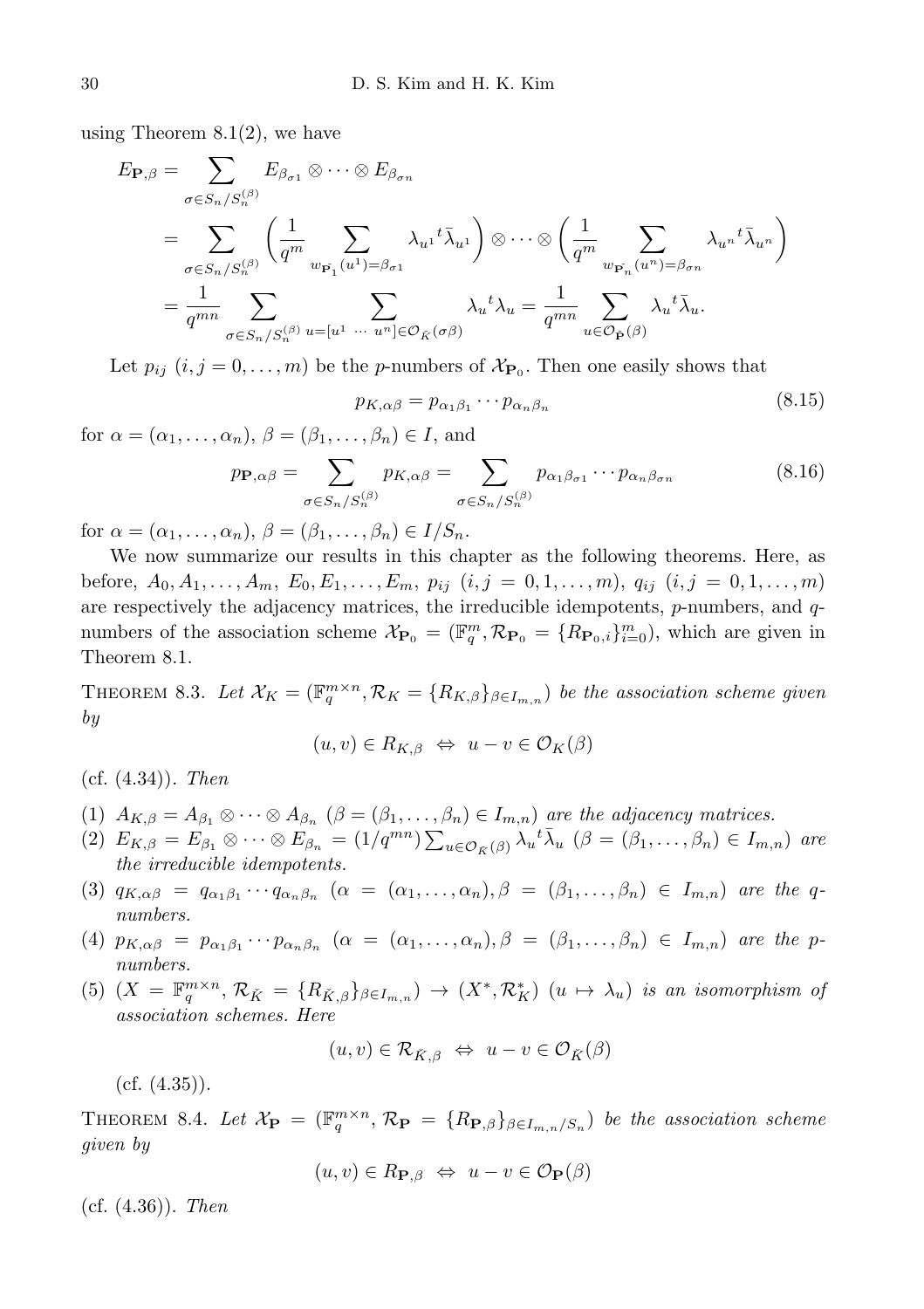- (1)  $A_{\mathbf{P},\beta} = \sum_{\sigma \in S_n/S_n^{(\beta)}} A_{K,\sigma\beta} = \sum_{\sigma \in S_n/S_n^{(\beta)}} A_{\beta_{\sigma1}} \otimes \cdots \otimes A_{\beta_{\sigman}} (\beta = (\beta_1,\ldots,\beta_n) \in \mathbb{C}$  $I_{m,n}/S_n$ ) are the adjacency matrices.
- (2)  $E_{\mathbf{P},\beta} = \sum_{\sigma \in S_n/S_n^{(\beta)}} E_{K,\sigma\beta} = \sum_{\sigma \in S_n/S_n^{(\beta)}} E_{\beta_{\sigma1}} \otimes \cdots \otimes E_{\beta_{\sigma n}} = (1/q^{mn}) \sum_{u \in \mathcal{O}_{\tilde{\mathbf{P}}}(\beta)} \lambda_u{}^t \bar{\lambda}_u$  $(\beta = (\beta_1, \ldots, \beta_n) \in I_{m,n}/S_n)$  are the irreducible idempotents.
- (3)  $q_{\mathbf{P},\alpha\beta} = \sum_{\sigma \in S_n/S_n^{(\beta)}} q_{K,\alpha\sigma\beta} = \sum_{\sigma \in S_n/S_n^{(\beta)}} q_{\alpha_1\beta_{\sigma1}} \cdots q_{\alpha_n\beta_{\sigma_n}} \ (\alpha = (\alpha_1,\ldots,\alpha_n),\beta = \alpha_1,\ldots,\alpha_n$  $(\beta_1, \ldots, \beta_n) \in I_{m,n}/S_n$  are the q-numbers.
- (4)  $p_{\mathbf{P},\alpha\beta} = \sum_{\sigma \in S_n/S_n^{(\beta)}} p_{K,\alpha\sigma\beta} = \sum_{\sigma \in S_n/S_n^{(\beta)}} p_{\alpha_1\beta_{\sigma1}} \cdots p_{\alpha_n\beta_{\sigma_n}} \ (\alpha = (\alpha_1,\ldots,\alpha_n),\beta = \alpha_1,\ldots,\alpha_n$  $(\beta_1, \ldots, \beta_n) \in I_{m,n}/S_n$  are the p-numbers.
- (5)  $(X = \mathbb{F}_q^{m \times n}, \mathcal{R}_{\check{P}} = \{R_{\check{P},\beta}\}_{\beta \in I_{m,n}/S_n} \to (X^*, \mathcal{R}_{\check{P}}^*) \ (u \mapsto \lambda_u)$  is an isomorphism of association schemes. Here

$$
(u, v) \in R_{\check{\mathbf{P}}, \beta} \iff u - v \in \mathcal{O}_{\check{\mathbf{P}}}(\beta)
$$

 $(cf. (4.36)).$ 

From Delsarte's results in (3.12) and (3.13), we obtain the following corollaries and thus complete the remaining half of the equivalent condition. To apply Delsarte's results, we have to use Theorems  $8.3(5)$  and  $8.4(5)$ .

COROLLARY 8.5. Let C be a linear code in  $\mathbb{F}_q^{m \times n}$ , and let  $a_{K,\beta}(C) = |\mathcal{O}_K(\beta) \cap C|$ ,  $a_{\check{K},\beta}(C^{\perp}) = |\mathcal{O}_{\check{K}}(\beta) \cap C^{\perp}|$ , for  $\beta \in I_{m,n}$ . Then

$$
(a_{\check{K},\beta}(C^{\perp}))_{\beta \in I_{m,n}} = \frac{1}{|C|} (a_{K,\alpha}(C))_{\alpha \in I_{m,n}} (q_{K,\alpha\beta}),
$$

$$
(a_{K,\beta}(C))_{\beta \in I_{m,n}} = \frac{1}{|C^{\perp}|} (a_{\check{K},\alpha}(C^{\perp}))_{\alpha \in I_{m,n}} (p_{K,\alpha\beta}),
$$

where  $(q_{K,\alpha\beta})$ ,  $(p_{K,\alpha\beta})$  are respectively given by (3) and (4) of Theorem 8.3.

COROLLARY 8.6. Let C be a linear code in  $\mathbb{F}_q^{m \times n}$ , and let  $a_{\mathbf{P},\beta}(C) = |\mathcal{O}_{\mathbf{P}}(\beta) \cap C|$ ,  $a_{\check{\mathbf{P}},\beta}(C^{\perp}) = |\mathcal{O}_{\check{\mathbf{P}}}(\beta) \cap C^{\perp}|$ , for  $\beta \in I_{m,n}/S_n$ . Then

$$
(a_{\check{\mathbf{P}},\beta}(C^{\perp}))_{\beta \in I_{m,n}/S_n} = \frac{1}{|C|} (a_{\mathbf{P},\alpha}(C))_{\alpha \in I_{m,n}/S_n} (q_{\mathbf{P},\alpha\beta}),
$$

$$
(a_{\mathbf{P},\beta}(C))_{\beta \in I_{m,n}/S_n} = \frac{1}{|C^{\perp}|} (a_{\check{\mathbf{P}},\alpha}(C^{\perp}))_{\alpha \in I_{m,n}/S_n} (p_{\mathbf{P},\alpha\beta}),
$$

where (qp, $_{\alpha\beta}$ ) and (pp, $_{\alpha\beta}$ ) are respectively given by (3) and (4) of Theorem 8.4.

We are ready to state our grand theorem by combining Theorems 5.2, 6.1, 7.2, and Corollary 8.6.

THEOREM 8.7. Let  $\mathbf{P} = \mathbf{P}_1 \dot{+} \cdots \dot{+} \mathbf{P}_n$  be the poset given by the disjoint sum of the posets  ${\bf P}_j$  on the underlying set  $[m] \times \{j\}$ , for  $j = 1, \ldots, n$ . Assume further that  ${\bf P}$  is not an antichain. Then the following are equivalent:

- (1) **P** is a generalized Niederreiter–Rosenbloom–Tsfasman poset.
- (2)  $(P, \tilde{P})$  is a weak dual orbit pair.
- (3) The group  $G = \text{Aut}(\mathbb{F}_q^{m \times n}, w_{\mathbf{P}})$  acts transitively on each set  $\mathcal{O}_{\mathbf{P}}(\beta) \subseteq \mathbb{F}_q^{m \times n}$  $(\beta \in I_{m,n}/S_n).$
- (4)  $\mathcal{X}_{\mathbf{P}} = (\mathbb{F}_{q}^{m \times n}, \mathcal{R}_{\mathbf{P}} = \{R_{\mathbf{P},\beta}\}_{\beta \in I_{m,n}/S_n} )$  with  $(x,y) \in R_{\mathbf{P},\beta} \Leftrightarrow x y \in \mathcal{O}_{\mathbf{P}}(\beta)$  $(\beta \in I_{m,n}/S_n)$  is a symmetric association scheme.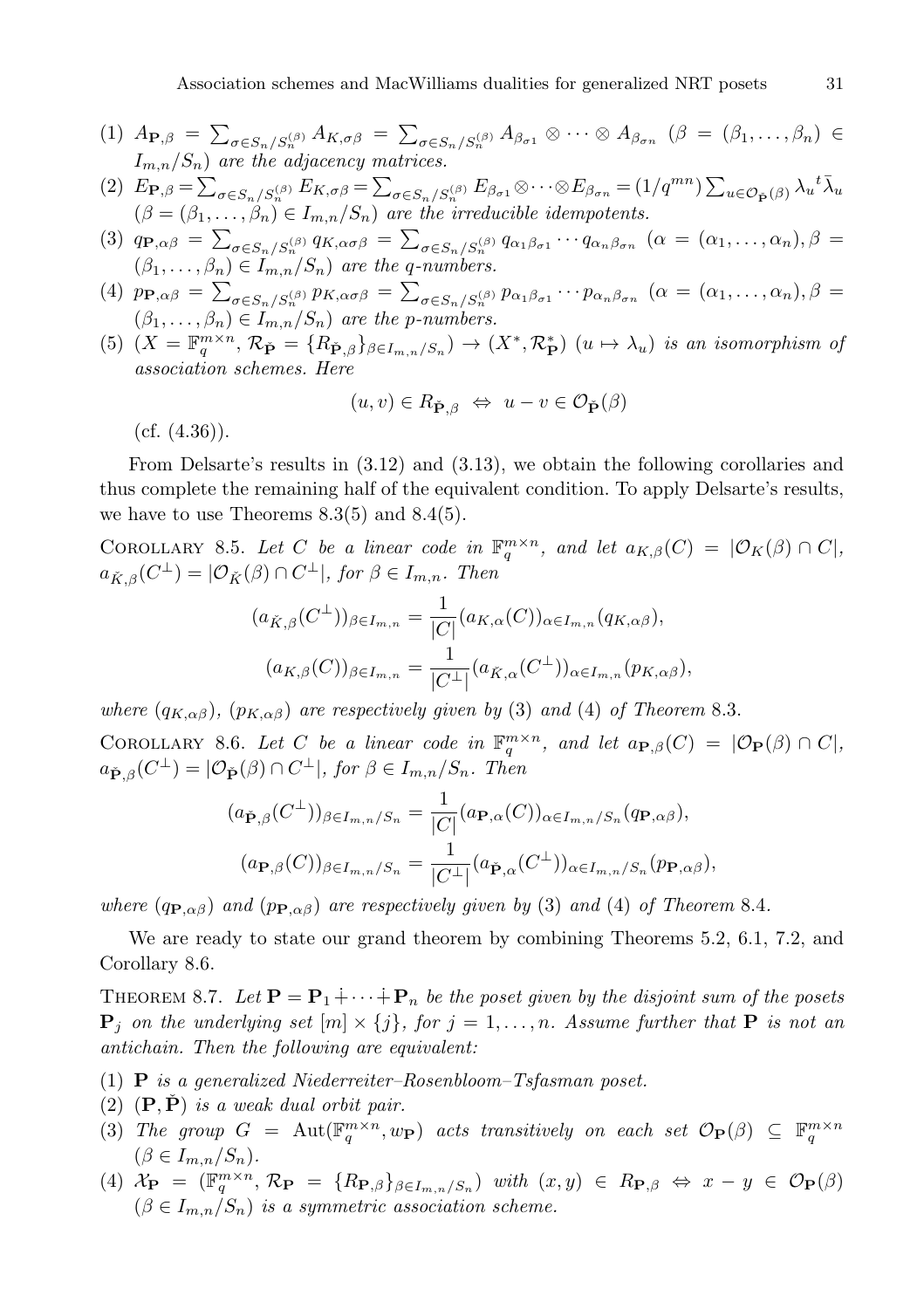#### 9. MacWilliams-type identity for fragments

<span id="page-29-0"></span>Let  $H_0$  be the subgroup of  $G_0$  =  $Aut(\mathbb{F}_q^m, w_{\mathbf{P}_0})$ , and  $H_0$  the subgroup of  $\check{G}_0$  =  $\mathrm{Aut}(\mathbb{F}_q^m,w_{\check{\mathbf{P}}_0}),$  given by

$$
H_0 = \pi((\mathbb{F}_q^{\times})^{m_1} \times \cdots \times (\mathbb{F}_q^{\times})^{m_t}) \ltimes U,
$$
\n(9.1)

$$
\check{H}_0 = \pi((\mathbb{F}_q^{\times})^{m_1} \times \dots \times (\mathbb{F}_q^{\times})^{m_t}) \ltimes \check{U}
$$
\n(9.2)

(cf.  $(4.7)$ ,  $(4.9)$ ,  $(4.10)$ ). In [8, Proposition 2.4], it is shown that the orbits under the action of  $H_0$  on  $\mathbb{F}_q^m$  are given by the fragments  $F(\lambda^{(l)})$  with  $\lambda^{(l)} \in J_0$  (cf. (4.28)), where

$$
J_0 = \{ \lambda^{(l)} \mid \lambda^{(l)} \in \{0, 1\}^{m_l}_P, l = 1, \dots, t \}
$$
\n(9.3)

(cf. (4.23)). Also, the orbits under the action of  $H_0$  are given by the fragments  $\check{F}(\mu^{(l)})$ with  $\mu^{(l)} \in \check{J}_0$  (cf. (4.29)), where

$$
\tilde{J}_0 = \{\mu^{(l)} \mid \mu^{(l)} \in \{0, 1\}_{\tilde{\mathbf{P}}}^{m_l}, \, l = 1, \dots, t\} \tag{9.4}
$$

 $(cf. (4.24)).$ 

THEOREM 9.1. Let  $\mathcal{X}_{H_0} = (X = \mathbb{F}_q^m, \mathcal{R}_{H_0} = \{R_{H_0,\lambda^{(l)}}\}_{\lambda^{(l)} \in J_0}$  and  $\mathcal{X}_{\check{H}_0} = (X = \mathbb{F}_q^m,$  $\mathcal{R}_{\check{H_{0}}} = \{R_{\check{H_{0}},\mu^{(l)}}\}_{\mu^{(l)} \in \check{J_{0}}}$ ) be the association schemes given by

$$
(x, y) \in R_{H_0, \lambda^{(l)}} \Leftrightarrow x - y \in F(\lambda^{(l)}),
$$
  

$$
(x, y) \in R_{\check{H}_0, \mu^{(l)}} \Leftrightarrow x - y \in \check{F}(\mu^{(l)})
$$

- (cf.  $(9.1)$ – $(9.4)$ ). Then
- (1)  $(X = \mathbb{F}_q^m, \mathcal{R}_{\check{H}_0} = \{R_{\check{H}_0, \mu^{(l)}}\}_{\mu^{(l)} \in \check{J}_0}) \to (X^*, \mathcal{R}_{H_0}^* = \{R_{H_0, \mu^{(l)}}^*\}_{\mu^{(l)} \in \check{J}_0}) \ (x \mapsto \lambda_x)$  is an isomorphism of association schemes.
- (2)  $E_{H_0,\mu^{(l)}} = |X|^{-1} \sum_{x \in \check{F}(\mu^{(l)})} \lambda_x^{\{t\}} \bar{\lambda}_x$ , for  $\mu^{(l)} \in \check{J}_0$ , are the irreducible idempotents for the scheme  $\mathcal{X}_{H_0}$ .
- (3) The p-numbers are (here and below  $\lambda^{(k)} \in J_0$ ,  $\mu^{(l)} \in \check{J}_0$ )

$$
p_{\mu^{(l)}\lambda^{(k)}} = \begin{cases} 0 & \text{if } k > l, \\ q^{m_1 + \dots + m_{k-1}} (-1)^{|\text{Supp}(\lambda^{(k)}) \cap \text{Supp}(\mu^{(k)})|} & \\ \times (q-1)^{|\text{Supp}(\lambda^{(k)}) - \text{Supp}(\lambda^{(k)}) \cap \text{Supp}(\mu^{(k)})|} & \text{if } k = l, \\ q^{m_1 + \dots + m_{k-1}} (q-1)^{|\text{Supp}(\lambda^{(k)})|} & \text{if } k < l. \end{cases}
$$
(9.5)

(4) The q-numbers are

$$
q_{\lambda^{(k)}\mu^{(l)}} = \begin{cases} 0 & \text{if } l < k, \\ q^{m_{l+1} + \dots + m_t} (-1)^{|\text{Supp}(\lambda^{(l)}) \cap \text{Supp}(\mu^{(l)})|} \\ \times (q-1)^{|\text{Supp}(\mu^{(l)}) - \text{Supp}(\lambda^{(l)}) \cap \text{Supp}(\mu^{(l)})|} & \text{if } l = k, \\ q^{m_{l+1} + \dots + m_t} (q-1)^{|\text{Supp}(\mu^{(l)})|} & \text{if } l > k. \end{cases}
$$
(9.6)

*Proof.* One shows first by computation that  $f_{\mu^{(l)}}(a) = \sum_{x \in \check{F}(\mu^{(l)})} \lambda(a \cdot x)$  has constant value on each  $F(\lambda^{(k)})$  ( $\lambda^{(k)} \in J_0$ ). Invoking Theorem 3.3 gives (1), (2) and (4). The  $p$ -numbers can be computed from  $(3.7)$ , which, in view of the isomorphism in  $(1)$  above,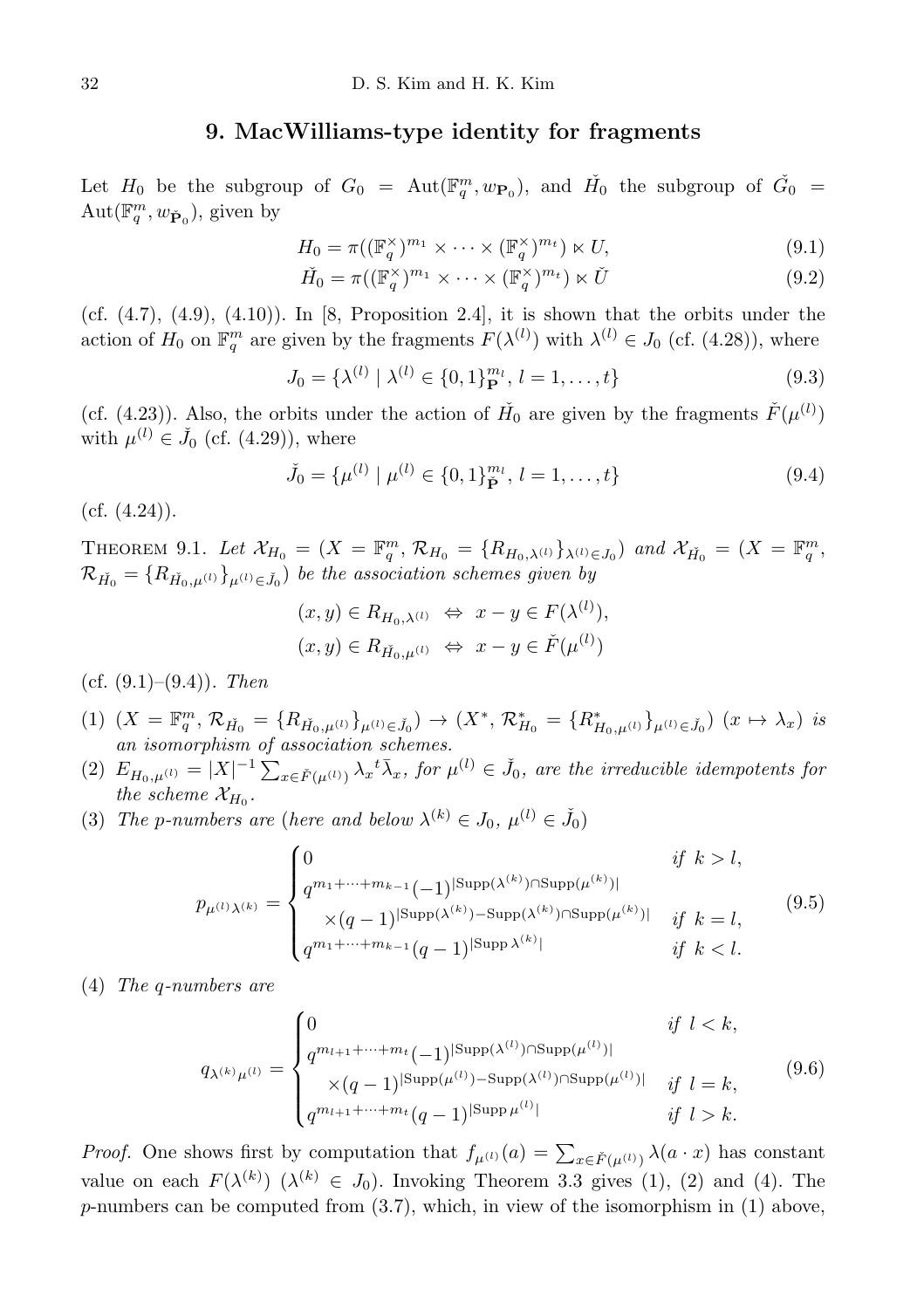says

$$
p_{\mu^{(l)}\lambda^{(k)}} = \sum_{x \in F(\lambda^{(k)})} \lambda(a \cdot x) \quad \text{ for } a \in \check{F}(\mu^{(l)}).
$$

Theorem 8.1 could be proved along the same lines.

The following corollary follows from Delsarte's results in (3.12) and (3.13).

COROLLARY 9.2. Let C be a linear code in  $\mathbb{F}_q^m$ , and let  $a_{H_0,\lambda^{(k)}}(C) = |F(\lambda^{(k)}) \cap C|$  $(\lambda^{(k)} \in J_0), \ a_{\check{H}_0,\mu^{(l)}}(C^{\perp}) = |\check{F}(\mu^{(l)}) \cap C^{\perp}| \ (\mu^{(l)} \in \check{J}_0) \ (\text{cf. (9.1)}-(9.4)).$  Then

$$
(a_{\vec{H}_0,\mu^{(l)}}(C^{\perp}))_{\mu^{(l)} \in \check{J}_0} = \frac{1}{|C|} (a_{H_0,\lambda^{(k)}}(C))_{\lambda^{(k)} \in J_0}(q_{\lambda^{(k)}\mu^{(l)}}),
$$
\n(9.7)

$$
(a_{H_0,\lambda^{(k)}}(C))_{\lambda^{(k)}\in J_0} = \frac{1}{|C^\perp|} (a_{\check{H}_0,\mu^{(l)}}(C^\perp))_{\mu^{(l)}\in \check{J}_0}(p_{\mu^{(l)}\lambda^{(k)}}),\tag{9.8}
$$

where  $(p_{\mu^{(l)}\lambda^{(k)}}), (q_{\lambda^{(k)}\mu^{(l)}})$  are respectively given by (9.5) and (9.6).

REMARK 9.3. (1) As the orbits  $\check{F}(\mu^{(l)})$  under the action of  $\check{H}_0$  on  $\mathbb{F}_q^m$  are indexed by  $\mu^{(l)} \in \check{J}_0$ , it is natural to denote the relations and idempotents in (1) and (2) of Theorem 9.1 by  $R^*_{H_0,\mu^{(l)}}$  and  $E_{H_0,\mu^{(l)}}$ .

(2) The p-numbers and q-numbers in  $(9.5)$  and  $(9.6)$  are respectively the same as the ones in  $(4.16)$ – $(4.19)$  and  $(4.21)$ – $(4.24)$  of [\[16\]](#page-45-4), while the MacWilliams-type identities in  $(9.7)$  and  $(9.8)$  are respectively the same as the ones in  $(5.3)$  and  $(5.2)$  of [\[16\]](#page-45-4). Those are derived there by using Poisson summation and a suitable linear change of variables.

Let  $\{A_{\lambda^{(k)}}\}_{\lambda^{(k)}\in J_0}, \{E_{\mu^{(l)}}\}_{\mu^{(l)}\in J_0}$  be the adjacency matrices and the irreducible idempotents for the association scheme  $\mathcal{X}_{H_0} = (X = \mathbb{F}_q^m, \mathcal{R}_{H_0} = \{R_{H_0,\lambda^{(1)}}, \mathcal{F}_{\lambda^{(1)} \in J_0}\}$ . Then, by proceeding just as in Chapter 8, we have the following results of which the details are left to the reader.

THEOREM 9.4. Let  $\mathcal{X}_H = (\mathbb{F}_q^{m \times n}, \mathcal{R}_H = \{R_{H,\lambda}\}_{\lambda \in J})$  be the association scheme given by  $(u, v) \in R_{H, \lambda} \Leftrightarrow u - v \in \mathcal{O}_H(\lambda)$ 

(cf.  $(4.25)$ ,  $(4.28)$ ,  $(4.30)$ ). Then

(1) 
$$
A_{H,\lambda} = A_{\lambda^{(k_1)}} \otimes \cdots \otimes A_{\lambda^{(k_n)}} \; (\lambda = (\lambda^{(k_1)}, \ldots, \lambda^{(k_n)}) \in J)
$$
 are the adjacency matrices.

- (2)  $E_{H,\lambda} = E_{\mu^{(l_1)}} \otimes \cdots \otimes E_{\mu^{(l_n)}} \ (\mu = (\mu^{(l_1)}, \dots, \mu^{(l_n)}) \in \check{J}) = q^{-mn} \sum_{u \in \mathcal{O}_{\check{H}}(\mu)} \lambda_u^{\dagger} \bar{\lambda}_u$  are the irreducible idempotents (cf.  $(4.26)$ ,  $(4.29)$ ,  $(4.30)$ ).
- (3)  $q_{H,\lambda\mu} = q_{\lambda^{(k_1)}\mu^{(l_1)}} \cdots q_{\lambda^{(k_n)}\mu^{(l_n)}} \ (\lambda = (\lambda^{(k_1)}, \ldots, \lambda^{(k_n)}) \in J, \ \mu = (\mu^{(l_1)}, \ldots, \mu^{(l_n)}) \in \check{J})$ are the q-numbers, with  $q_{\lambda^{(k)}\mu^{(l)}}$  given by (9.6).
- (4)  $p_{H,\mu\lambda} = p_{\mu^{(l_1)}\lambda^{(k_1)}} \cdots p_{\mu^{(l_n)}\lambda^{(k_n)}} \; (\lambda = (\lambda^{(k_1)}, \ldots, \lambda^{(k_n)}) \in J, \; \mu = (\mu^{(l_1)}, \ldots, \mu^{(l_n)}) \in \check{J})$ are the p-numbers, with  $p_{\mu^{(1)}\lambda^{(k)}}$  given by (9.5).
- (5)  $(X = \mathbb{F}_q^{m \times n}, \mathcal{R}_{\check{H}} = \{R_{\check{H},\mu}\}_{\mu \in \check{J}}) \to (X^*, \mathcal{R}_{H}^* = \{R_{H,\mu}^*\}_{\mu \in \check{J}})$   $(u \mapsto \lambda_u)$  is an isomorphism of association schemes. Here

$$
(u,v) \in R_{\check{H},\mu} \iff u - v \in \mathcal{O}_{\check{H}}(\mu).
$$

THEOREM 9.5. Let  $\mathcal{X}_L = (\mathbb{F}_q^{m \times n}, \mathcal{R}_L = \{R_{L,\lambda}\}_{\lambda \in J/S_n})$  be the association scheme given by

$$
(u, v) \in R_{L,\lambda} \iff u - v \in \mathcal{O}_L(\lambda)
$$

(cf.  $(4.27), (4.31)$ ). Then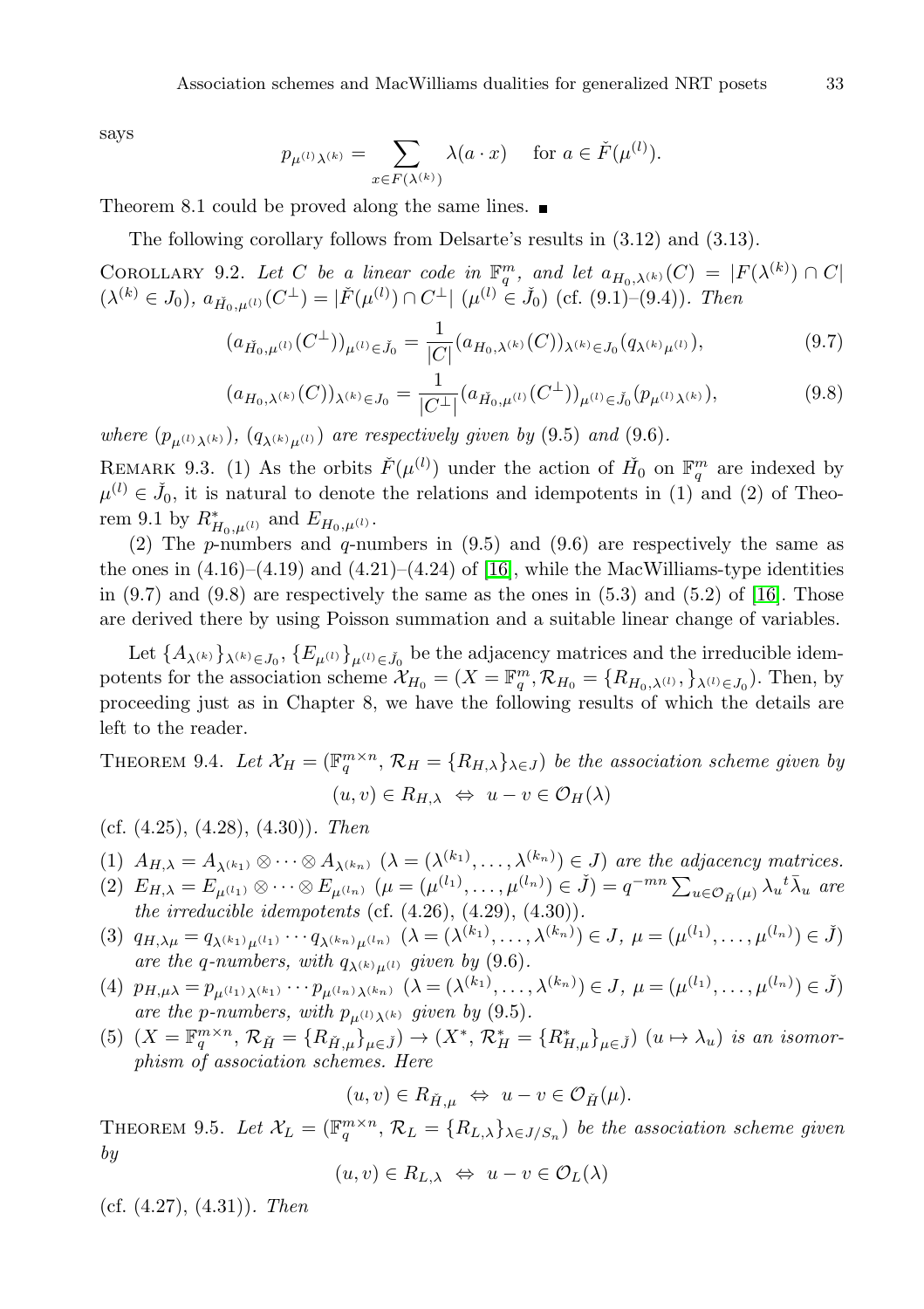- (1)  $A_{L,\lambda} = \sum_{\sigma \in S_n/S_n^{(\lambda)}} A_{H,\sigma\lambda} = \sum_{\sigma \in S_n/S_n^{(\lambda)}} A_{\lambda^{(k_{\sigma1})}} \otimes \cdots \otimes A_{\lambda^{(k_{\sigma n})}} (\lambda = (\lambda^{(k_1)}, \ldots, \lambda^{(k_n)})$  $\in J/S_n$ ) are the adjacency matrices.
- (2)  $E_{L,\mu} = \sum_{\sigma \in S_n/S_n^{(\mu)}} E_{H,\sigma\mu} = \sum_{\sigma \in S_n/S_n^{(\mu)}} E_{\mu^{(l_{\sigma1})}} \otimes \cdots \otimes E_{\mu^{(l_{\sigma n})}} = q^{-mn} \sum_{u \in \mathcal{O}_{\tilde{L}}(\mu)} \lambda_u^{-t} \bar{\lambda}_u$  $(\mu = (\mu^{(l_1)}, \ldots, \mu^{(l_n)}) \in \check{J}/S_n)$  are the irreducible idempotents (cf. (4.31)).
- $(3)$   $q_{L,\lambda\mu} = \sum_{\sigma \in S_n/S_n^{(\mu)}} q_{H,\lambda\sigma\mu} = \sum_{\sigma \in S_n/S_n^{(\mu)}} q_{\lambda^{(k_1)}\mu^{(l\sigma1)}} \cdots q_{\lambda^{(k_n)}\mu^{(l\sigma n)}} \; (\lambda = (\lambda^{(k_1)}, \ldots)$  $(\ldots, \lambda^{(k_n)}) \in J/S_n$ ,  $\mu = (\mu^{(l_1)}, \ldots, \mu^{(l_n)}) \in \check{J}/S_n$  are the q-numbers, with  $q_{\lambda^{(k)}\mu^{(l)}}$ given by  $(9.6)$ .
- (4)  $p_{L,\mu\lambda} = \sum_{\sigma \in S_n/S_n^{(\lambda)}} p_{H,\mu\sigma\lambda} = \sum_{\sigma \in S_n/S_n^{(\lambda)}} p_{\mu^{(l_1)}\lambda^{(k_{\sigma1})}} \cdots p_{\mu^{(l_n)}\lambda^{(k_{\sigma n})}} (\mu = (\mu^{(l_1)}, \ldots, \mu^{(l_n)}),$  $(\ldots,\mu^{(l_n)}) \in \check{J}/S_n$ ,  $\lambda = (\lambda^{(k_1)},\ldots,\lambda^{(k_n)}) \in J/S_n$  are the p-numbers, with  $p_{\mu^{(l)}\lambda^{(k)}}$ given by  $(9.5)$ .
- (5)  $(X = \mathbb{F}_q^{m \times n}, \mathcal{R}_{\check{L}} = \{R_{\check{L},\mu}\}_{\mu \in \check{J}/S_n} \rightarrow (X^*, \mathcal{R}^*_{\check{L}} = \{R^*_{L,\mu}\}_{\mu \in \check{J}/S_n} (u \mapsto \lambda_u)$  is an isomorphism of association schemes. Here

$$
(u, v) \in R_{\check{L}, \mu} \iff u - v \in \mathcal{O}_{\check{L}}(\mu).
$$

COROLLARY 9.6. Let C be a linear code in  $\mathbb{F}_q^{m \times n}$ , and let  $a_{H,\lambda}(C) = |\mathcal{O}_H(\lambda) \cap C|$   $(\lambda \in J)$ ,  $a_{\check{H},\mu}(C^{\perp}) = |\mathcal{O}_{\check{H}}(\mu) \cap C^{\perp}| \ (\mu \in \check{J}).$  Then

$$
(a_{\tilde{H},\mu}(C^{\perp}))_{\mu \in \tilde{J}} = \frac{1}{|C|} (a_{H,\lambda}(C))_{\lambda \in J} (q_{H,\lambda\mu}),
$$
  

$$
(a_{H,\lambda}(C))_{\lambda \in J} = \frac{1}{|C^{\perp}|} (a_{\tilde{H},\mu}(C^{\perp}))_{\lambda \in \tilde{J}} (p_{H,\mu\lambda}),
$$

where  $(q_{H,\lambda\mu})$  and  $(p_{H,\mu\lambda})$  are respectively given by (3) and (4) of Theorem 9.4.

COROLLARY 9.7. Let C be a linear code in  $\mathbb{F}_q^{m \times n}$ , and let  $a_{L,\lambda}(C) = |\mathcal{O}_L(\lambda) \cap C|$  $(\lambda \in J/S_n)$ ,  $a_{\check{L},\mu}(C^{\perp}) = |\mathcal{O}_{\check{L}}(\mu) \cap C^{\perp}| \ (\mu \in \check{J}/\check{S_n})$ . Then

$$
(a_{\check{L},\mu}(C^{\perp}))_{\mu \in \check{J}/S_n} = \frac{1}{|C|} (a_{L,\lambda}(C))_{\lambda \in J/S_n} (q_{L,\lambda\mu}),
$$
  

$$
(a_{L,\lambda}(C))_{\lambda \in J/S_n} = \frac{1}{|C^{\perp}|} (a_{\check{L},\mu}(C^{\perp}))_{\mu \in \check{J}/S_n} (p_{L,\mu\lambda}),
$$

where  $(q_{L,\lambda\mu})$  and  $(p_{L,\mu\lambda})$  are respectively given by (3) and (4) of Theorem 9.5.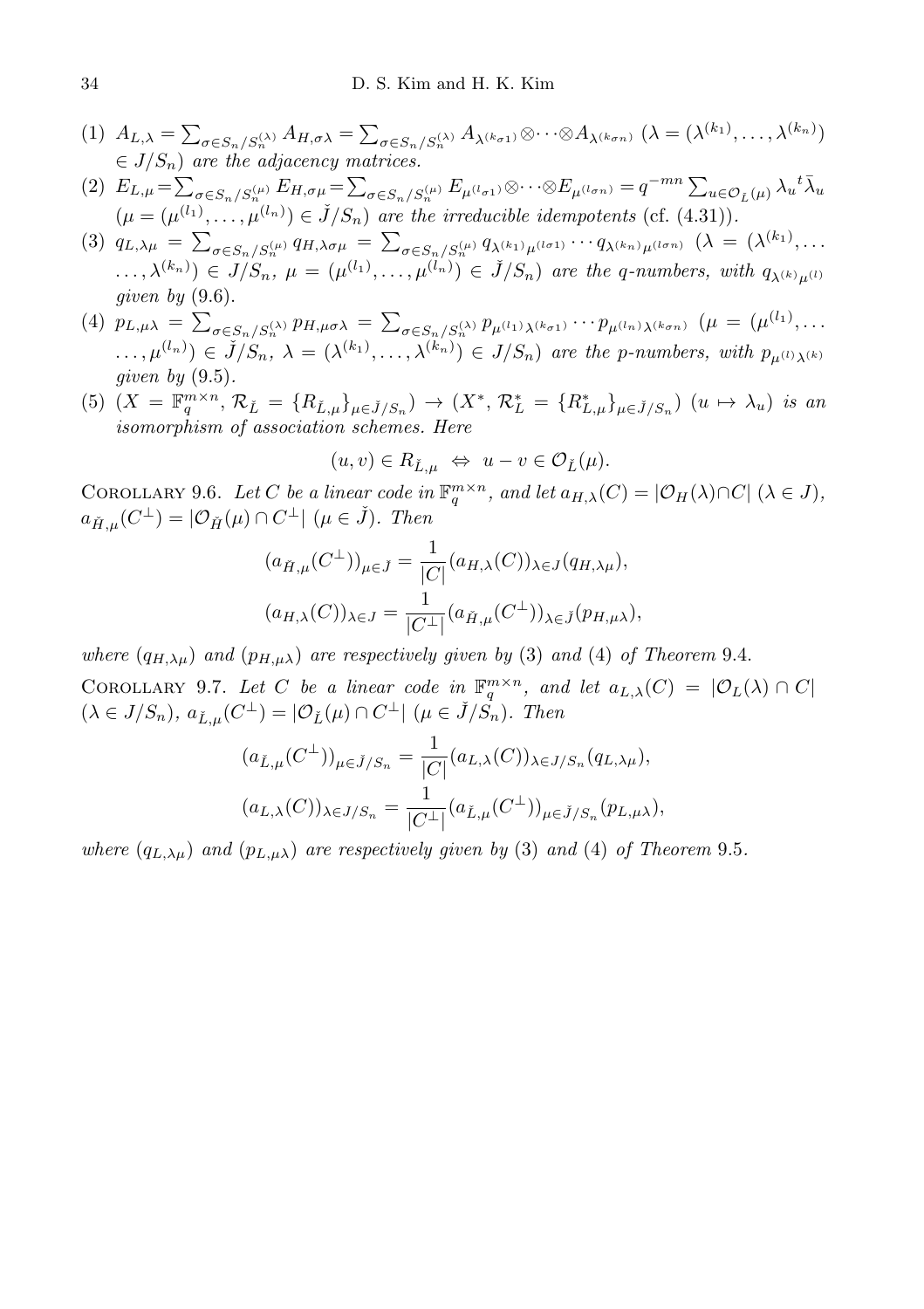## <span id="page-32-1"></span><span id="page-32-0"></span>Appendix: Recent developments in the theory of poset codes

## 1. Introduction

Let  $\mathbb{F}_q$  be the finite field with q elements and  $\mathbb{F}_q^n$  be the vector space of n-tuples over  $\mathbb{F}_q$ . Coding theory may be considered as the study of  $\mathbb{F}_q^n$  when  $\mathbb{F}_q^n$  is endowed with the Hamming metric. Since the late 1980's several attempts have been made to generalize the classical problems of coding theory by introducing a new non-Hamming metric on the vector space  $\mathbb{F}_q^n$  (cf. [\[27,](#page-46-0) [28,](#page-46-4) [26\]](#page-46-9)). These attempts led Brualdi et al. [\[4\]](#page-45-1) to introduce the concept of poset codes. We start our journey with a brief introduction to the basic notions of poset codes. We refer to [\[4\]](#page-45-1) for details.

Let  $\mathbb P$  be a partially ordered set (abbreviated as a poset) on the underlying set  $[n] =$  $\{1,\ldots,n\}$  of coordinate positions of vectors in  $\mathbb{F}_q^n$ . As usual the partial order relation of P is denoted by ≤. A subset I of  $\mathbb P$  is called an *order ideal* if  $x \in I$  and  $y \leq x$  imply  $y \in I$ . For a subset E of  $\mathbb{P}, \langle E \rangle$  will denote the smallest order ideal of  $\mathbb{P}$  containing E. The P-weight of a vector  $u = (u_1, \ldots, u_n)$  in  $\mathbb{F}_q^n$  is defined as the cardinality

$$
w_{\mathbb{P}}(u) = |\langle \text{Supp}(u) \rangle|
$$

of the smallest order ideal of  $\mathbb P$  containing Supp $(u)$ , where Supp $(u) = \{i \mid u_i \neq 0\}$ . The  $\mathbb{P}\text{-}distance$  between elements u and v in  $\mathbb{F}_q^n$  is defined as

$$
d_{\mathbb{P}}(u,v) = w_{\mathbb{P}}(u-v).
$$

If  $\mathbb P$  is an antichain in which no two elements are comparable, the  $\mathbb P$ -weight and  $\mathbb P$ -distance become the Hamming weight and Hamming distance of the classical coding theory. It is known that the P-distance  $d_{\mathbb{P}}(\cdot,\cdot)$  gives a metric on  $\mathbb{F}_q^n$ . The metric  $d_{\mathbb{P}}$  is called the P*metric* (or simply a *poset metric* when  $\mathbb P$  is not specified). If  $\mathbb F_q^n$  is endowed with the P-metric, then a subset C of  $\mathbb{F}_q^n$  is called a P-code (or simply a poset code).

In the theory of poset codes, one is interested in coding-theoretic properties of poset codes. In principle, one can try to generalize any result in Hamming metric spaces to poset metric spaces. However some concepts can be generalized nicely while the others cannot. The purpose of this paper is to report some important recent results in the theory of poset codes mainly done by the second author and his colleagues within the activities of the Combinatorial and Computational Mathematics Research Center.

In Section 2, as a foundation of our investigation, we study metric properties of poset metric spaces. We first determine the structure of the automorphism group of a poset metric space. Next, we classify the posets which force the linearity of isometries.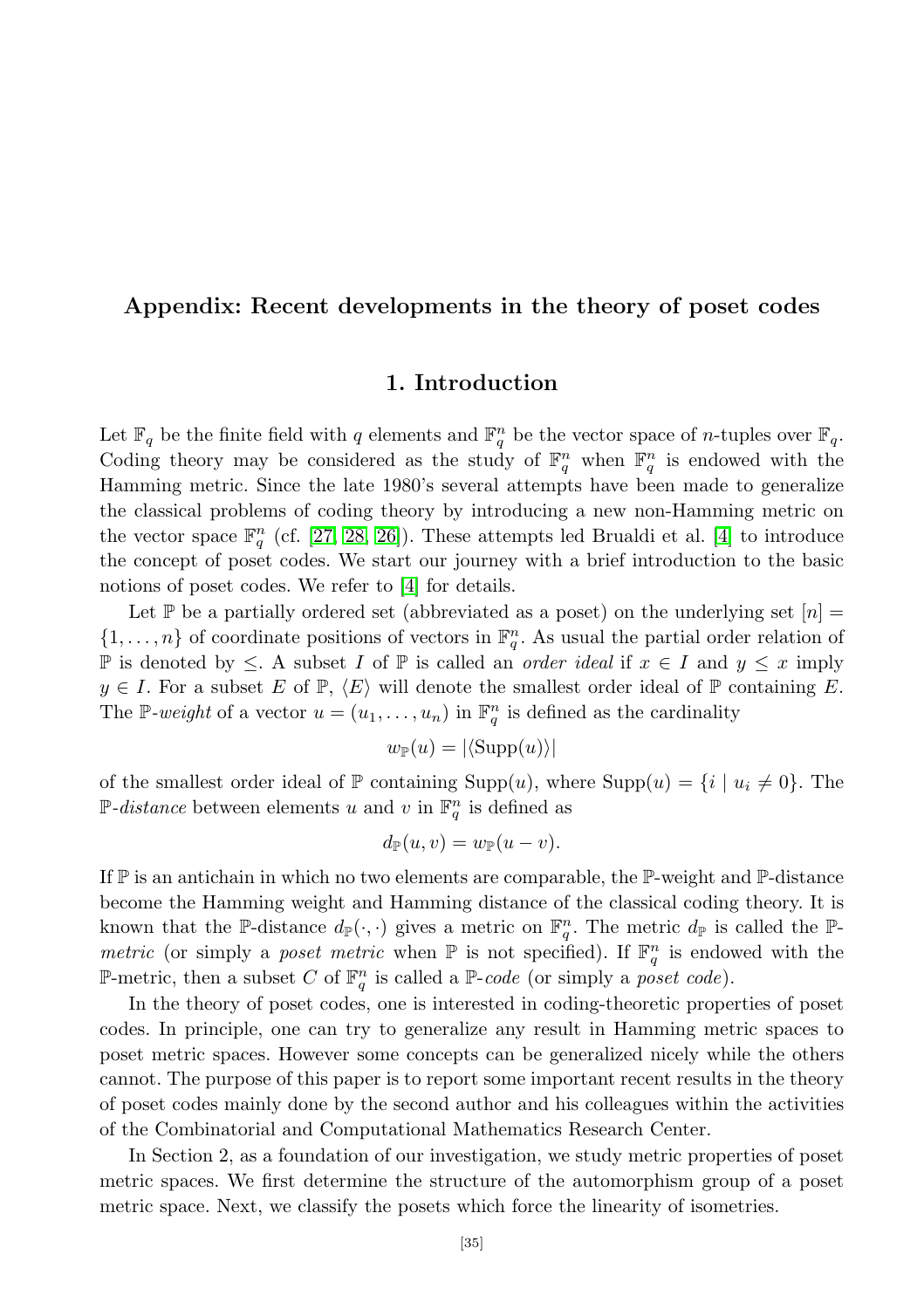In Section 3, we study MDS poset codes. As will be demonstrated, most of the properties of classical MDS codes can be generalized to an arbitrary MDS poset code. We first introduce the Singleton bound for poset codes and define MDS poset codes as linear codes which attain the Singleton bound. Secondly, we introduce the concept of I-perfect codes and relate MDS poset codes to I-perfect poset codes. Thirdly, we show that the weight distribution of an MDS poset code, as in the case of an MDS code in the Hamming metric space, is completely determined. Finally, we prove the duality theorem which states that a linear code C is an MDS  $\mathbb{P}\text{-code}$  if and only if  $C^{\perp}$  is an MDS  $\overline{\mathbb{P}}\text{-code}$ , where  $C^{\perp}$  is the dual code of C and  $\overline{P}$  is the dual poset of  $\mathbb{P}$ .

In Section 4, we study perfect poset codes. As will be seen, the theory of perfect codes becomes rich in poset codes. In the first subsection, the classification of perfect codes over a crown poset metric is studied. In the second subsection, we classify the posets which admit the extended binary Hamming code or the extended binary Golay code as a perfect code.

In Section 5, we study the MacWilliams identity for poset codes. All poset structures which admit the MacWilliams identity are classified. It is proved that being a hierarchical poset is a necessary and sufficient condition for a poset to admit the MacWilliams identity. An explicit relation is also derived between the P-weight distribution of a hierarchical poset code and the  $\overline{\mathbb{P}}$ -weight distribution of the dual code.

# 2. The poset metric space  $(\mathbb{F}_q^n, d_{\mathbb{P}})$

<span id="page-33-0"></span>In this section, as a foundation of our investigation, we study metric properties of poset metric spaces. We first determine the structure of the automorphism group of a poset metric space. Next, we classify the posets which force the linearity of isometries.

A map of  $\mathbb{F}_q^n$  into  $\mathbb{F}_q^n$  is called a P-isometry if it preserves P-distance. It is easy to see that every  $\mathbb{P}\text{-isometry}$  is a bijection. A linear  $\mathbb{P}\text{-isometry}$  is called a  $\mathbb{P}\text{-}automorphism$ . We denote by  $\text{Iso}_{\mathbb{P}}(\mathbb{F}_q^n)$  (resp.  $\text{Aut}_{\mathbb{P}}(\mathbb{F}_q^n)$ ) the group of  $\mathbb{P}\text{-isometries}$  (resp.  $\mathbb{P}\text{-automorphisms}$ ) of  $(\mathbb{F}_q^n, d_\mathbb{P})$ , i.e.,

$$
\text{Iso}_{\mathbb{P}}(\mathbb{F}_q^n) = \{ f : \mathbb{F}_q^n \to \mathbb{F}_q^n \mid d_{\mathbb{P}}(f(u), f(v)) = d_{\mathbb{P}}(u, v) \text{ for all } u, v \in \mathbb{F}_q^n \},
$$
  
\n
$$
\text{Aut}_{\mathbb{P}}(\mathbb{F}_q^n) = \{ f : \mathbb{F}_q^n \to \mathbb{F}_q^n \mid f \text{ is linear and } w_{\mathbb{P}}(f(u)) = w_{\mathbb{P}}(u) \text{ for all } u \in \mathbb{F}_q^n \}.
$$

Our goal is to study the structure of these groups.

2.1. The structure of automorphism groups. In [\[8\]](#page-45-7) the authors developed a coding theory over the  $\rho$ -metric which is a poset metric where the poset is given by the disjoint union of chains of the same cardinality. They determine the structure of the automorphism group of a  $\rho$ -metric space implicitly. This result is explicitly verified in [\[23\]](#page-46-6). In [\[5\]](#page-45-12), the authors computed the automorphism group of a poset metric space when the poset is a crown of cardinality  $2m$  (see Figure 1).

In [\[30\]](#page-46-10) the authors determined the structure of the group  $\text{Aut}_{\mathbb{P}}(\mathbb{F}_q^n)$  for a general poset P. A bijection  $\sigma : \mathbb{P} \to \mathbb{P}$  is called an automorphism if  $\sigma$  and  $\sigma^{-1}$  preserve the order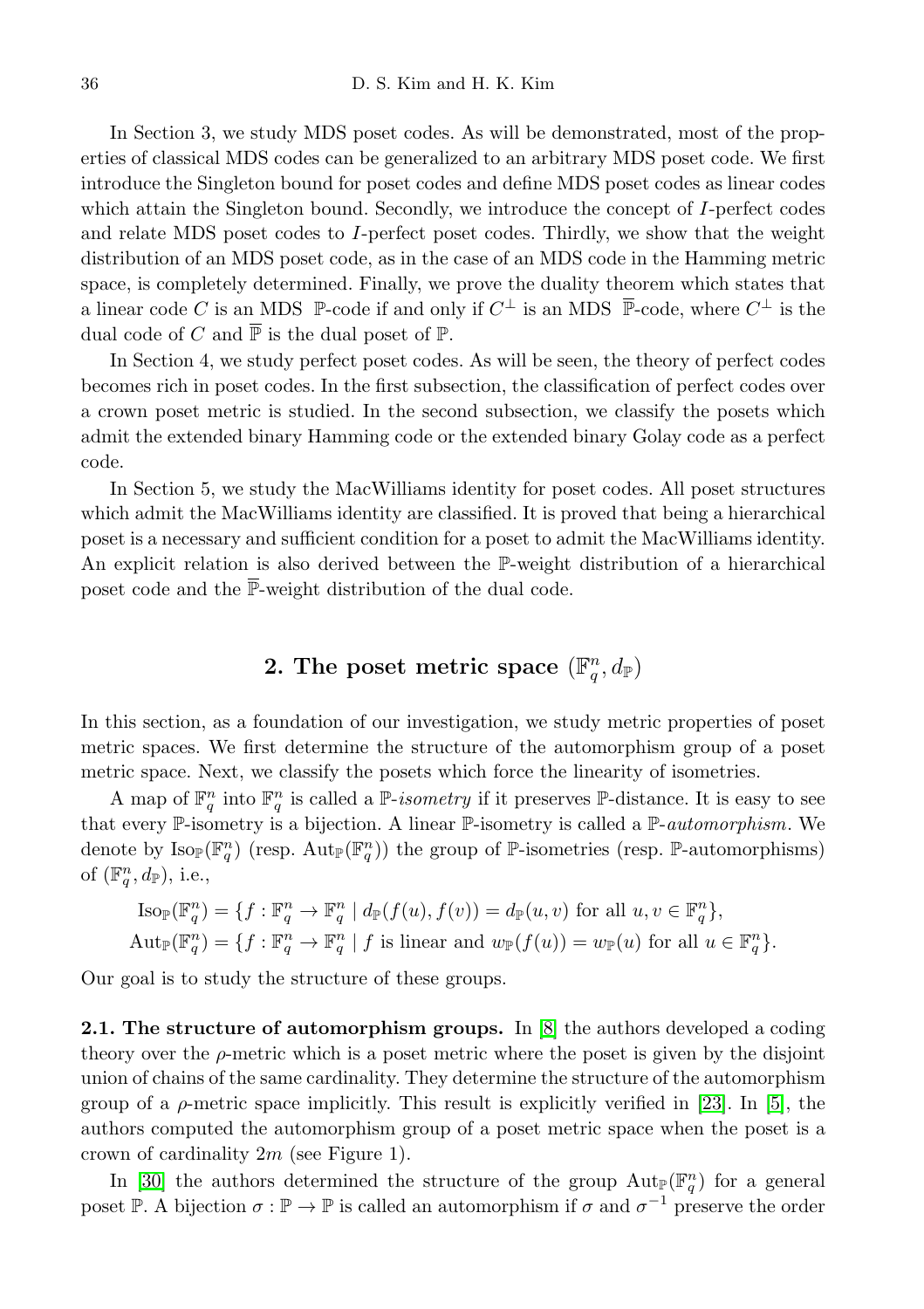

Fig. 1. The crown poset of cardinality 2m

relation of P. The group of automorphisms of P is denoted by Aut(P). Let  $M_{n\times n}(\mathbb{F}_q)$  be the set of all  $n \times n$  matrices over  $\mathbb{F}_q$ . The main result of [\[30\]](#page-46-10) is

THEOREM 2.1. The automorphism group of a poset metric space  $(\mathbb{F}_q^n, d_{\mathbb{P}})$  is an internal semidirect product of the automorphism group of  $\mathbb P$  by  $G(\mathbb P)$ , i.e.,

$$
\mathrm{Aut}_{\mathbb{P}}(\mathbb{F}_q^n) \simeq G(\mathbb{P}) \rtimes \mathrm{Aut}(\mathbb{P}),
$$

where

$$
G(\mathbb{P}) = \left\{ (a_{ij}) \in M_{n \times n}(\mathbb{F}_q) \middle| \begin{array}{ll} \mathbb{F}_q & \text{if } i <_{\mathbb{P}} j \\ a_{ij} \in \mathbb{F}_q^* & \text{if } i = j \\ \{0\} & \text{otherwise} \end{array} \right\}.
$$

2.2. Classification of posets forcing the linearity of isometries. Since the structure of the automorphism group of a poset metric space is determined, our next concern is the structure of the isometry group  $\text{Iso}_{\mathbb{P}}(\mathbb{F}_q^n)$ . Let **0** denote the zero vector in  $\mathbb{F}_q^n$ . Since every P-isometry g of  $\mathbb{F}_q^n$  can be written uniquely as  $g = f + g(\mathbf{0})$ , where f is a P-isometry which fixes the origin, it is enough to investigate the P-isometries which fix the origin. Set

$$
\operatorname{Iso}_{\mathbb{P}}^0(\mathbb{F}_q^n) = \{ f : \mathbb{F}_q^n \to \mathbb{F}_q^n \mid f \text{ is a } \mathbb{P}\text{-isometry and } f(\mathbf{0}) = \mathbf{0} \}.
$$

Itis clear that  $\mathrm{Aut}_{\mathbb{P}}(\mathbb{F}_q^n)$  is a subgroup of  $\mathrm{Iso}_{\mathbb{P}}^0(\mathbb{F}_q^n)$  and it is known ([\[14\]](#page-45-13)) that  $\mathrm{Aut}_{\mathbb{P}}(\mathbb{F}_q^n)$ Iso $^0_{\mathbb{P}}(\mathbb{F}_q^n)$  if  $\mathbb{P}$  is an antichain and  $q=2,3$ . This motivates the following definition.

DEFINITION 2.2. Let  $\mathbb P$  be a poset on [n]. It is said that  $\mathbb P$  forces the linearity of isometries over  $\mathbb{F}_q$  if  $\mathrm{Aut}_{\mathbb{P}}(\mathbb{F}_q^n) = \mathrm{Iso}_{\mathbb{P}}^0(\mathbb{F}_q^n)$ .

In [\[14\]](#page-45-13) the authors classified all posets which force the linearity of isometries over  $\mathbb{F}_q$ . To describe their main result, we need some terminology from the theory of posets.

DEFINITION 2.3. Let  $\mathbb{P} = (X, \leq)$  and  $\mathbb{Q} = (Y, \leq)$  be two posets.

(a) The disjoint union  $\mathbb{P} \cup \mathbb{Q}$  of  $\mathbb{P}$  and  $\mathbb{Q}$  is the poset on  $X \cup Y$  such that  $x \leq y$  in  $\mathbb{P} \cup \mathbb{Q}$ if one of the following conditions holds:

(i)  $x, y \in X$  and  $x \leq y$  in  $\mathbb{P}$ , (ii)  $x, y \in Y$  and  $x \leq y$  in  $\mathbb{Q}$ .

(b) The *ordinal sum*  $\mathbb{P} \oplus \mathbb{Q}$  of  $\mathbb{P}$  and  $\mathbb{Q}$  is the poset on  $X \cup Y$  such that  $x \leq y$  in  $\mathbb{P} \oplus \mathbb{Q}$ if one of the following conditions holds:

(i)  $x, y \in X$  and  $x \leq y$  in  $\mathbb{P}$ , (ii)  $x, y \in Y$  and  $x \leq y$  in  $\mathbb{Q}$ , (iii)  $x \in X$  and  $y \in Y$ . We now state the main result of [\[14\]](#page-45-13).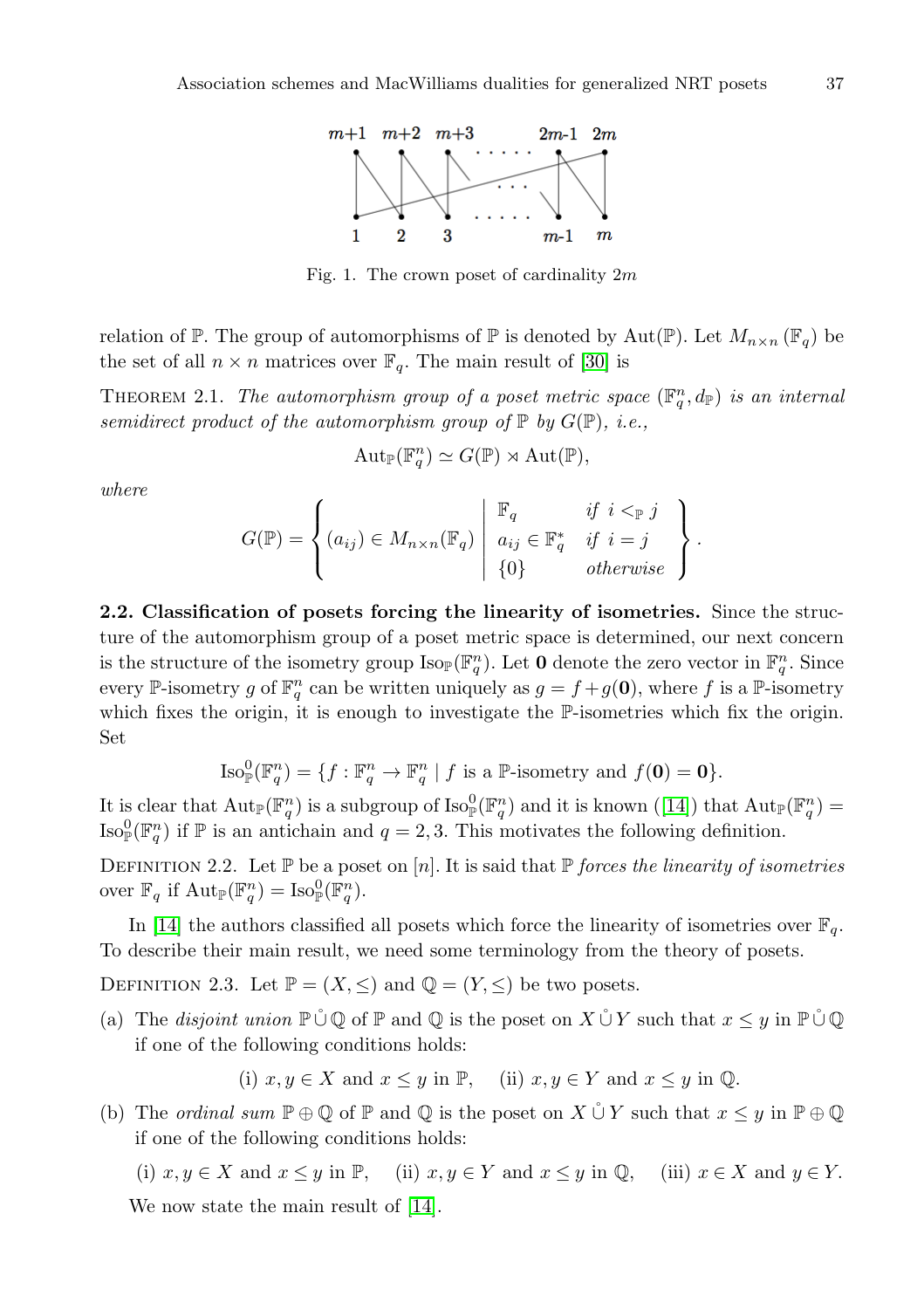THEOREM 2.4. Let  $\mathbb P$  be a poset on  $[n]$ .

- (a) A poset forces the linearity of isometries over  $\mathbb{F}_2$  if and only if it is a disjoint union of chains of cardinality 2 and an antichain.
- (b) A poset forces the linearity of isometries over  $\mathbb{F}_3$  if and only if it is an antichain.
- (c) There is no poset which forces the linearity of isometries over  $\mathbb{F}_q$  if  $q > 3$ .

We close this section with some additional research problems. The structure of the isometry group of a poset metric space is determined only for special cases. We refer to [\[9\]](#page-45-14) for the classical case. We mention that in an unpublished paper [\[15\]](#page-45-15), the structure of the isometry group is determined when  $\mathbb P$  is the chain of cardinality n.

PROBLEM. Determine the structure of  $\text{Iso}_{\mathbb{P}}(\mathbb{F}_q^n)$ .

So far, we have considered the structure of automorphism and isometry groups of the total space. We can generalize this concept to an arbitrary poset code, namely, if  $C \subset (\mathbb{F}_q^n, d_{\mathbb{P}})$  is a poset code, we define its P-automorphism (resp. P-isometry) group by

$$
Aut_{\mathbb{P}}(C) = \{ f : \mathbb{F}_q^n \to \mathbb{F}_q^n \mid f \text{ is linear, } f(C) = C, w_{\mathbb{P}}(x) = w_{\mathbb{P}}(f(x)) \text{ for all } x \in C \},
$$
  
\n
$$
Iso_{\mathbb{P}}(C) = \{ f : \mathbb{F}_q^n \to \mathbb{F}_q^n \mid f(C) = C, w_{\mathbb{P}}(x) = w_{\mathbb{P}}(f(x)) \text{ for all } x \in C \}.
$$

<span id="page-35-0"></span>PROBLEM. Determine the structure of  $\text{Aut}_{\mathbb{P}}(C)$  and  $\text{Iso}_{\mathbb{P}}(C)$ .

## 3. MDS poset codes

In [\[8\]](#page-45-7) and [\[32\]](#page-46-5), the authors introduced the notion of a maximum distance separable (or simply MDS) code in the  $\rho$ -metric space and studied the properties of such codes. Since the  $\rho$ -metric is a special type of a poset metric, it is natural to generalize the concept of MDS code to general poset metric spaces. This is done in this section. It turns out that most of the properties of MDS codes with respect to the  $\rho$ -metric discussed in [\[8\]](#page-45-7) and [\[32\]](#page-46-5) can be generalized to an arbitrary MDS poset code. We first introduce the Singleton bound for poset codes and define MDS poset codes as linear codes which attain the Singleton bound. Next, we introduce the concept of I-perfect codes and relate the MDS poset codes to I-perfect poset codes. We study the weight distribution of an MDS poset code. We show that the weight distribution of an MDS poset code, as in the case of an MDS code in the Hamming metric, is completely determined. We also prove the duality theorem which states that a linear code C is an MDS  $\mathbb{P}\text{-code}$  if and only if  $C^{\perp}$  is an MDS  $\bar{\mathbb{P}}$ -code, where  $C^{\perp}$  is the dual code of C and  $\bar{\mathbb{P}}$  is the dual poset of  $\mathbb{P}$ . We first fix some notation which will be used throughout this section.

The minimum P-distance between two distinct elements of C is denoted by  $d_{\mathbb{P}}(C)$ . In particular, if C is a subspace of of dimension k (resp. with  $d_{\mathbb{P}}(C) = d_{\mathbb{P}}$ ), then C is called an  $[n, k]_q$  (resp.  $[n, k, d_{\mathbb{P}}]_q$ ) P-code. Sometimes it is necessary to think of C as a code in the Hamming metric space. We use the term  $[n, k]_q$  (resp.  $[n, k, d_H]_q$ ) code for a linear code of length n and dimension k (resp. with the minimum Hamming distance  $d_H$ ).

We start with a proposition which is called the *Singleton bound* for poset codes.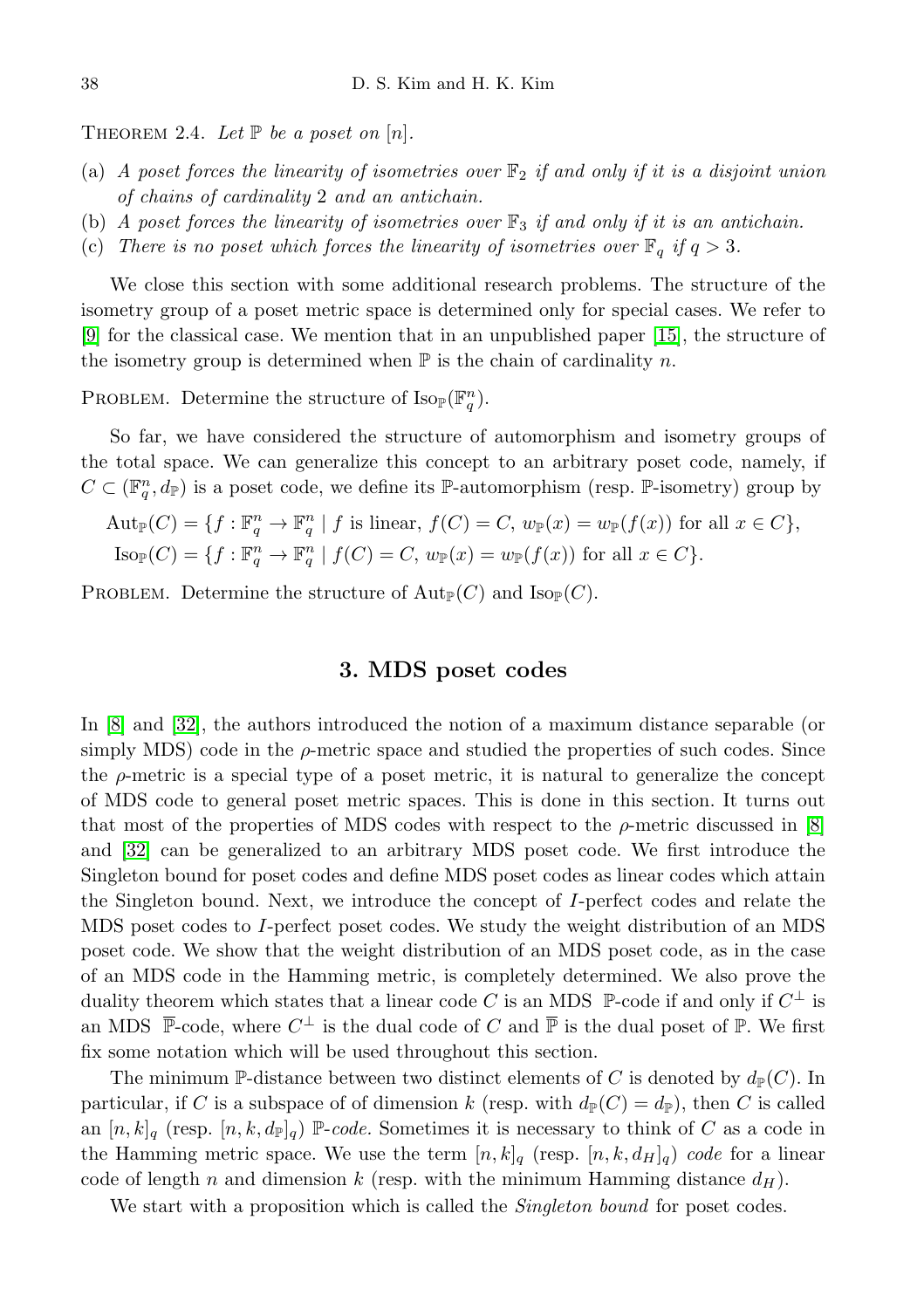PROPOSITION 3.1. Let  $\mathbb P$  be a poset on  $[n]$  and  $C \subseteq \mathbb F_q^n$ ) be a  $\mathbb P$ -code. Then  $|C| \leq q^{n-d_{\mathbb{P}}(C)+1}$ .

DEFINITION 3.2. Let  $\mathbb P$  be a poset on [n]. A linear code C over  $\mathbb F_q$  is called a maximum distance separable  $\mathbb{P}$ -code (or simply MDS  $\mathbb{P}$ -code) if it attains the Singleton bound. Consequently, an  $[n, k]_q$  code is an MDS P-code if and only if  $d_p(C) = n - k + 1$ .

We now introduce the notion of  $I$ -ball (resp.  $I$ -sphere) and  $r$ -ball (resp.  $r$ -sphere) which will be useful in our investigations.

DEFINITION 3.3. Let  $\mathbb P$  be a poset on [n], I an order ideal of  $\mathbb P$ , and r a nonnegative integer. For  $u \in \mathbb{F}_q^n$ , we define the *I-ball* (resp. *I-sphere*) centered at u to be the set

$$
B_I(u) = \{v \in \mathbb{F}_q^n \mid \langle \text{Supp}(u - v) \rangle \subseteq I\},\
$$
  
(resp. 
$$
S_I(u) = \{v \in \mathbb{F}_q^n \mid \langle \text{Supp}(u - v) \rangle = I\}.
$$

Similarly, we define the r-ball (resp. r-sphere) centered at  $u$  to be the set

$$
B_r(u) = \{v \in \mathbb{F}_q^n \mid |\langle \text{Supp}(u - v) \rangle| \le r\}
$$
  
(resp. 
$$
S_r(u) = \{v \in \mathbb{F}_q^n \mid |\langle \text{Supp}(u - v) \rangle| = r\}.
$$

In [\[1\]](#page-45-16), [\[13\]](#page-45-17), the authors defined an r-error-correcting perfect poset code as a code for which the *r*-balls centered at the codewords cover the whole space without overlapping. We modify this notion and introduce the notion of  $I$ -perfect poset codes, where  $I$  is an order ideal of P.

DEFINITION 3.4. Let  $\mathbb P$  be a poset on  $[n]$  and I an order ideal of  $\mathbb P$ . A linear  $\mathbb P$ -code C over  $\mathbb{F}_q$  of length n is called *I*-perfect if the *I*-balls centered at the codewords of *C* are pairwise disjoint and their union is  $\mathbb{F}_q^n$ , i.e.  $\mathbb{F}_q^n = \bigcup_{x \in C} B_I(x)$ , where the union is disjoint.

Now, we are in a position to relate MDS poset codes to I-perfect poset codes. We denote by  $\mathcal{I}^s(\mathbb{P})$  the set of order ideals of  $\mathbb P$  of cardinality s.

THEOREM 3.5. Let  $\mathbb P$  be a poset on  $[n]$  and C an  $[n, k]_q$   $\mathbb P$ -code. Then C is an MDS P-code if and only if C is an I-perfect P-code for all  $I \in \mathcal{I}^{n-k}(\mathbb{P})$ .

Let P be a poset on [n] and C be a P-code of length n over  $\mathbb{F}_q$ . The number of codewords of P-weight r is denoted by  $A_{r,\mathbb{P}}(C)$ , i.e.,

$$
A_{r,\mathbb{P}}(C) = |\{x \in C \mid w_{\mathbb{P}}(x) = r\}| = |S_{r,\mathbb{P}}(\mathbf{0}) \cap C|.
$$

We call the  $(n + 1)$ -tuple  $\{A_{0,\mathbb{P}}, A_{1,\mathbb{P}}, \ldots, A_{n,\mathbb{P}}\}$  the  $\mathbb{P}\text{-weight distribution of } C$ . The next theorem states, as in the case of the Hamming metric, that the P-weight distribution of an MDS P-code is completely determined.

THEOREM 3.6. Let  $\mathbb P$  be a poset on  $[n]$  and C an  $[n, k, d_{\mathbb{P}}]_q$   $\mathbb P$ -code. Suppose that C is an MDS P-code. Then

$$
A_{r,\mathbb{P}}(C) = \begin{cases} 1 & \text{if } r = 0, \\ 0 & \text{if } 1 \le r \le d_{\mathbb{P}} - 1, \\ (q-1) \sum_{I \in \mathcal{I}^r(\mathbb{P})} \sum_{j=0}^{r-d_{\mathbb{P}}} (-1)^j { |M(I)| - 1 \choose j} q^{r-d_{\mathbb{P}}-j} & \text{if } r \ge d_{\mathbb{P}}. \end{cases}
$$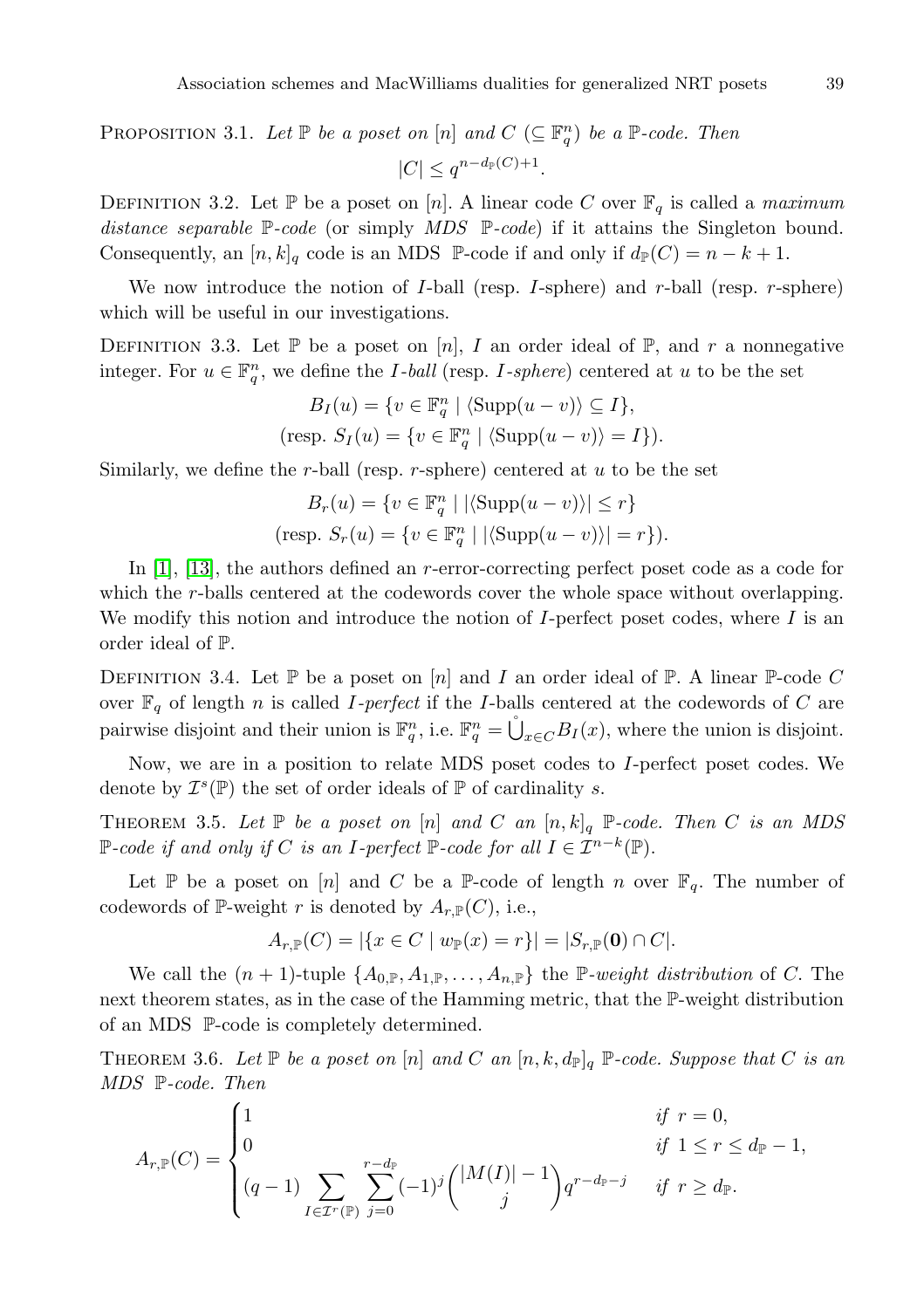To describe the main result of [\[13\]](#page-45-17), we need some terminology from the theory of posets.

DEFINITION 3.7. For a given poset  $\mathbb{P}$ , the *dual poset*  $\mathbb{\bar{P}}$  is defined as follows:  $\mathbb{P}$  and  $\mathbb{\bar{P}}$  have the same underlying set and  $x \leq y$  in  $\overline{\mathbb{P}} \Leftrightarrow y \leq x$  in  $\mathbb{P}$ .

The main result of [\[13\]](#page-45-17) is

THEOREM 3.8. Let  $\mathbb P$  be a poset on  $[n]$  and  $\overline{\mathbb P}$  be its dual poset. Let C be an  $[n, k]_q$   $\mathbb P$ -code. Then the following statements are equivalent:

- (a) C is an MDS  $\mathbb{P}\text{-code}.$
- (b) C is an I-perfect  $\mathbb{P}$ -code for all  $I \in \mathcal{I}^{n-k}(\mathbb{P})$ .
- (c)  $C^{\perp}$  is an MDS  $\overline{\mathbb{P}}$ -code.

Moreover, the P-weight distribution of an MDS code is completely determined.

In [\[7\]](#page-45-18) the authors introduced the concept of near-MDS codes and showed that many good properties of classical MDS codes can be extended to the class of near-MDS codes.

<span id="page-37-0"></span>PROBLEM. Develop the theory of near-MDS poset codes.

## 4. Perfect poset codes

A code is called perfect if the spheres of the same radius centered at the codewords cover the whole space without overlapping. The problem of classifying all perfect codes is one of the basic research problems in coding theory, and it still contains many interesting unsolved problems. One drawback in the theory of perfect codes is that perfect codes are very rare. As will be seen, the theory of perfect codes becomes rich in poset codes.

There are two types of problems in the theory of perfect poset codes:

- (a) Let  $\{\mathbb{P}_n\}$  be a family of posets parameterized by  $n \in \mathbb{N}$ . Classify all perfect  $\mathbb{P}_n$ -codes.
- (b) (dual of (a)) Let C be a subset of  $\mathbb{F}_q^n$  of 'good' shape. Classify all posets which admit C as a perfect code.

We start with the definition of a perfect poset code.

Let x be a vector in  $\mathbb{F}_q^n$  and r a nonnegative integer. The P-sphere with center x and radius  $r$  is defined as the set

$$
S_{\mathbb{P}}(x;r) = \{ y \in \mathbb{F}_q^n \mid d_{\mathbb{P}}(x,y) \le r \}.
$$

DEFINITION 4.1. A poset code C is called an *r*-error-correcting perfect  $\mathbb{P}$ -code if the  $\mathbb{P}$ spheres of radius r centered at the codewords of  $C$  are pairwise disjoint, and their union is  $\mathbb{F}_q^n$ .

Let C be a perfect  $\mathbb{P}$ -code and  $\mathbb{P}'$  be a poset equivalent to  $\mathbb{P}$  (resp. let C be a perfect P-code and  $C'$  be a code equivalent to C). Then, in general, it is not true that C is also a perfect  $\mathbb{P}'$ -code (resp. C' is also a perfect  $\mathbb{P}$ -code). We say that C is a *strongly perfect* P-code if every code equivalent to C is a perfect P-code (or equivalently, C is P'-perfect for every poset  $\mathbb{P}'$  which is equivalent to  $\mathbb{P}$ ).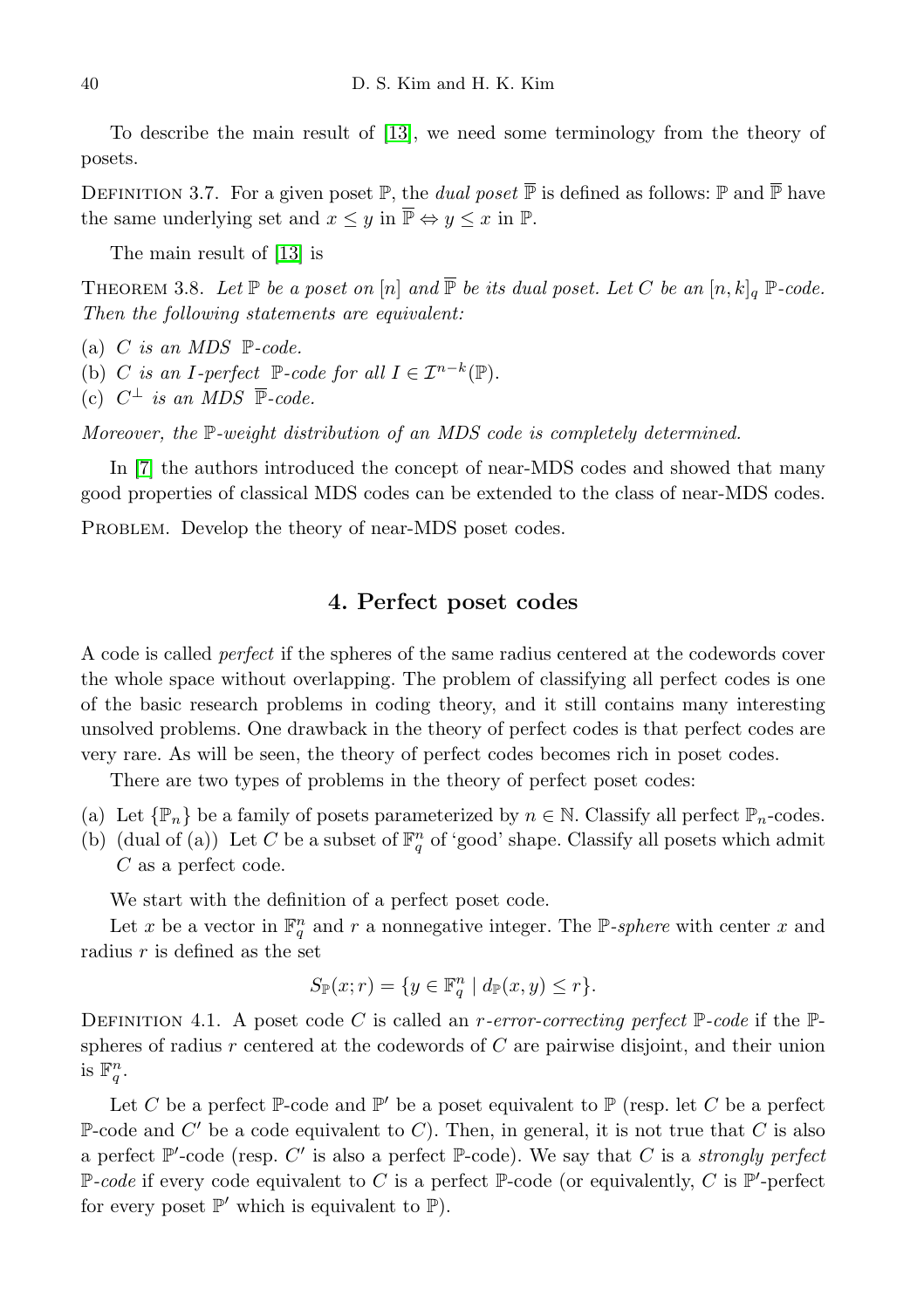The following proposition gives a necessary and sufficient condition for a given linear code to be an *r*-error-correcting perfect  $\mathbb{P}$ -code. We refer to [\[13\]](#page-45-17) for a proof.

PROPOSITION 4.2. Let C be an  $[n, k]$  binary linear code. Then C is an r-error-correcting perfect P-code if and only if the following two conditions are satisfied:

- (i) (the sphere packing condition)  $|S_{\mathbb{P}}(0;r)| = 2^{n-k}$ ,
- (ii) (the partition condition) for any nonzero codeword c and any partition  $\{x, y\}$  of c, either  $w_{\mathbb{P}}(x) \geq r+1$  or  $w_{\mathbb{P}}(y) \geq r+1$ .

In the next two subsections, we treat each type of problems separately.

4.1. Classification of perfect codes over the crown poset metric. In this subsection, we wish to classify all perfect  $\mathbb{P}_n$ -codes where  $\{\mathbb{P}_n\}$  is a family of posets parameterized by  $n \in \mathbb{N}$ . If  $\mathbb{P}_n$  is the antichain of cardinality n, the problem is reduced to the classical problem of the classification of perfect codes (cf. [\[24\]](#page-46-11)). From now on, we consider the case where  $\mathbb{P}_n$  is a crown poset described in Section 2. In the remainder of this subsection,  $\mathbb P$  denotes a crown poset.

For the single-error-correcting case, we have the following theorem. We refer to [\[1\]](#page-45-16) for a proof.

THEOREM 4.3. Every 1-error-correcting perfect linear  $\mathbb{P}$ -code over  $\mathbb{F}_q$  has parameters  $[2m, 2m-l], m = (q<sup>l</sup> - 1)/(q - 1)$  and  $l \geq 2$ . Furthermore, for  $l \geq 2$ , there exists a 1-error-correcting perfect linear P-code over  $\mathbb{F}_q$  with parameters  $[2m, 2m-l, 3]$ .

For the double-error-correcting case, we can derive the following two theorems by solving Ramanujan–Nagell type Diophantine equations which are derived from the sphere packing condition.

THEOREM 4.4. Every 2-error-correcting perfect linear  $\mathbb{P}\text{-}code$  over  $\mathbb{F}_2$  has parameters  $[4, 2]$  or  $[10, 6]$ . Moreover, there is a 2-error-correcting perfect linear  $\mathbb{P}$ -code over  $\mathbb{F}_2$  with the given parameters.

THEOREM 4.5. Every 2-error-correcting perfect linear  $\mathbb{P}$ -code over  $\mathbb{F}_3$  has parameters [4, 2] or [22, 17]. Moreover there is a 2-error-correcting perfect linear P-code over  $\mathbb{F}_3$  with the given parameters.

By an analysis of the parity check matrix and an application of the Johnson bound, we obtain the following result for the triple-error-correcting case. We refer to [\[20\]](#page-45-6) for a proof.

THEOREM 4.6. There are no triple-error-correcting perfect binary linear  $\mathbb{P}\text{-codes.}$ 

By an extension of techniques developed in [\[20\]](#page-45-6), one can prove that there are no 4-error-correcting binary perfect P-codes (cf. [\[19\]](#page-45-19)). This suggests the following problem.

PROBLEM. Classify all perfect linear codes with a crown poset structure.

4.2. Classification of posets for which a given code is perfect. In  $[4]$ , the authors gave an example of a poset for which the extended binary Hamming code of length 8 is a double-error-correcting perfect code. This example motivates the following problem which is the theme of this subsection: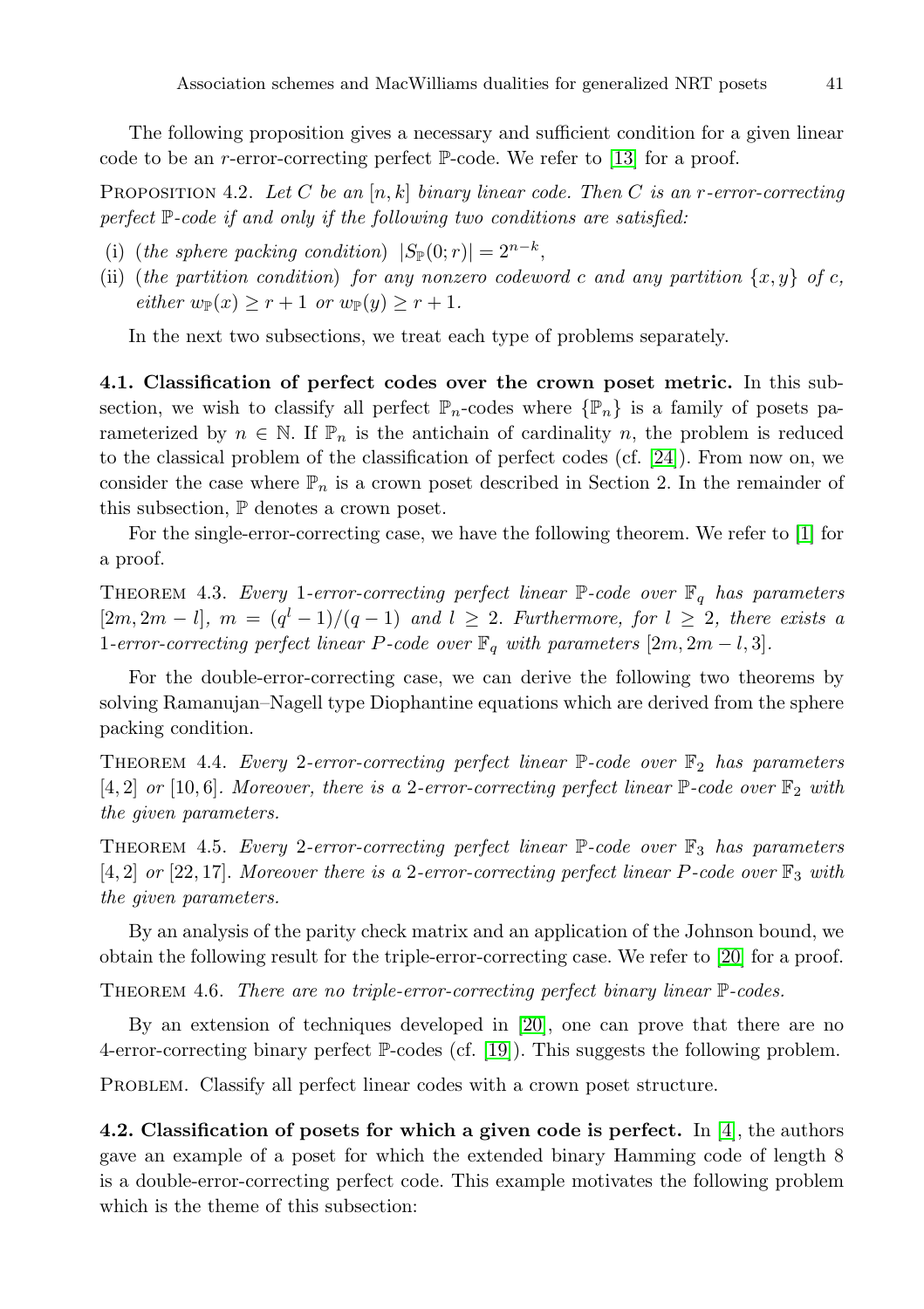For a given poset code C, classify all posets for which C is a perfect code.

We present some result along these lines for the case when  $C$  is the extended binary Hamming code or the extended binary Golay code. To state the result, it is necessary to fix some notation.

Let P be a poset with the ground set  $[n] = \{1, \ldots, n\}$ . As usual we use a Hasse diagram to represent  $P$  graphically. To describe  $\mathbb P$  in words, we introduce the following subsets of P. For an integer  $i, 1 \leq i \leq n$ , and elements  $a_1, \ldots, a_l$  of  $[n]$ , we define

$$
\Gamma^{(i)}(\mathbb{P}) = \{x \in \mathbb{P} \mid |\langle x \rangle| = i\},\
$$
  
\n
$$
\Gamma_{a_1,...,a_l}(\mathbb{P}) = \{x \in \mathbb{P} \mid x > a_j, j = 1,...,l\},\
$$
  
\n
$$
\Gamma^{(i)}_{a_1,...,a_l}(\mathbb{P}) = \Gamma^{(i)}(\mathbb{P}) \cap \Gamma_{a_1,...,a_l}(\mathbb{P}).
$$

The extended binary Hamming codes. In this subsection, we classify up to equivalence the poset structures on [n],  $n = 2^m$ , for which the extended binary Hamming code  $H_m$   $(m \geq 2)$  is a double-error-correcting perfect P-code.

Before considering the double-error-correcting case, we give a simple observation on the single-error-correcting case. Note that  $S_{\mathbb{P}}(c; 1) \subseteq S_H(c; 1)$  for any poset  $\mathbb{P}$ , where  $S_H(c; 1)$  denotes the Hamming sphere of radius 1 centered at c. Since the Hamming spheres of radius 1 centered at the codewords of  $\widetilde{H}_m$  do not cover the whole space  $\mathbb{F}_2^n$  in the Hamming metric, there are no poset structures on  $[n]$  for which the extended binary Hamming code is a single-error-correcting perfect P-code.

We now state the main result on the double-error-correcting case.

THEOREM 4.7. Let  $m \geq 3$  be an integer, and  $\tilde{H}_m$  denote the extended binary Hamming code with parameters  $[n = 2^m, 2^m - 1 - m, 4]_H$ .

- (a)  $H_m$  is a double-error-correcting strongly perfect  $\mathbb P$ -code if and only if P is equivalent to a poset depicted in (i) or (ii) of Figure 2.
- (b)  $H_m$  is a double-error-correcting perfect but not strongly perfect  $\mathbb P$ -code if and only if  $\mathbb P$  is equivalent to a poset depicted in (iii) of Figure 2.



Fig. 2. The poset structures for which the extended binary Hamming code is a double-errorcorrecting perfect code

We next consider the triple-error-correcting case. It is well-known (cf. [\[24\]](#page-46-11)) that the codewords of  $\widetilde{H}_m$  of weight 4 form a Steiner system  $S(3, 2<sup>m</sup>, 4)$ . Let  $\mathbb P$  be a poset on  $[n]$ ,  $n = 2^m$ , for which  $H_m$  is a 3-error-correcting perfect P-code. For a positive integer  $r \geq 3$ ,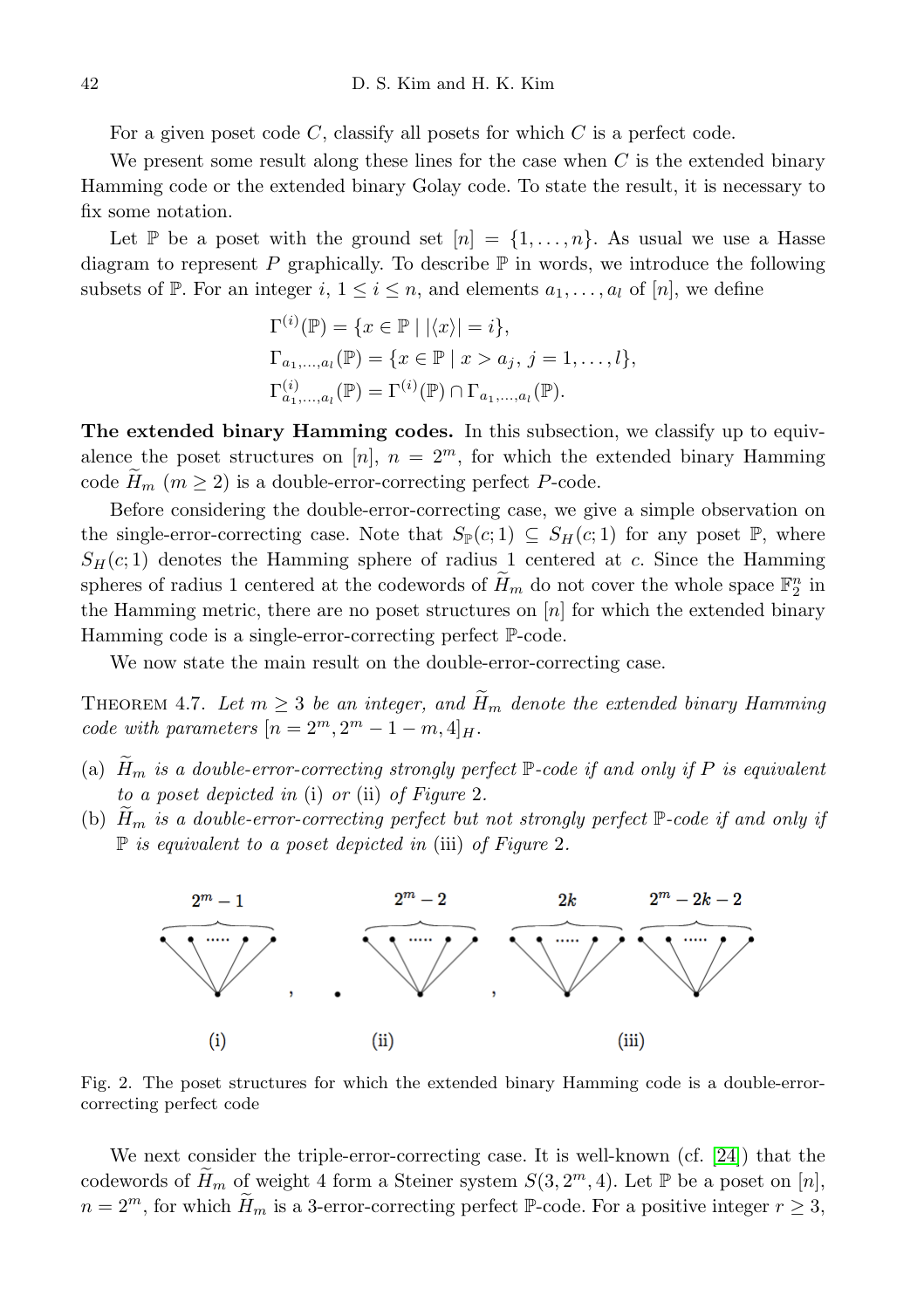we define a set  $M_r(\mathbb{P})$  (or simply  $M_r$ ) as follows:  $M_r = \{x \mid x$  is an r-subset of [n] such that  $w_P(x) \leq r$ . Using the fact that the codewords of  $H_m$  of weight 4 form a Steiner system, we define a map  $\Phi: M_3 \to \bigcup_{i=4}^{\infty} \Gamma^{(i)}$  as follows: For  $x = \{i, j, k\} \in M_3$ , there is a unique l such that  $\{i, j, k, l\}$  is a codeword of  $\widetilde{H}_m$ . By the partition condition in Proposition 4.2,  $l \in \bigcup_{i=4}^{\infty} \Gamma^{(i)}$ . We define  $\Phi(x) = l$ .

The following theorem is useful in our classification.

THEOREM 4.8. The extended binary Hamming code  $\widetilde{H}_m$  is a 3-error-correcting perfect  $P$ -code if and only if the following conditions are satisfied:

- (i)  $|\Gamma^{(1)}| \leq 3$ ,
- (ii) the map  $\Phi: M_3 \to \bigcup_{i=4}^{\infty} \Gamma^{(i)}$  gives a one-to-one correspondence,
- (iii) for any codeword c of  $\widetilde{H}_m$  of weight 4, and any partition  $\{x, y\}$  of c such that  $w_H(x) =$  $w_H(y) = 2$ , we have either  $w_{\mathbb{P}}(x) \geq 4$  or  $w_{\mathbb{P}}(y) \geq 4$ .

As an illustration of our theorem, we classify the poset structures for which the extended binary Hamming code  $H_m$  is a 3-error-correcting perfect P-code when  $m = 3, 4$ . It follows from Theorem 4.8 that P-perfectness of  $\widetilde{H}_m$  mainly depends on the substructure  $\bigcup_{i=1}^3 \Gamma^{(i)}(\mathbb{P})$  of  $\mathbb{P}$ . Therefore, we introduce the structure vector  $(a, b, c)$  of  $\mathbb{P}$ , where  $a = |\Gamma^{(1)}|, b = |\Gamma^{(2)}|, c = |\Gamma^{(3)}|$ . By an analysis of structure vectors, we can list all possible poset structures for which the extended binary Hamming code  $H_m$  is a 3-error-correcting perfect P-code when  $m = 3$ . Recall that  $H_3$  is an [8, 4, 4]<sub>H</sub> code with the parity check matrix  $H_3$ , where  $H_3$  is given by

$$
\begin{pmatrix}\n1 & 2 & 3 & 4 & 5 & 6 & 7 & 8 \\
1 & 1 & 1 & 1 & 1 & 1 & 1 \\
0 & 0 & 0 & 0 & 1 & 1 & 1 \\
0 & 0 & 1 & 1 & 0 & 0 & 1 & 1 \\
0 & 1 & 0 & 1 & 0 & 1 & 0 & 1\n\end{pmatrix}.
$$
\n(1)

We summarize our calculation as in the following theorem.

THEOREM 4.9. Let  $\widetilde{H}_3$  denote the binary extended [8, 4, 4]  $_H$  Hamming code with the parity check matrix given in (1). Then  $\widetilde{H}_3$  is a 3-error-correcting perfect  $\mathbb P$ -code if and only if the Hasse diagram of  $\bigcup_{i=1}^{3} \Gamma^{(i)}(\mathbb{P})$  is equivalent to one of the seven possibilities depicted in Figure 3 below.



Fig. 3. The  $\Gamma^{(1)} \cup \Gamma^{(2)} \cup \Gamma^{(3)}$  structure of posets for which  $H_3$  is a 3-error-correcting perfect code

Finally, we list all possible poset structures for which the extended binary Hamming code  $H_m$  is a 3-error-correcting perfect P-code when  $m = 4$ . Recall that  $H_4$  is an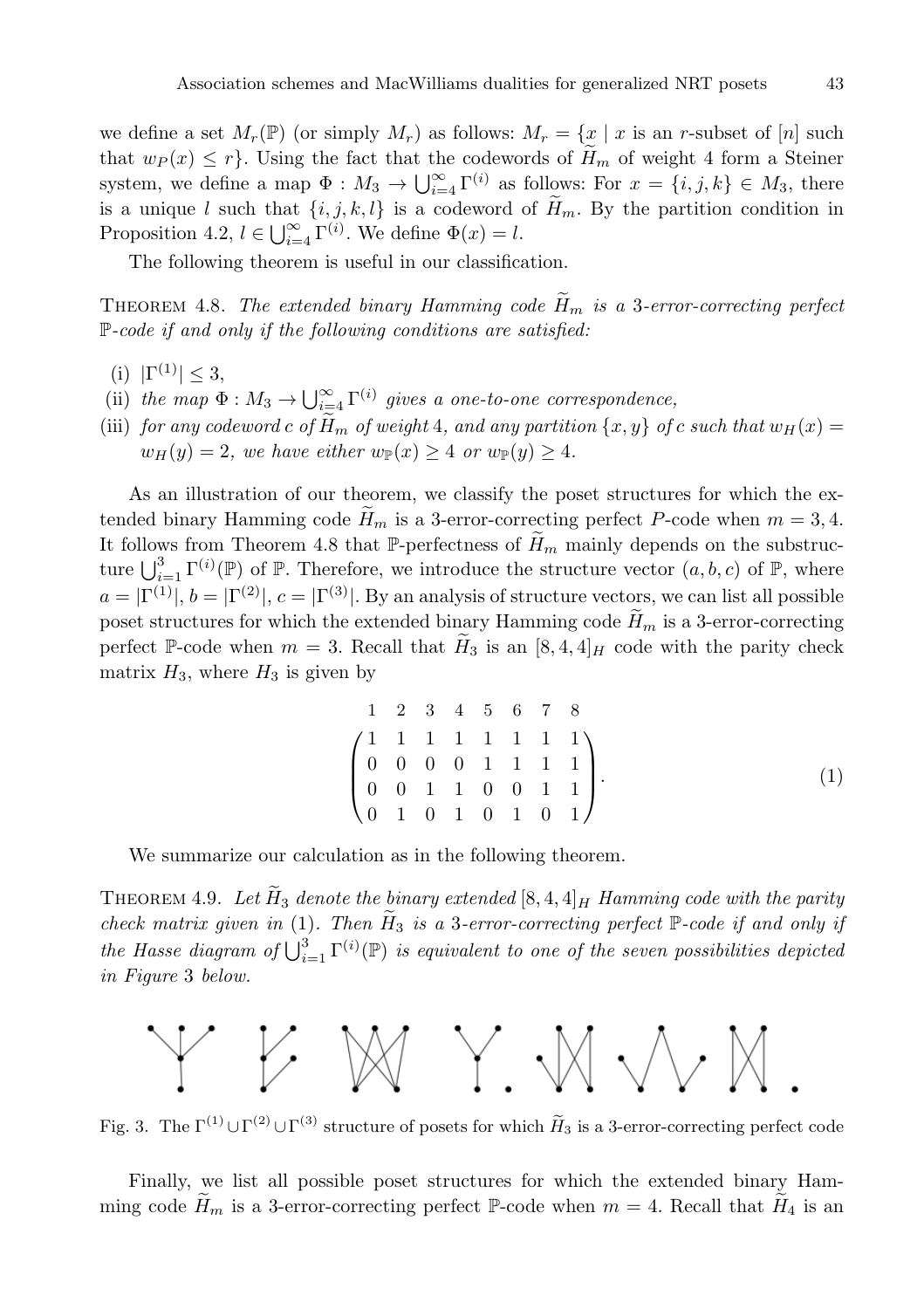$[16, 11, 4]$ <sub>H</sub> code with the parity check matrix  $H_4$ , where  $H_4$  is given by

|  |  |  |  |  | 1 2 3 4 5 6 7 8 9 10 11 12 13 14 15 16 |  |  |  |     |
|--|--|--|--|--|----------------------------------------|--|--|--|-----|
|  |  |  |  |  |                                        |  |  |  |     |
|  |  |  |  |  |                                        |  |  |  |     |
|  |  |  |  |  |                                        |  |  |  | (2) |
|  |  |  |  |  |                                        |  |  |  |     |
|  |  |  |  |  |                                        |  |  |  |     |

We summarize our calculation in the following theorem.

THEOREM 4.10. Let  $H_4$  denote the binary extended [16, 11, 4] $_H$  Hamming code with the parity check matrix (2). Then  $\widetilde{H}_4$  is a 3-error-correcting perfect P-code if and only if the Hasse diagram of  $\bigcup_{i=1}^{3} \Gamma^{(i)}(\mathbb{P})$  is equivalent to one of the 17 possibilities depicted in Figure 4 below.



Fig. 4. The  $\Gamma^{(1)} \cup \Gamma^{(2)} \cup \Gamma^{(3)}$  structure of posets for which  $H_4$  is a 3-error-correcting perfect code

The extended binary Golay code. In this subsection, we classify up to equivalence the poset structures on  $[24] = \{1, 2, \ldots, 24\}$  for which the extended binary Golay code is a 4 or 5-error-correcting perfect code.

As in the case of extended Hamming code, one can easily verify that there are no poset structures on  $|24|$  for which the extended binary Golay code is an r-error-correcting perfect code when  $1 \leq r \leq 3$ .

THEOREM 4.11. Let  $\mathcal{G}_{24}$  denote the extended binary Golay code of length 24. Then  $\mathcal{G}_{24}$ is a 4-error-correcting perfect  $\mathbb{P}$ -code if and only if  $\mathbb{P}$  is equivalent to  $\mathbb{P}_s$  for some s,  $1 \leq s \leq 4$ . Moreover, the perfectness is strong.



Fig. 5. The poset structures for which the extended Golay code  $\mathcal{G}_{24}$  is a 4-error-correcting perfect code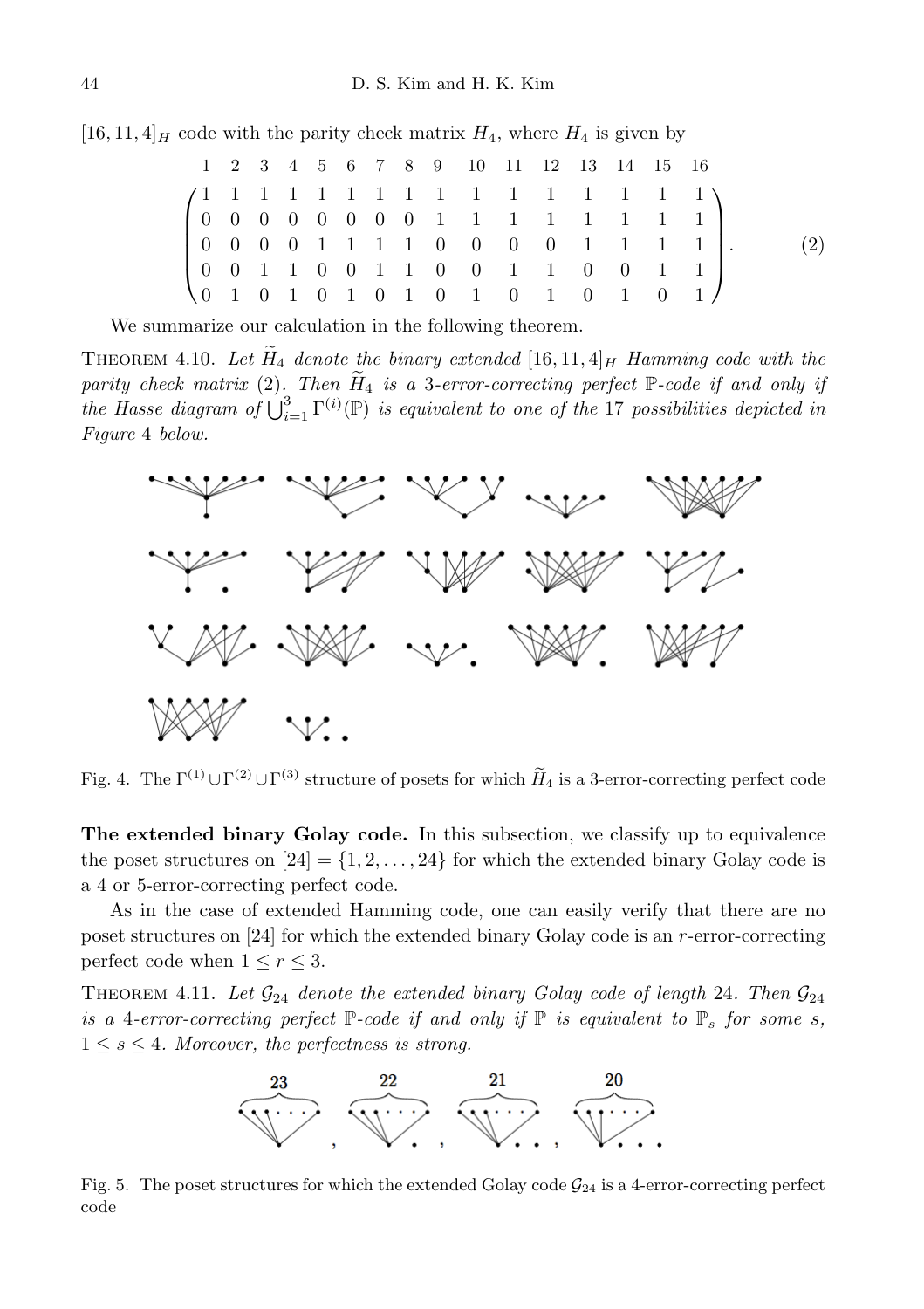The following is the main theorem of [\[11\]](#page-45-20).

Theorem 4.12. There are no poset structures for which the extended binary Golay code is a 5-error-correcting perfect poset code.

It is known that there is a poset for which the extended binary Golay code is an r-error-correcting code when  $r = 10, 11, 12$ .

<span id="page-42-0"></span>PROBLEM. Classify posets on  $[24] = \{1, 2, \ldots, 24\}$  for which the extended binary Golay code is a perfect code.

#### 5. MacWilliams identity for poset codes

In this subsection, we study the MacWilliams identity for poset weight enumerators. All poset structures which admit the MacWilliams identity are classified. It will be proved that being a hierarchical poset is a necessary and sufficient condition for a poset to admit the MacWilliams identity. An explicit relation is also derived between the P-weight distribution of a hierarchical poset code and the P-weight distribution of the dual code.

Let  $\mathcal{C} \subseteq \mathbb{F}_q^n$  be a linear code in the Hamming metric space. One useful way to study C is to study its weight enumerator

$$
W_C(x) = \sum_{u \in C} x^{w_H(u)} = \sum_{i=0}^n A_i x^i,
$$

where  $A_i$  denotes the number of codewords of weight i. We introduce the P-weight enumerator of  $C$  by

$$
W_{C,\mathbb{P}}(x) = \sum_{u \in C} x^{w_{\mathbb{P}}(u)} = \sum_{i=0}^{n} A_{i,\mathbb{P}} x^{i},
$$

where  $A_{i,\mathbb{P}} = |\{u \in C \mid w_{\mathbb{P}}(u) = i\}|.$ 

The MacWilliams identity for linear codes over  $\mathbb{F}_q$  is one of the most important identities in coding theory; it expresses the Hamming weight enumerator of the dual code  $\mathcal{C}^{\perp}$  of a linear code  $\mathcal C$  over  $\mathbb{F}_q$  in terms of the Hamming weight enumerator of  $\mathcal C$ . Since the Hamming metric is a special case of poset metrics, it is natural to attempt to obtain MacWilliams-type identities for certain P-weight enumerators. Essentially, what enables us to obtain the MacWilliams identity for the Hamming metric is that the Hamming weight enumerator of the dual code  $C^{\perp}$  is uniquely determined by that of C. The following example suggests that we need some modification to generalize the MacWilliams identity to poset weight enumerators.

EXAMPLE 5.1. Let  $\mathbb{P} = \{1, 2, 3\}$  be a poset with order relation  $1 < 2 < 3$  and  $\overline{\mathbb{P}} = \{1, 2, 3\}$ be a poset with order relation  $1 > 2 > 3$ . Consider the following binary linear P-codes:

$$
\mathcal{C}_1 = \{ (0,0,0), (0,0,1) \}, \quad \mathcal{C}_2 = \{ (0,0,0), (1,1,1) \}.
$$

It is easy to check that the P-weight enumerators of  $C_1$  and  $C_2$  are given by

$$
W_{\mathcal{C}_1, \mathbb{P}}(x) = 1 + x^3 = W_{\mathcal{C}_2, \mathbb{P}}(x).
$$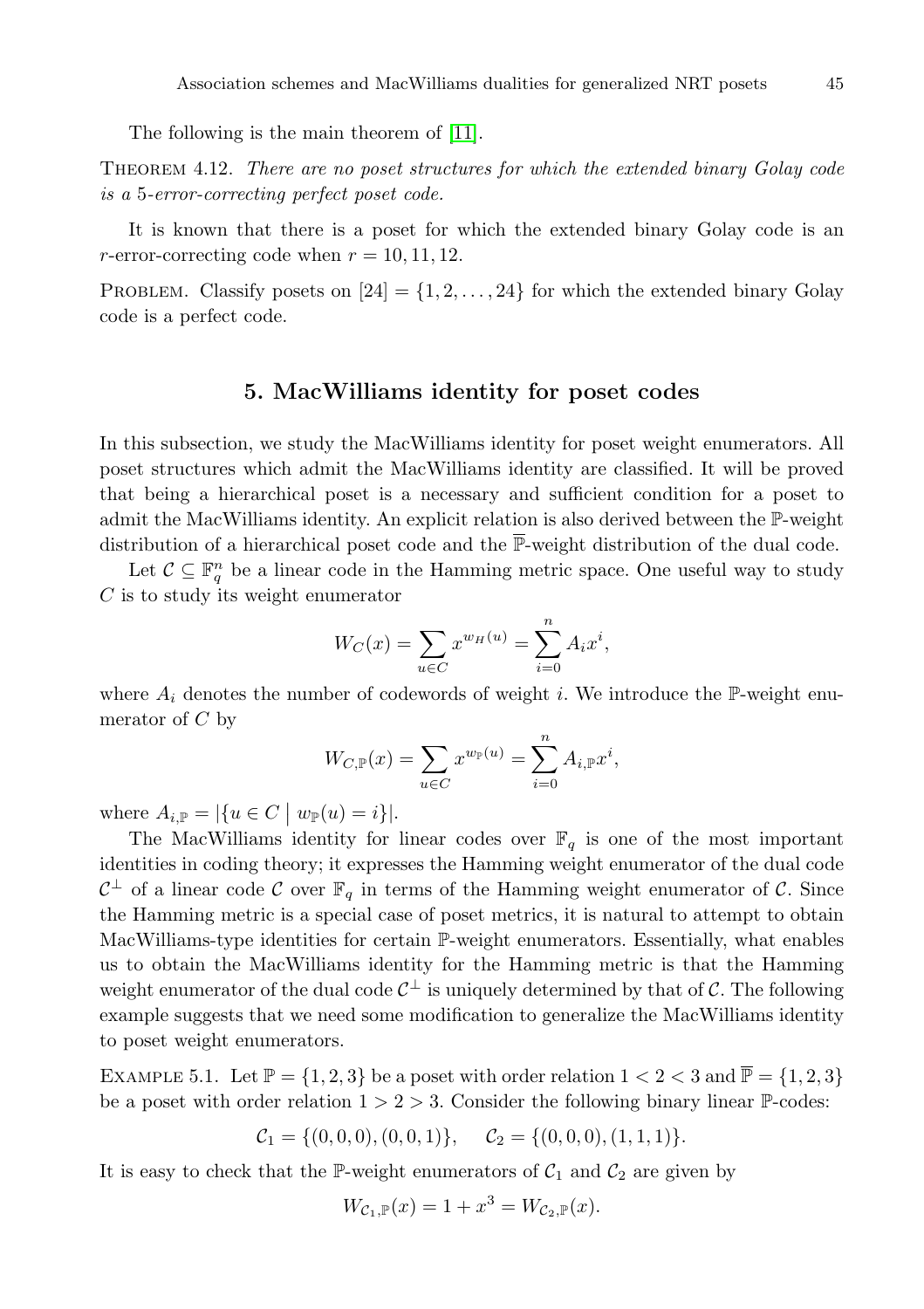The dual codes of  $C_1$  and  $C_2$  are

$$
\mathcal{C}_1^{\perp} = \{ (0,0,0), (1,0,0), (0,1,0), (1,1,0) \}, \n\mathcal{C}_2^{\perp} = \{ (0,0,0), (1,1,0), (1,0,1), (0,1,1) \}.
$$

The P-weight enumerators of  $C_1^{\perp}$  and  $C_2^{\perp}$  are

$$
W_{\mathcal{C}_1^\perp,\mathbb{P}}(x)=1+x+2x^2,\quad \ W_{\mathcal{C}_2^\perp,\mathbb{P}}(x)=1+x^2+2x^3,
$$

while the  $\overline{\mathbb{P}}$ -weight enumerators of  $\mathcal{C}_1^{\perp}$  and  $\mathcal{C}_2^{\perp}$  are

$$
W_{\mathcal{C}_1^{\perp}, \overline{\mathbb{P}}}(x) = 1 + x^2 + 2x^3 = W_{\mathcal{C}_2^{\perp}, \overline{\mathbb{P}}}(x).
$$

As it is seen above, although the P-weight enumerators of the codes  $C_1$  and  $C_2$  are the same, the P-weights of the dual codes may be different. Fortunately, however, the  $\overline{\mathbb{P}}$ -weight enumerators of the dual codes are the same. This motivates the following definition.

DEFINITION 5.2. Let P be a poset on [n]. We say that P admits the MacWilliams identity if the  $\overline{\mathbb{P}}$ -weight enumerator of the dual code  $C^{\perp}$  of a linear code C over  $\mathbb{F}_q$  is uniquely determined by the P-weight enumerator of C, where  $\overline{P}$  denotes the dual poset of P.

Our first goal is to derive a necessary condition for a poset to admit the MacWilliams identity. A hierarchical poset is introduced as an ordinal sum of antichains. Let  $n_1, \ldots, n_t$ be positive integers with  $n_1 + \cdots + n_t = n$ . We define the poset  $\mathbb{H}(n; n_1, \ldots, n_t)$  on the set  $\{(i, j) | 1 \le i \le t, 1 \le j \le n_i\}$  whose order relation is given by

$$
(i,j) < (l,m) \Leftrightarrow i < l.
$$

The poset  $\mathbb{H}(n; n_1, \ldots, n_t)$  is called a *hierarchical poset* with t levels and n elements. For each  $1 \leq i \leq t$ , the subset  $\{(i, j) \mid 1 \leq j \leq n_i\}$  of  $\mathbb{H}(n; n_1, \ldots, n_t)$  is called the *i*th *level* set of  $\mathbb{H}(n; n_1, \ldots, n_t)$ , and it is denoted by  $\Gamma^i(\mathbb{H})$ . Note that  $\Gamma^i(\mathbb{H})$  is an antichain with cardinality  $n_i$ .

Using combinatorial and inductive arguments, we obtain the following theorem.

#### THEOREM 5.3. If  $\mathbb P$  admits the MacWilliams identity, then  $\mathbb P$  is a hierarchical poset.

Next we will derive the MacWilliams identity for a hierarchical poset code. Since hierarchical poset codes have multi-levels, it makes the problem difficult. To overcome this, we first introduce the 'leveled' P-weight enumerator  $W_{\mathcal{C},\mathbb{P}}(x:y_0,y_1,\ldots,y_t)$  and obtain an equation which relates  $W_{\mathcal{C}^{\perp}, \bar{\mathbb{P}}}(x : z_{t+1}, z_t, \ldots, z_1)$  to variations of the leveled P-weight enumerator of  $\mathcal C$ . By specializing this equation, we can obtain the MacWilliams identity for a hierarchical poset code, and prove that our necessary condition in Theorem 5.3 is also sufficient.

The following theorem is the main theorem of [\[21\]](#page-46-1).

THEOREM 5.4. A poset  $\mathbb P$  admits the MacWilliams identity if and only if  $\mathbb P$  is a hierarchical poset.

In  $[22]$  the authors proved that P is a hierarchical poset if and only if it admits the association scheme. They use this fact to derive the second proof of Theorem 5.4.

Problem. Derive the proof for the MacWilliams identity for hierarchical posets codes using the theory of matroids.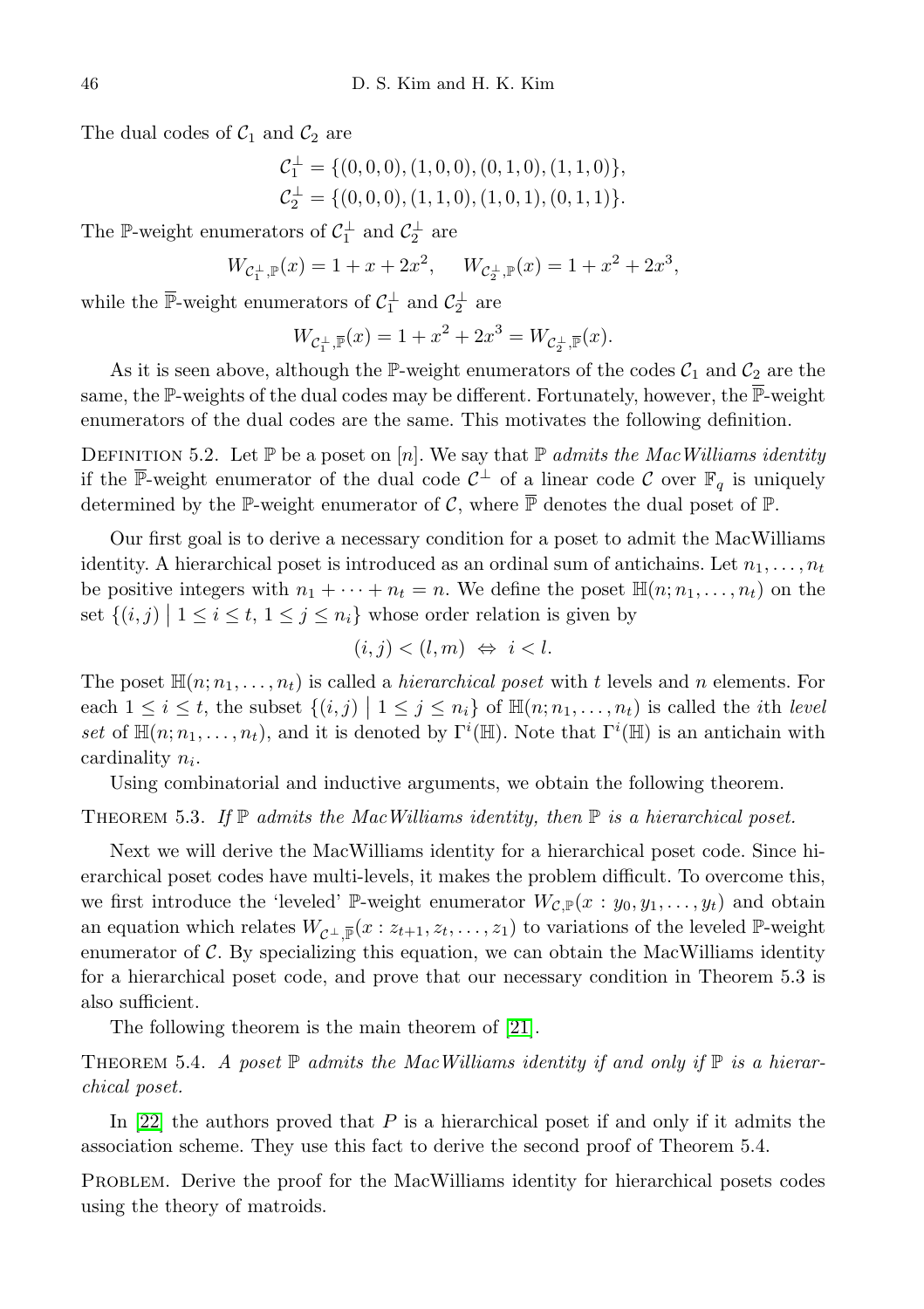Finally we give an explicit relation between the P-weight distribution of a hierarchical poset code and the  $\overline{\mathbb{P}}$ -weight distribution of the dual code.

Let  $\mathbb{P} = \mathbb{H}(n; n_1, \ldots, n_t)$  be a hierarchical poset of n elements with t levels and  $\overline{\mathbb{P}}$  be its dual poset. Let C be a linear P-code of length n over  $\mathbb{F}_q$ , and let  $\{A_{i,\mathbb{P}}\}_{i=0,\ldots,n}$  (resp.  ${A'_{i,\overline{p}}}_{i=0,\ldots,n}$  be the weight distributions of the  $\mathbb{P}(\text{resp. } \overline{\mathbb{P}})$ -code  $\mathcal{C}$  (resp.  $\mathcal{C}^{\perp}$ ), that is,  $A_{i,\mathbb{P}} = |\{u \in \mathcal{C} \mid w_{\mathbb{P}}(u) = i\}|$  while  $A'_{i,\overline{\mathbb{P}}} = |\{v \in \mathcal{C}^\perp \mid w_{\overline{\mathbb{P}}}(v) = i\}|$ .

THEOREM 5.5. Let  $\mathbb{P} = \mathbb{H}(n; n_1, \ldots, n_t)$  be a hierarchical poset of n elements with t levels and C be a linear  $\mathbb{P}$ -code of length n over  $\mathbb{F}_q$ . Then, for each  $0 \leq i \leq t-1, 1 \leq k \leq n_{i+1}$ ,

$$
A'_{n_t+\dots+n_{i+2}+k,\overline{\mathbb{P}}} = \frac{q^{\widehat{n_{i+1}}}}{|\mathcal{C}|} \bigg( \sum_{j=1}^{n_{i+1}} P_k(j:n_{i+1}) A_{n_1+\dots+n_i+j,\mathbb{P}} + \sum_{j=0}^{n_1+\dots+n_i} \binom{n_{i+1}}{k} \gamma^k A_{j,\mathbb{P}} \bigg),
$$

where  $P_k(x:n)$  denotes the Krawtchouk polynomial.

Remark 5.6. In [\[16\]](#page-45-4), the author derived the MacWilliams identity for hierarchical poset codes by a different method.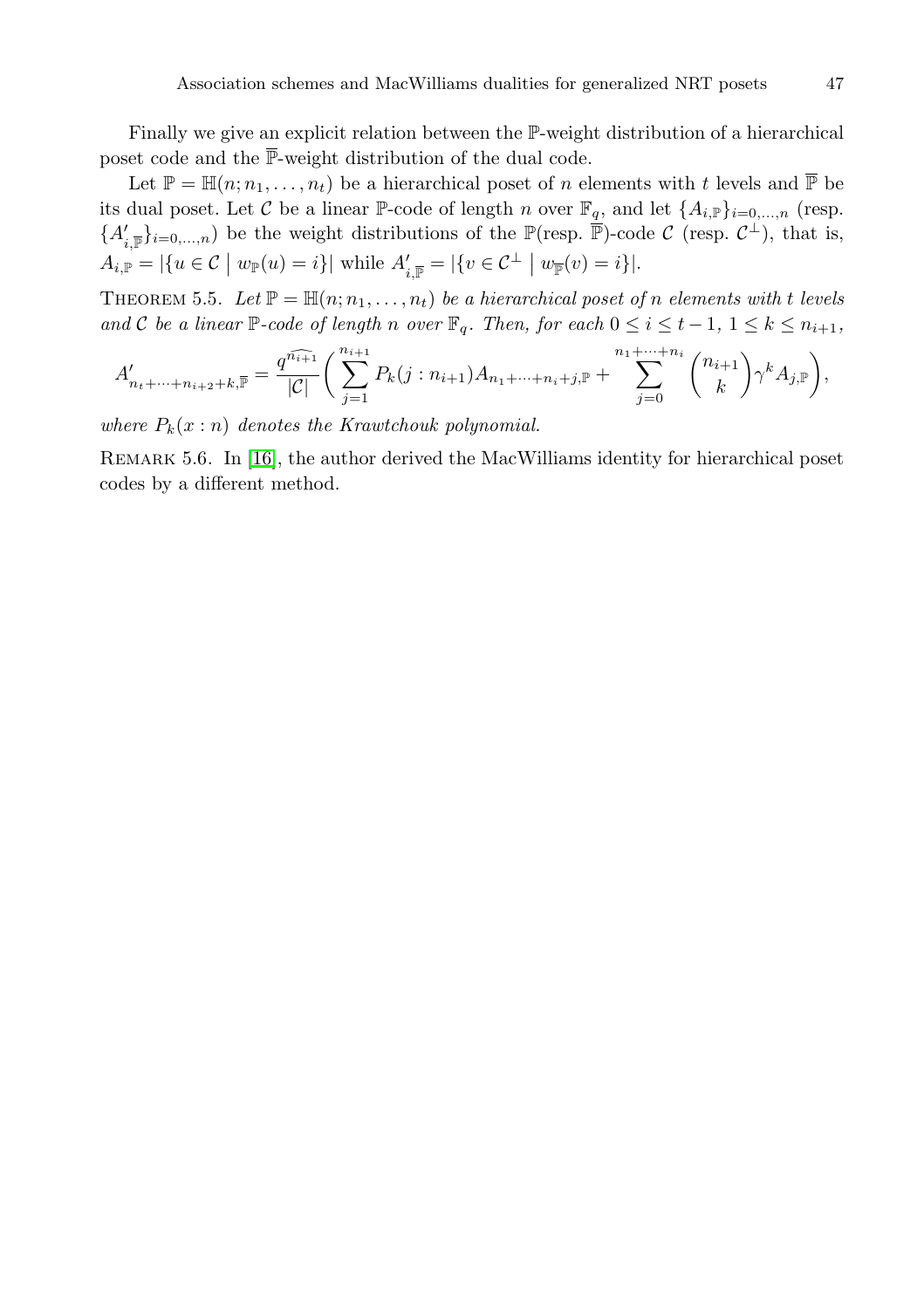## References

- <span id="page-45-16"></span><span id="page-45-0"></span>[\[1\]](http://dx.doi.org/10.1016/S0012-365X(02)00679-9) J. Ahn, H. K. Kim, J. S. Kim and M. Kim, Classification of perfect codes with crown poset structure, Discrete Math. 268 (2003), 21–30.
- <span id="page-45-9"></span>[2] E. Bannai and T. Ito, Algebraic Combinatorics I. Association Schemes, Benjamin/Cummings, Menlo Park, 1984.
- <span id="page-45-10"></span>[3] A. E. Brouwer, A. M. Cohen and A. Neumaier, Distance-Regular Graphs, Springer, Berlin, 1989.
- <span id="page-45-1"></span>[\[4\]](http://dx.doi.org/10.1016/0012-365X(94)00228-B) R. A. Brualdi, J. Graves and K. M. Lawrence, Codes with a poset metric, Discrete Math. 147 (1995), 57–72.
- <span id="page-45-12"></span>[\[5\]](http://dx.doi.org/10.1016/j.ejc.2004.07.011) S. H. Cho and D. S. Kim, Automorphism group of the crown-weighted space, Eur. J. Combin. 27 (2006), 90–100.
- <span id="page-45-11"></span>[\[6\]](http://dx.doi.org/10.1109/18.720545) P. Delsarte and V. I. Levenshtein, Association schemes and coding theory, IEEE Trans. Inform. Theory 44 (1998), 2477–2504.
- <span id="page-45-18"></span>[7] S. M. Dodunekov and I. N. Landgev, On near-MDS codes, in: Proc. ISIT'94, Trondheim, 1994.
- <span id="page-45-7"></span>[8] S. T. Dougherty and M. M. Skriganov, MacWilliams duality and the Niederreiter–Rosenbloom–Tsfasman metric, Moscow Math. J. 2 (2002), 82–97.
- <span id="page-45-14"></span>[9] H. Fripertinger, Enumeration of the semilinear isometry classes of linear codes , Bayreuth. Math. Schriften 74 (2005), 100–122.
- <span id="page-45-2"></span>[10] J. N. Gutiérrez and H. Tapia-Recillas, A MacWilliams identity for poset codes, Congr. Numer. 133 (1998), 63–73.
- <span id="page-45-20"></span>[11] C. Jang, H. K. Kim, D. Y. Oh and Y. Rho, The poset structures admitting the extended binary Golay code to be a perfect code, Discrete Math. 308 (2008), 4957–4068.
- <span id="page-45-3"></span>[\[12\]](http://dx.doi.org/10.1016/S0012-365X(02)00624-6) Y. Jang and J. Park, On a MacWilliams type identity and a perfectness for a binary linear  $(n, n-1, j)$ -poset code, Discrete Math. 265 (2003), 85–104.
- <span id="page-45-17"></span>[\[13\]](http://dx.doi.org/10.1016/j.disc.2004.07.010) J. Y. Hyun and H. K. Kim, The poset structures admitting the extended binary Hamming code to be a perfect code, Discrete Math. 288 (2004), 37–47.
- <span id="page-45-13"></span>[14] J. Y. Hyun and H. K. Kim, *Classification of posets admitting the linearity of isometries*, preprint.
- <span id="page-45-15"></span>[15] J. Y. Hyun and H. K. Kim, The isometry group of poset metric spaces, in preparation.
- <span id="page-45-4"></span>[\[16\]](http://dx.doi.org/10.1016/j.ejc.2005.07.018) D. S. Kim, MacWilliams-type identities for fragment and sphere enumerators , Eur. J. Combin. 28 (2007), 273–302.
- <span id="page-45-8"></span>[\[17\]](http://dx.doi.org/10.1109/TIT.2005.851765) D. S. Kim, Dual MacWilliams pair , IEEE Trans. Inform. Theory 51 (2005), 2901–2905.
- <span id="page-45-5"></span>[\[18\]](http://dx.doi.org/10.1016/S0012-365X(02)00498-3) D. S. Kim and J. G. Lee, A MacWilliams-type identity for linear codes on weak order, Discrete Math. 262 (2003), 181–194.
- <span id="page-45-19"></span>[19] H. K. Kim and J. Y. Lee, Nonexistence of 4-error-correcting perfect binary linear codes with a crown poset structure, notes.
- <span id="page-45-6"></span>[\[20\]](http://dx.doi.org/10.1016/j.disc.2005.03.018) H. K. Kim and D. Y. Oh, On the nonexistence of triple-error-correcting perfect binary linear codes with crown poset structure, Discrete Math. 297 (2005), 174–181.